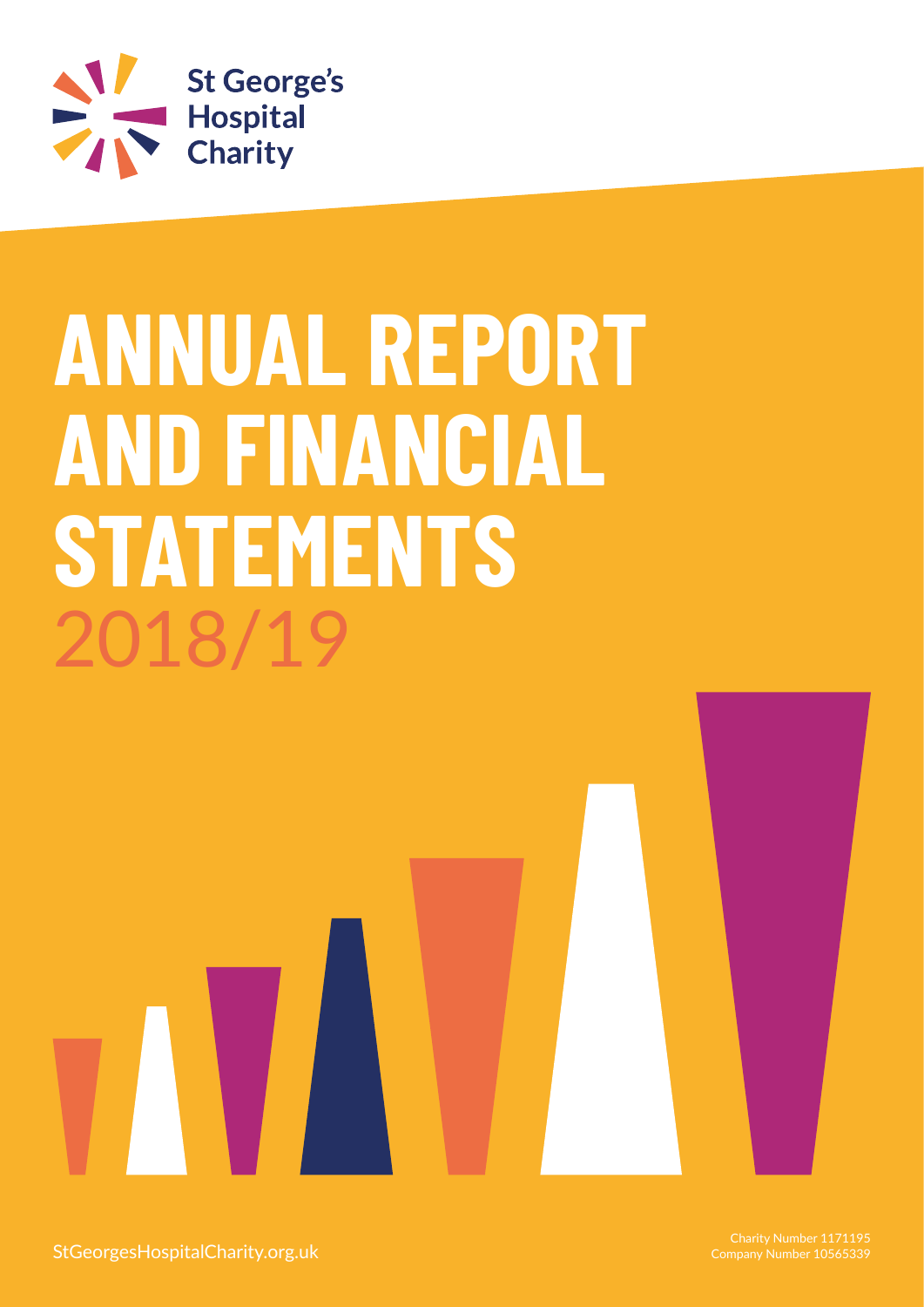# **CONTENTS**

| <b>Foreword From The Chair</b>                                     | 3              |
|--------------------------------------------------------------------|----------------|
| <b>Foreword From The Chief Executive</b>                           | 4              |
| <b>Reference And Administrative Details</b>                        | 5.             |
| <b>Trustees' Annual Review 2018/19</b>                             | 6              |
| <b>Background And Objects</b>                                      | 6              |
| <b>Review Of Activities</b>                                        | $\overline{7}$ |
| <b>Future Plans</b>                                                | 21             |
| <b>Risks And Reserves</b>                                          | 22             |
| <b>Structure, Governance And Management</b>                        | 25             |
| <b>Financial Review</b>                                            | 28             |
| <b>Independent Auditor's Report</b>                                | 30             |
| Statement of Financial Activities for the Year Ended 31 March 2019 | 32             |
| Balance Sheet as at 31 March 2019                                  | 33             |
| Statement of Cash Flows for the Year Ended 31 March 2019           | 34             |
| Notes To The Financial Statements For The Year Ended 31 March 2019 | 36             |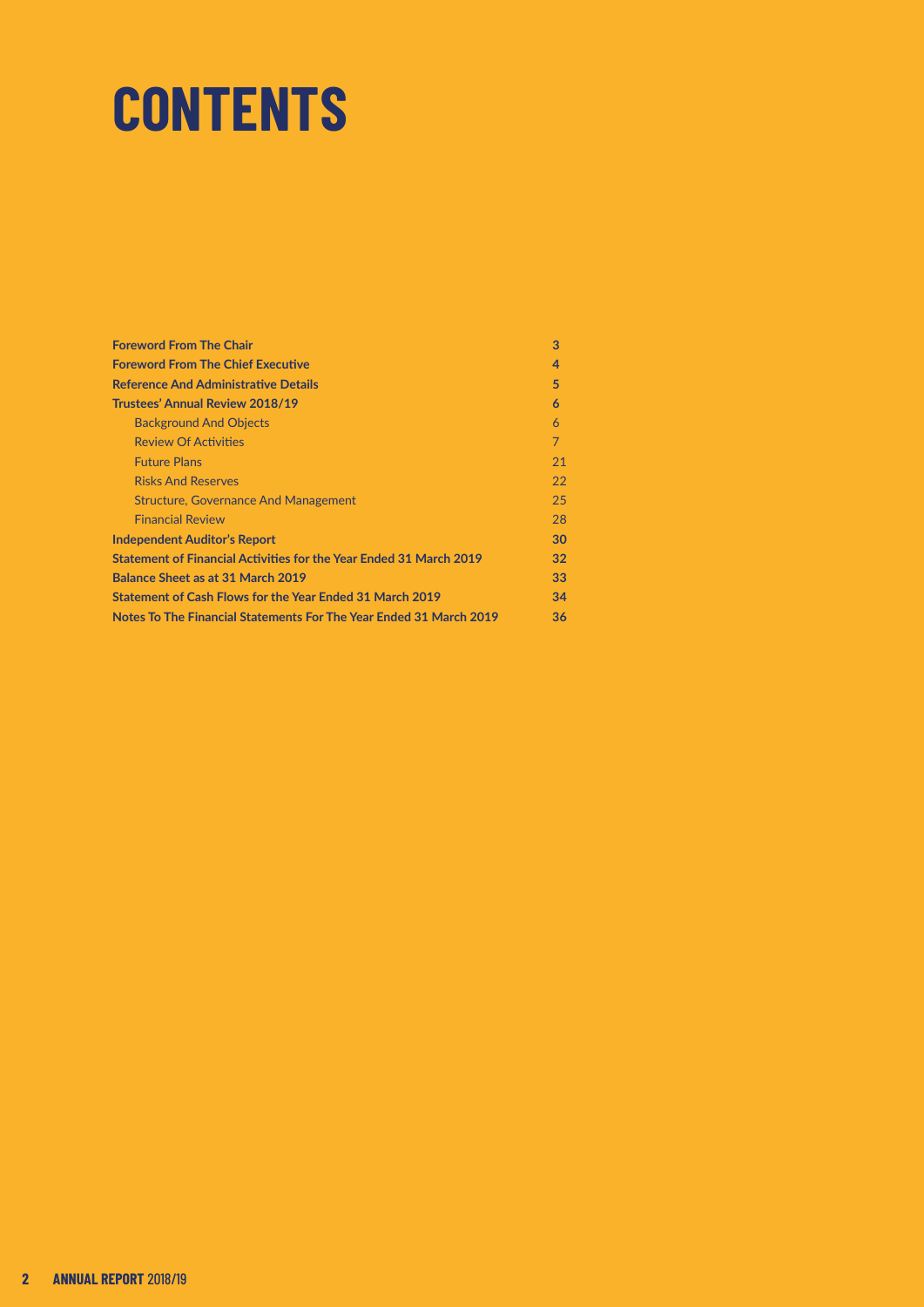# **FOREWORD FROM CHAIR**



2018/19 has been a strong year for St George's Hospital Charity and the patients, staff and communities supported by St George's University Hospitals NHS Foundation Trust. In the last financial year St George's Hospital Charity has raised £2.8m to support our Trust, an increase of 60% since 2017/18. We received a record amount of income from legacies totalling £1,209k, up from £219k in 2017/18, as well as significant income from our appeals including our Children's Appeal and Neurology Appeal. This level of income generation shows the strength of the community support for the Trust and recognises the remarkable treatment and care given in our hospitals.

During 2018/19 we disbursed £2.3m in grants, a 40% increase over the previous year. The annual report that follows details our grant allocation, with key areas of support including £706k awarded for medical research projects, and £100k awarded to refurbish the Caesar Hawkins Ward at St George's Hospital. Projects such as these add real tangible value for patients and their families.

St George's Hospital Charity this year also welcomed a new Chief Executive, Amerjit Chohan, who brings with him a wealth of experience across 25 years in the charity and health sectors. Amerjit, together with the Board of Trustees and the charity's Senior Leadership Team, all share an ambition to build on the positive reputation and prominence of St George's Hospital Charity in the community. Our goal is to double our fundraising and grant giving in line with our 5 year plan.

In order to support this ambitious goal, during 2018/19:

- We have strengthened our relationship with St George's University Hospitals NHS Foundation Trust in order to better understand the Trust's needs and priorities
- We began the important process of re-branding St George's Hospital Charity, in order to improve the charity's professionalism, awareness and consistency. As part of this project we have reinvigorated our vision as "Better care, healthier lives"
- We have continued to support the charity's Medical Advisory Group to build upon the funding we give the Trust and the medical school for research projects to benefit patients. We have been proud to support a number of innovative research projects this year which you can read about in more detail on page 12
- We have proudly brought the hospital arts programme within the care and management of St George's Hospital Charity. This allows us to care for the art across both hospitals, reframing vulnerable artworks and managing the collection of over 850 works. Arts has an important role in creating an educational and healing environment within our hospitals and the charity is enthusiastic to encourage greater artistic engagement with patients, staff and visitors through arts activities, the art collection and guest exhibitions

As a charity we are proud of what we have achieved this year, and are excited by the potential to build upon our current successes to enhance future support. All of our achievements are tied to our dedicated group of staff, led by a committed and generous Board of Trustees. I extend my particular appreciation to Trustee Paul Sarfaty, who acted as Interim Chief Executive for a 6 month period to support the charity during a period of change.

Ultimately, we are forever grateful to our generous donors, supporters and volunteers, without whom none of our achievements would be possible.

inner weeker

**Anna Walker CB** Chair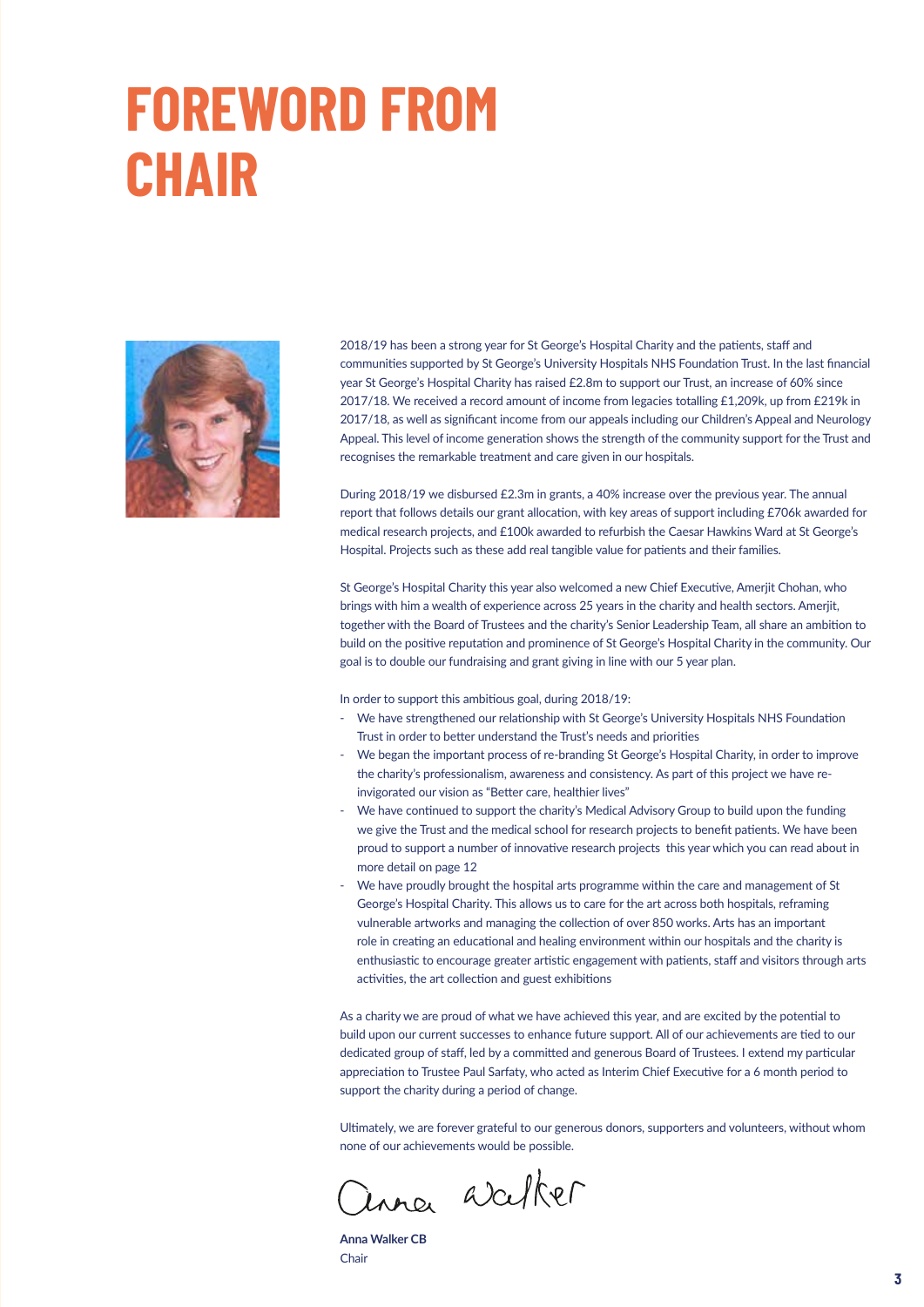# **FOREWORD FROM CHIEF EXECUTIVE**



I have been delighted to lead the St George's Hospital Charity team since I was appointed as Chief Executive in October 2018. One of my first priorities was to define who we are as a charity and in December we embarked on an ambitious project to rebrand as an organisation and do further work on refining our mission, vision and values. After much debate and consultation we have articulated our new charity mission as: "Better care, healthier lives". I personally feel this statement uniquely summarises our aspirations as a charity, and serves as a springboard to set goals for the future.

Over the course of this financial year, the NHS celebrated a remarkable achievement by reaching its 70th birthday. There were events across the Trust in July 2018 and we took time to reflect on the fact that St George's Hospital has been helping patients for over 200 years. The NHS70 festivities included a staff walk from The Lanesborough Hotel at Hyde Park Corner (the site of St George's Hospital until the 1970s) to our current site today in Tooting, plus a tea party in Atkinson Morley wing hosted by Dr Rosena Allin-Khan MP. There was also a bustling fair with stalls from around the hospital showcasing the work and achievements of NHS staff and supporters, a cake baking competition, and a preview screening of 24 Hours in A&E at the Channel 4 studios.

Reflecting on the last 70 years of the NHS has helped to cement our plans for our Trust moving forward. We have taken time to clarify who we are as a charity and what we want to achieve for our hospitals. This year we raised a total of £2.8m for St George's University Hospitals NHS Foundation Trust. This was a 61% increase in income from last year and a testament to the excellent work of charity staff in both securing donations and building relationships across the Trust and the wider community.

St George's Hospital Charity awarded grants of £2.3 million to the Trust during 2018/19, a figure I'm delighted to have achieved with our team. These funds are already being used to improve facilities, provide equipment, enable research and arts activities, and support staff. Every day, the work of St George's Hospital Charity makes a real difference to patients, their families and friends, and the staff who care for them.

I'm proud to be leading this dedicated team of staff and excited about the challenge of building on this year's successes. I invite you to read about our achievements in the following pages and to keep up to date with our work online:

Find us online at www.stgeorgeshospitalcharity.org.uk Like us on Facebook @givingtogeorges Follow us on Instagram @stgeorgeshospitalcharity Tweet us on Twitter @givingtogeorges

**Amerjit Chohan Chief Executive Officer**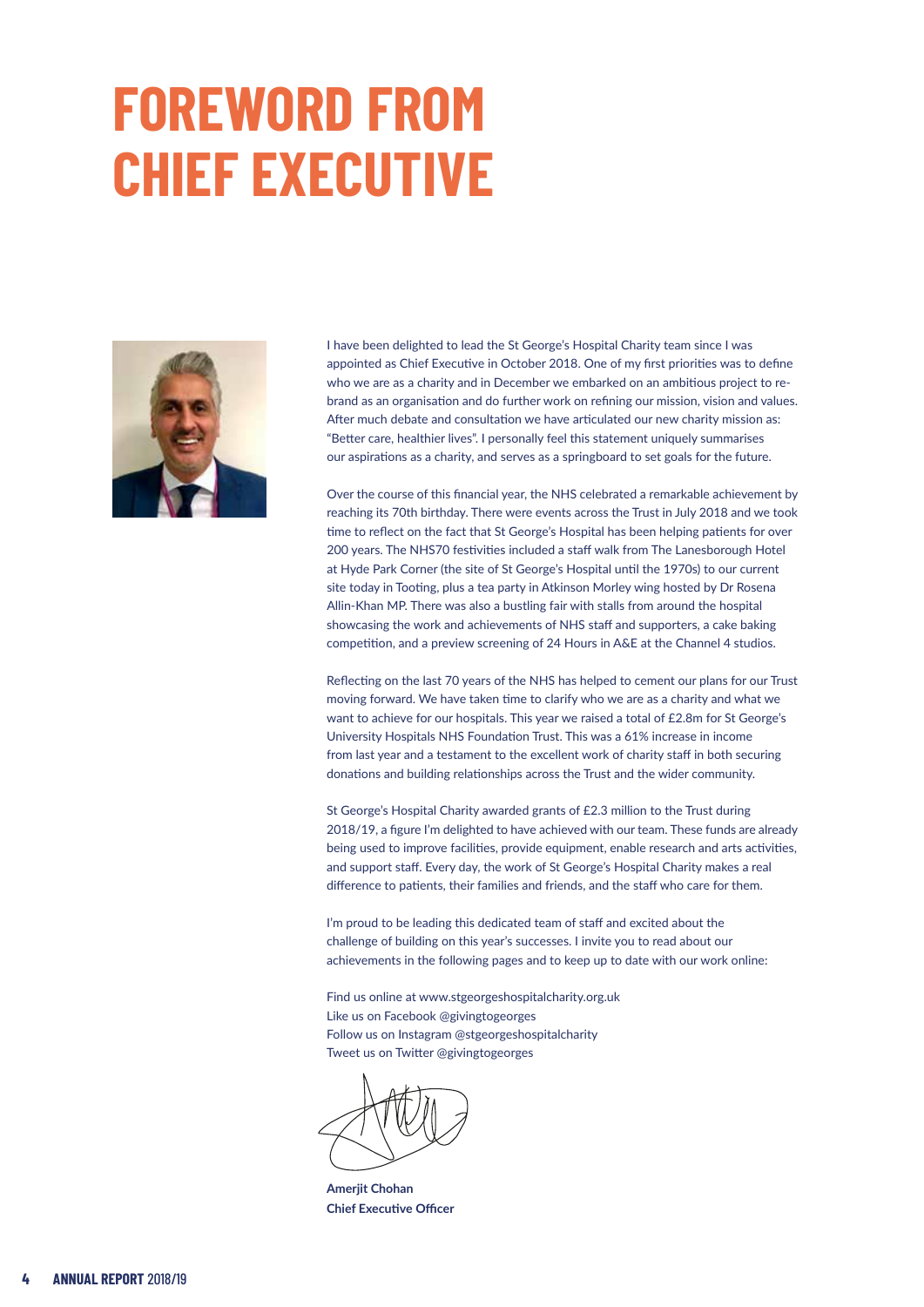# **REFERENCE AND ADMINISTRATIVE DETAILS**

## **REGISTERED ADDRESS:**

St George's Hospital Charity St George's Hospital Blackshaw Road London SW17 0QT Charity Number 1171195 Company Number 10565339 Registered in England and Wales

## **TRUSTEES**

Anna Walker (Chair) Anthony Marshall (Treasurer) Schellion Horn Katie Mantell Zeynep Meric-Smith Michael Rappolt Paul Sarfaty Kathy Tyler Timothy Wright

## **SENIOR MANAGEMENT TEAM**

Amerjit Chohan Chief Executive Officer Kabba Nije **Director of Finance & Operations**  (to 30.06.2019) Chris Chikwendu Finance Manager Eimear Elkington Communications and Marketing Manager Vivien Gunn Grants Manager

## **INVESTMENT MANAGERS AND ADVISERS**

Investec Wealth and Investment Ltd 2 Gresham Street London EC2V 7QN

## **BANKERS**

National Westminster Bank PLC 282 London Road Mitcham CR4 2ZP

## **INDEPENDENT AUDITOR**

Moore Kingston Smith LLP Devonshire House, 60 Goswell Road London EC1M 7AD

## **SOLICITORS**

Withers LLP 16 Old Bailey London EC4M 7EG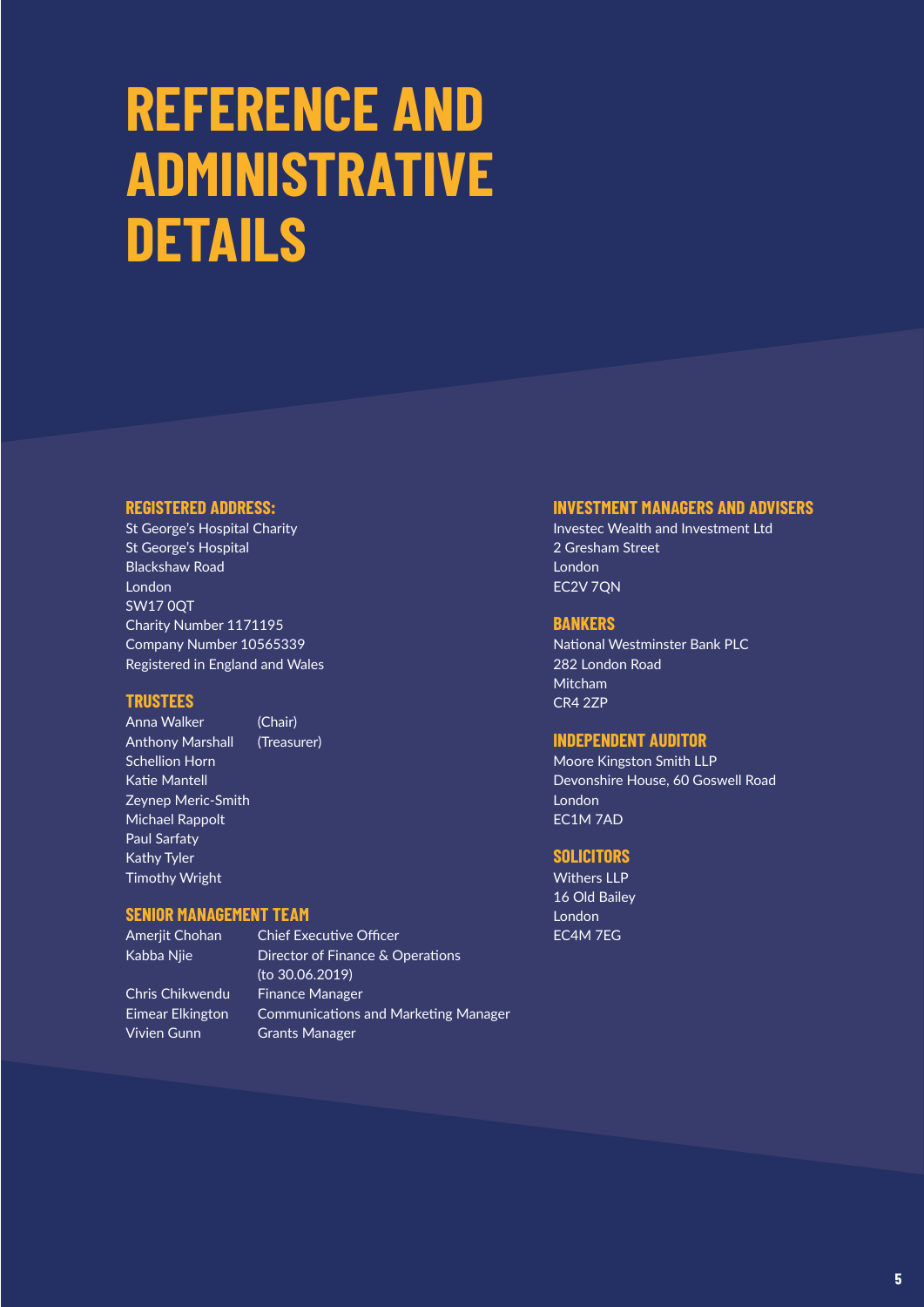# **TRUSTEES' ANNUAL REVIEW 2018/19**

# **BACKGROUND AND OBJECTS**

The principle purpose of St George's Hospital Charity ("the Charity") is to support St George's University Hospitals NHS Foundation Trust ("the NHS Trust") in its delivery of care to patients at St George's Hospital, Tooting and Queen Mary's Hospital, Roehampton and in the wider Merton and Wandsworth communities.

The Charity is independent of the NHS Trust and focuses on enhancing and improving the quality of patient care beyond that achieved by routine NHS funding and on health initiatives for the wider community.

The Charity's strategy is to provide grant funding to support improvements in services and facilities across the NHS Trust by focusing on opportunities to attract income through fundraising. Our charitable activity is categorised into five main areas: improved patient and family experience, medical equipment, staff development, research and specific capital projects.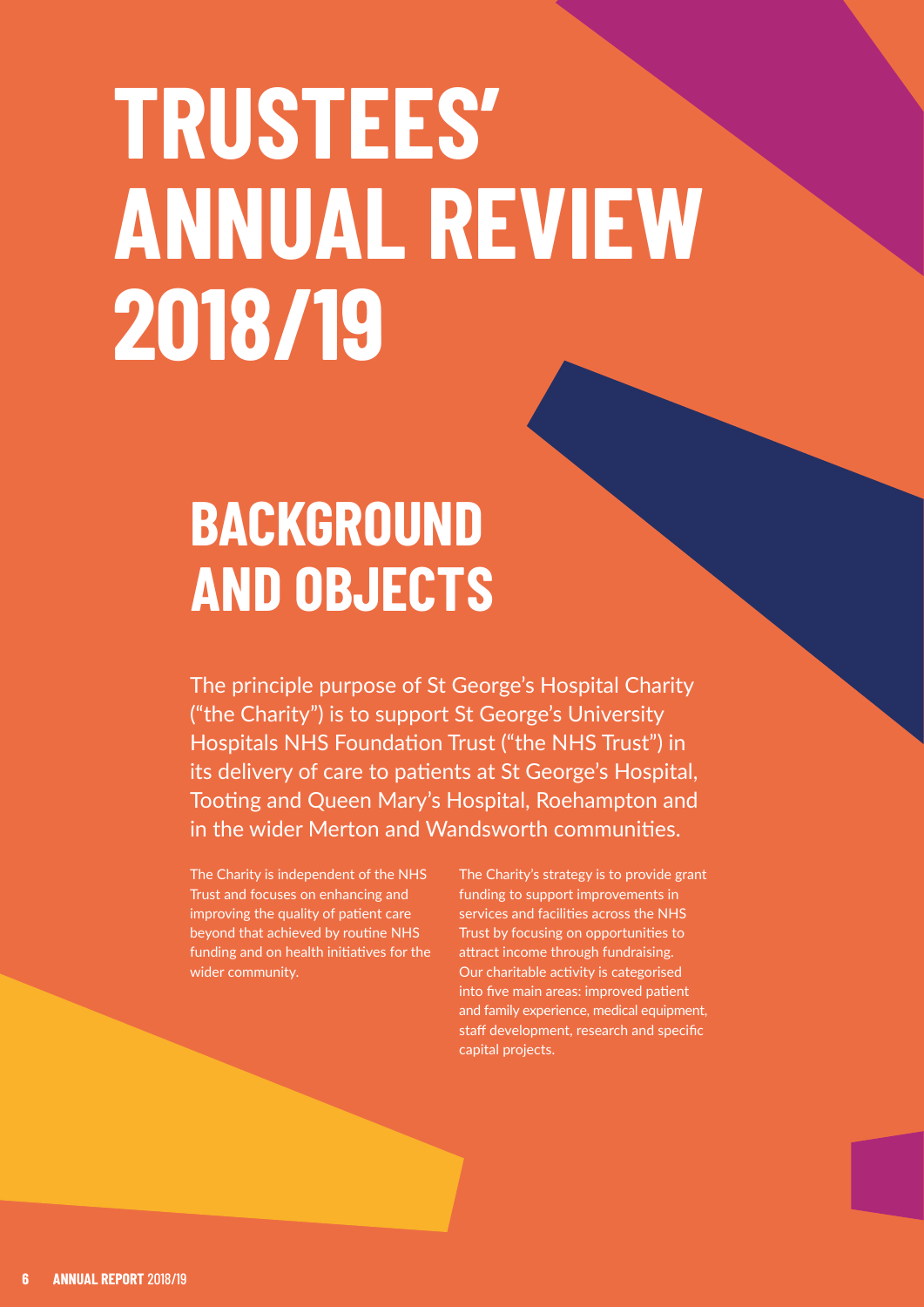# **REVIEW OF ACTIVITIES**

The work of St George's Hospital Charity focuses on improving the patient and family experience within St George's University Hospitals NHS Foundation Trust.

In this report, we describe the principal grants that we have awarded and how they have been used, our fundraising activity, and the support that we receive from donors, volunteers and staff.

# **HOW WE MADE A DIFFERENCE**

St George's Hospital and Queen Mary's Hospital are two places where incredible things happen every day.

St George's Hospital Charity exists to support these hospitals and the communities they serve. We give grants and raise funds to improve facilities, provide equipment, enable research and arts activities, and support staff.

Every day, our work makes a real difference to patients, their families and friends, and the staff who care for them.

**In the last year, more than 50,000 people benefited from the work of the charity. We awarded grants of £2.3 million across both St George's and Queen Mary's Hospitals.**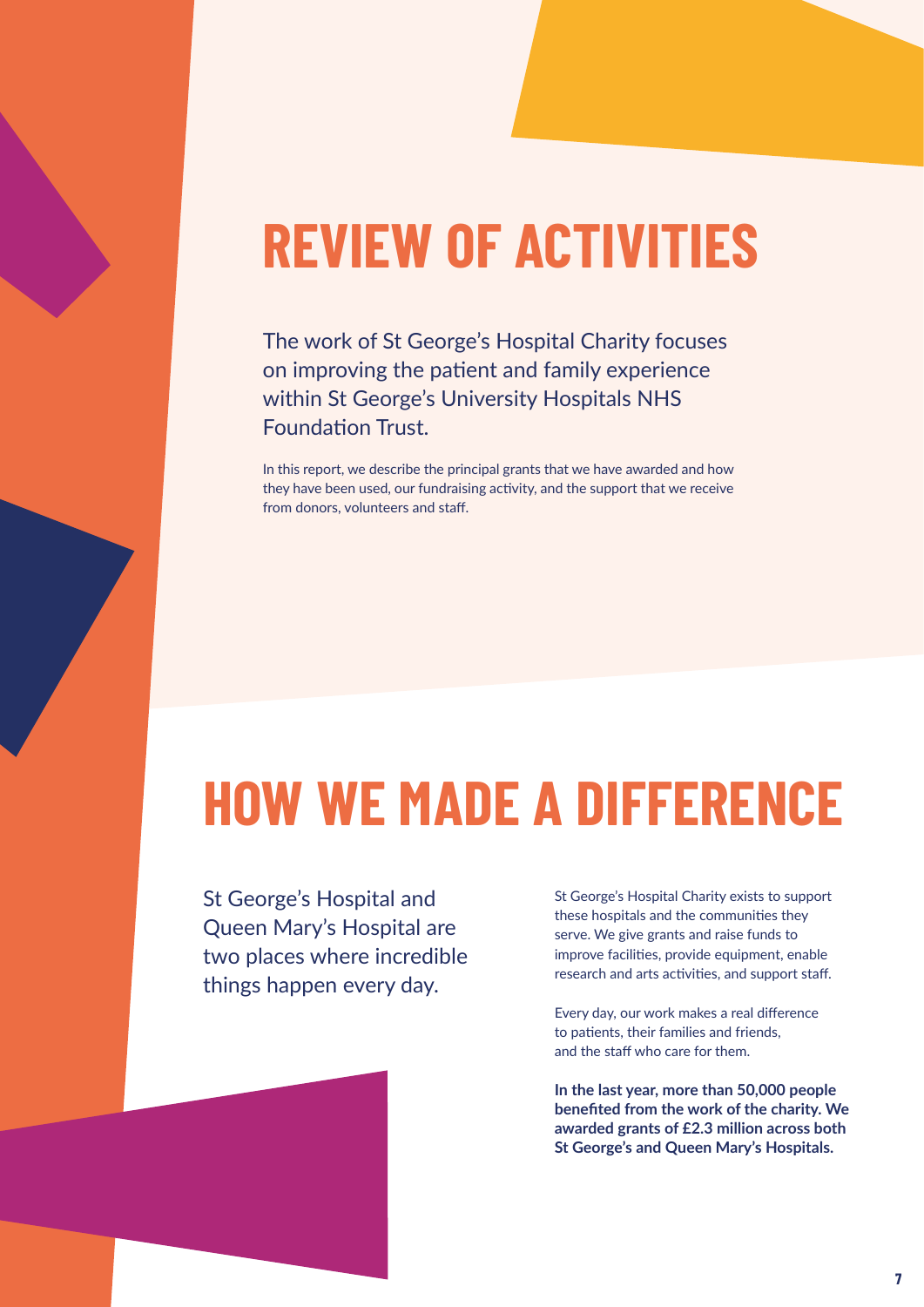

**During 2018/19 we awarded £2.3million (2017/18: £1.6million) to St George's and Queen Mary's hospitals. Our grants fall into the following categories:**

- Patient and Family Experience
- Staff Development and Welfare
- Research
- • Capital Projects and Infrastructure
- • Medical Equipment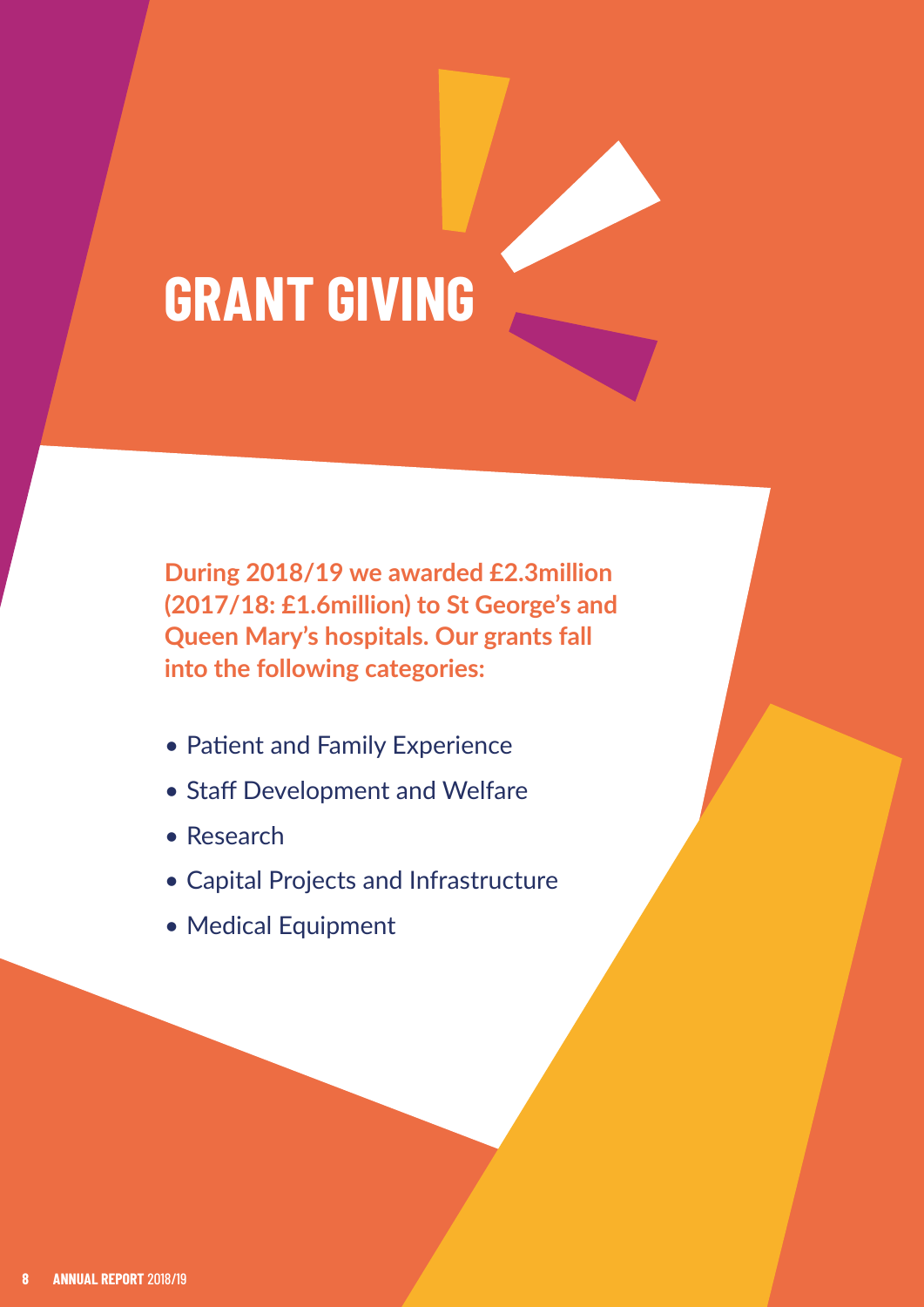# **PATIENT AND FAMILY EXPERIENCE**

We work to improve the patient and family experience at St George's and Queen Mary's hospitals and those who receive a health related service in the community.

# W

**We use the Buzzys in the children's wards for blood tests and all types of injections. They're an amazing tool for distraction – rather than getting nervous about the procedure we're going to do, the kids really focus on the vibrations.**

**Keith Fishpool, Paediatric Assistant Practitioner**





The Giggle Doctors

**This year the Charity awarded £424k for projects to improve patient and family experience which included:**

- **Parent sofa beds for the Frederick Hewitt Ward.** This simple initiative for the children's wards means that parents and carers can more easily and comfortably spend the night with their sick child, helping provide comfort and reassurance when it is most needed.
- **Electronic Access Guides for patients, visitors and staff.** St George's Hospital Charity, St George's, University of London, and St George's University Hospitals NHS Foundation Trust have partnered with AccessAble to create free detailed Access Guides to all the Trust's wards, departments and sites, and all the University's buildings and services, covering everything from parking to hearing loops, walking distances and accessible toilets.
- **Flowers and garden bed displays around the hospital.** We issue grants to purchase an annual display of spring bulbs, which are distributed around the hospital grounds and window boxes.
- **Our annual Paediatric Christmas Party.** Being in hospital can be stressful for anyone, and is especially unsettling for children at Christmas time. Many children are required to stay in our wards over the Christmas period, away from their families and friends. This year we asked our supporters to fundraise and donate towards our annual Paediatric Christmas party, filling the wards with joy and festive spirit. Together, we made sure the children had fun and were distracted from their treatment for a time with yummy food and drinks, entertainment for all ages, and a toy from Santa for every child. It brought a moment to be carefree at Christmas that otherwise would not have been available to the in-patients and their families.
- **The Giggle Doctors.** St George's Hospital Charity contributes funding towards the Theodora's Children's Charity Giggle Doctor programme to improve children's experience of hospital. Giggle Doctors are professionally trained performers who use music, play and storytelling to improve wellbeing and bring fun, laughter and magical moments to children facing challenges with their health.
- **A "Buzzy" for every bed in the paediatric inpatients department.** Funded by Dmitry Leus, CEO of Imperium Investments, Buzzys are vibrating pain distraction devices that make blood tests and injections much less scary and painful for young and nervous children. Dmitry was inspired to support St George's Hospital Charity after meeting the teenage daughter of a friend who was undergoing cancer treatment in our children's wards.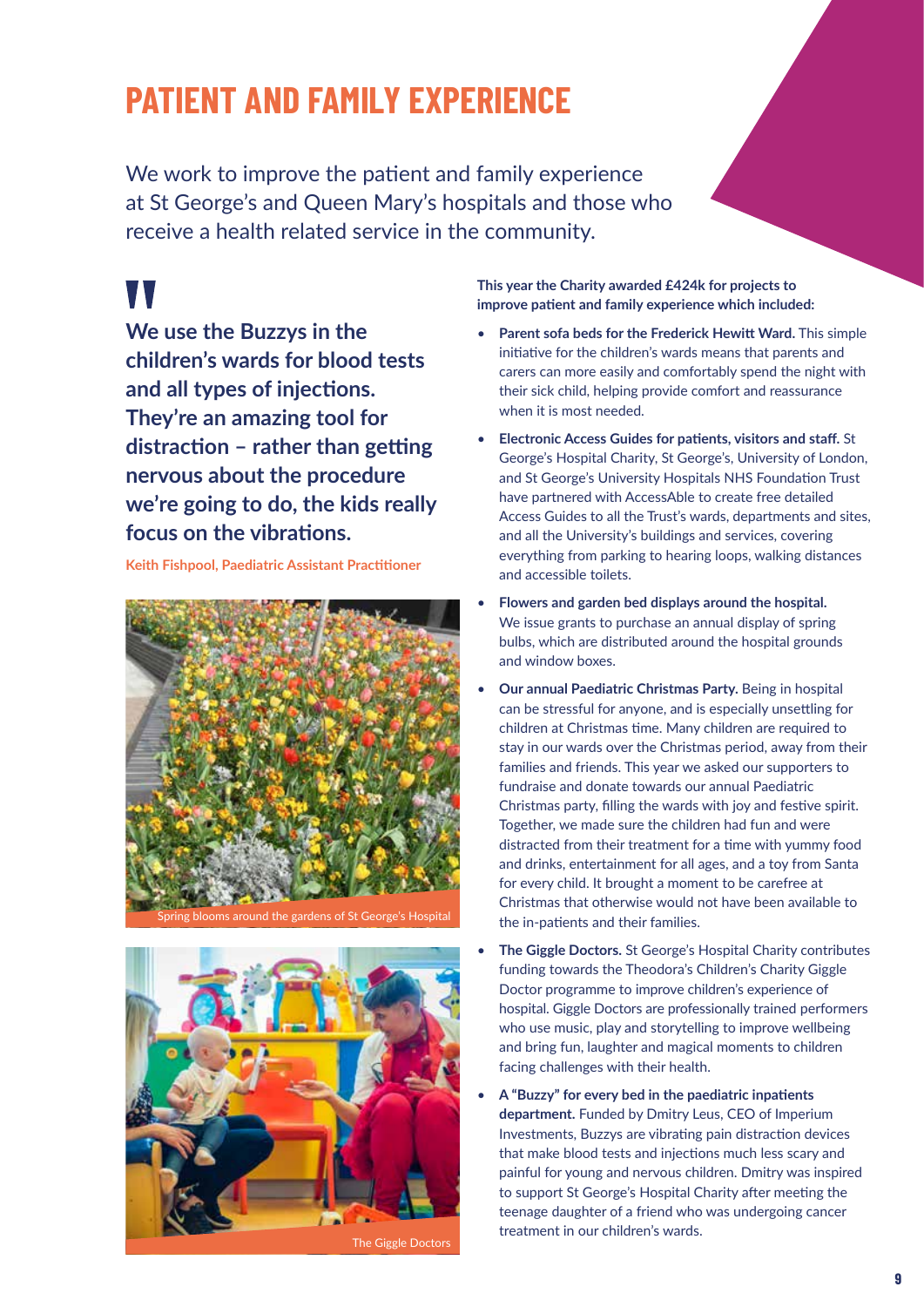# **ARTS ST GEORGE'S** LIVE ARTS

St George's Hospital Charity owns and manages the art within St George's Hospital, Tooting and Queen Mary's Hospital, Roehampton.

The collection of over 850 art pieces plays an important role in creating an educational and healing environment within the hospital. St George's Hospital Charity is also keen to encourage greater artistic engagement with patients, staff and visitors through arts activities, the art collection and temporary exhibitions.



The Live Arts Programme provides opportunities for patients and staff to engage in arts and culture at St George's Hospital. Musicians, dancers and artists run regular sessions on the wards and at the bedside which offer distraction, entertainment and social interaction.

**We also facilitate focused projects with specific patient groups and one-off events. Highlights include:**

- **Bedside Music** Every week a range of musicians visit long stay patients in hospital, playing familiar and relaxing music at the bedside.
- **Dancing with Parkinson's** Weekly specialist dance classes for individuals with Parkinson's Disease. These classes help patients to manage their symptoms, increase confidence and provide an opportunity for creativity and self-expression.
- **Open Doors** Regular sessions in the renal department enable patients to participate in creative activities and new skill development while receiving dialysis.

# ART COLLECTION

The St George's Hospital art collection comprises artworks by leading modern and contemporary British artists including Wilhelmina Barns-Graham, Edward Bawden, Helen Chadwick, Lubna Chowdhary and Albert Irvin.

This year we continued to care for the collection, reframing 18 vulnerable artworks and taking 94 artworks out of storage and placing them back on display. We also accepted 20 donated artworks into the collection with a total value of £21k.

# **TEMPORARY** EHIBITIONS

Our temporary exhibitions programme continued this year, showcasing work by local artists and the hospital community. Exhibition highlights include:

- **Celebrating NHS70** a photography exhibition featuring historic images from the archives.
- **Light and Water** an exhibition of landscape paintings by Di Phelps-Lister.
- **Words of Wisdom** a collaborative textile celebrating the knowledge and experience of older people.

# W

**Either I can sit here and vegetate or I can make the best of things, get the best out of my situation. When you're dialysing you develop other conditions, so you have to set yourself small, achievable goals.**

**Open Doors participant**

# W

**It's helping me to walk better and keeps me active. I feel more energised which enables me to do more tasks at home. I felt isolated when I first started but now I'm on top of the world.**

**Dancing with Parkinson's participant**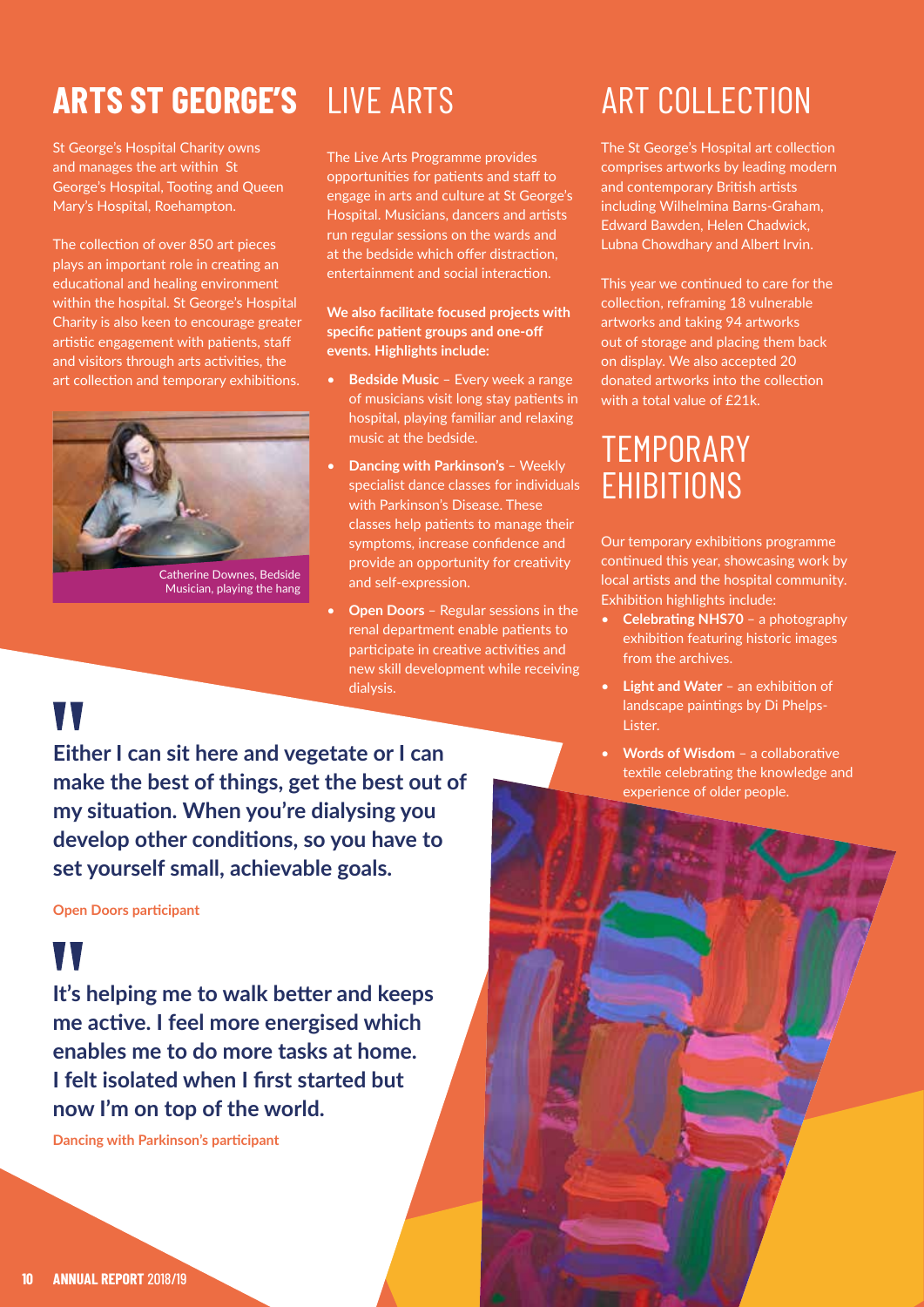## **STAFF DEVELOPMENT AND WELFARE**

Everyone will be aware of the pressure and stress that NHS staff are currently under. As a result anything we can do to help support them and provide development opportunities assists in delivering first class clinical care within a professional environment.

## **The cost of St George's Hospital Charity providing staff development opportunities amounted to £377k in 2018/19 and included the following:**

- **Workplace Mediator Training programme** – This charity-funded programme was designed to provide staff with essential conflict management and resolution training. The training focused on creating and instilling professional and productive relationships between staff, patients and other stakeholders around the hospital.
- **Staff psychological wellbeing** £30K was awarded to a welfare initiative centred around the development of proactive and preventative strategies to improve resilience and reduce workplace bullying and conflict.
- **The Rosalyn Heys scheme** This grant provides a gift to welcome all new nurses to St George's University Hospitals NHS Foundation Trust. Rosalyn Heys was a nurse who trained at St George's and loved her time at the hospital. Her family wanted to honour Rosalyn's memory by supporting new nurses to the Trust through a variety of gifts including new home bedding kits, welcome meals, theatre tickets and gym memberships.
- **St George's Hero staff appreciation awards** – Following the success of last year's inaugural event, St George's Hospital Charity was delighted once again to host the St George's Hero Awards. The awards celebrate the outstanding achievements and excellence of staff working at St George's Hospital, Queen Mary's Hospital and our community healthcare services across south west London. Sponsored by Pelican London Hotel & Residence and Yellow Brick Group, the event was an inspiring evening at the Wandsworth Civic Suite which gave us the chance to recognise the exceptional individuals who worked across the Trust during 2018/19. Our host for the night was TV presenter and journalist, Lorraine Kelly, who has previously been treated at St George's Hospital after a horse-riding accident.



's University Hospital **NHS** Foundation Trust



Amerjit Chohan, Chief Executive of St George's Hospital Charity, Lorraine Kelly, host for the St George's Hero Awards, and Jacqueline Totterdell, Chief Executive of St George's University Hospitals NHS Foundation Trust.

# W

**I have recently taken up my new post and first job at St George's Hospital. It was a wonderful surprise to be welcomed to the Trust with a 'New Starter Gift' thanks to the generosity of the Rosalyn Heys scheme. It is such a thoughtful idea and a lovely way to welcome new nurses, whilst keeping alive the memory of Rosalyn and of the dedicated healthcare professionals that have gone before us and paved the way through the hospital, making it the great hospital it is today, for us to be proud to work in.**

**Megan, a new nurse at St George's Hospital**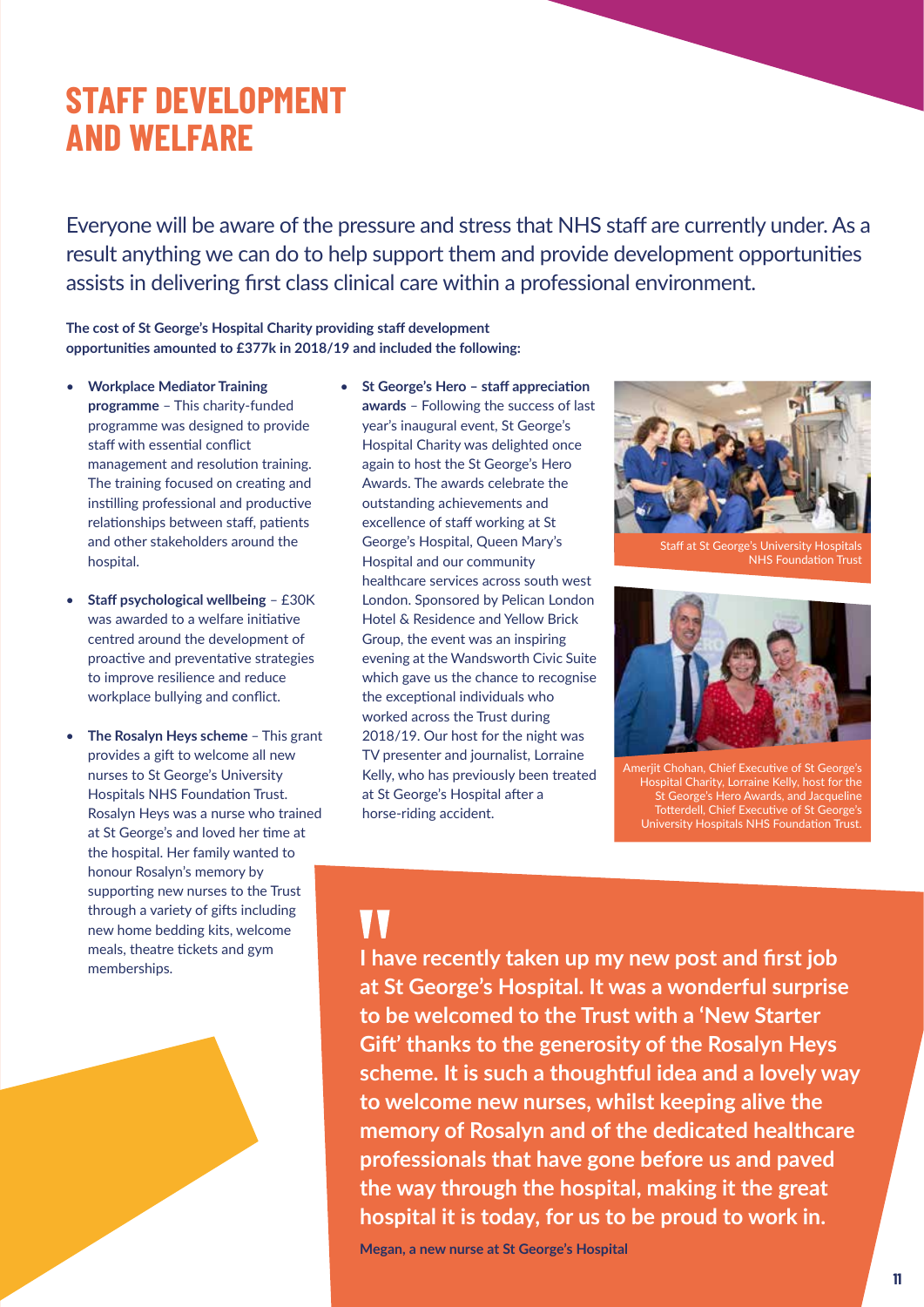## **RESEARCH**

St George's Hospital Charity is committed to funding Trust and University staff to conduct research that will make a positive impact on patient care within our hospitals, our surrounding communities and the wider NHS. We work in partnership with the University and the Medical School to encourage applications for research funding which will be of national significance and benefit.

**This year we awarded £706k for research projects which included:**

- **Overgrowth-intellectual Disability Syndrome –** Dr Kate Tatton-Brown, Consultant in Clinical Genetics, Professor in Clinical Genetics and Genomic Education, was awarded a grant of £151k to study 'Clinical and molecular evaluation of overgrowthintellectual disability syndromes'. These are a group of conditions that are associated with increased height and/or head-circumference and an associated learning disability. This study will aim to identify new genetic causes of overgrowth-intellectual disability syndromes and define their associated clinical features.
- **Genomics in Sudden Cardiac Death and Inherited Cardiac Conditions** – Professor Elijah Behr, Professor of Cardiovascular Medicine and Honorary Consultant Cardiologist and Electro-Physiologist, Molecular and Clinical Sciences Research Institute, was awarded £127k of funding to study 'The clinical application of genomics in sudden cardiac death and inherited cardiac conditions'. The funding will be used to employ an Infomatician who will be able to process genetic data. The Trust has a lot of data available from patients and families of sudden death victims, and we'll be processing this data to look for the potential genetic causes of sudden cardiac death. Some of this work will also be undertaken as part of The 100,000 Genomes Project, which is a national research project that includes people with rare diseases that can cause sudden death.
- **Antifungal optimisation in high risk patients** – A third research grant of £135k was also allocated to study the increasing numbers of patients who are at risk of development of invasive fungal infection (IFI) through prolonged stays on Intensive Care and immunosuppression for blood cancers. Antifungals are frequently used empirically in these populations and are drivers of increasing resistance, toxicity and healthcare costs.



Dr Kate Tatton-Brown and her team Professor Elijah Behr

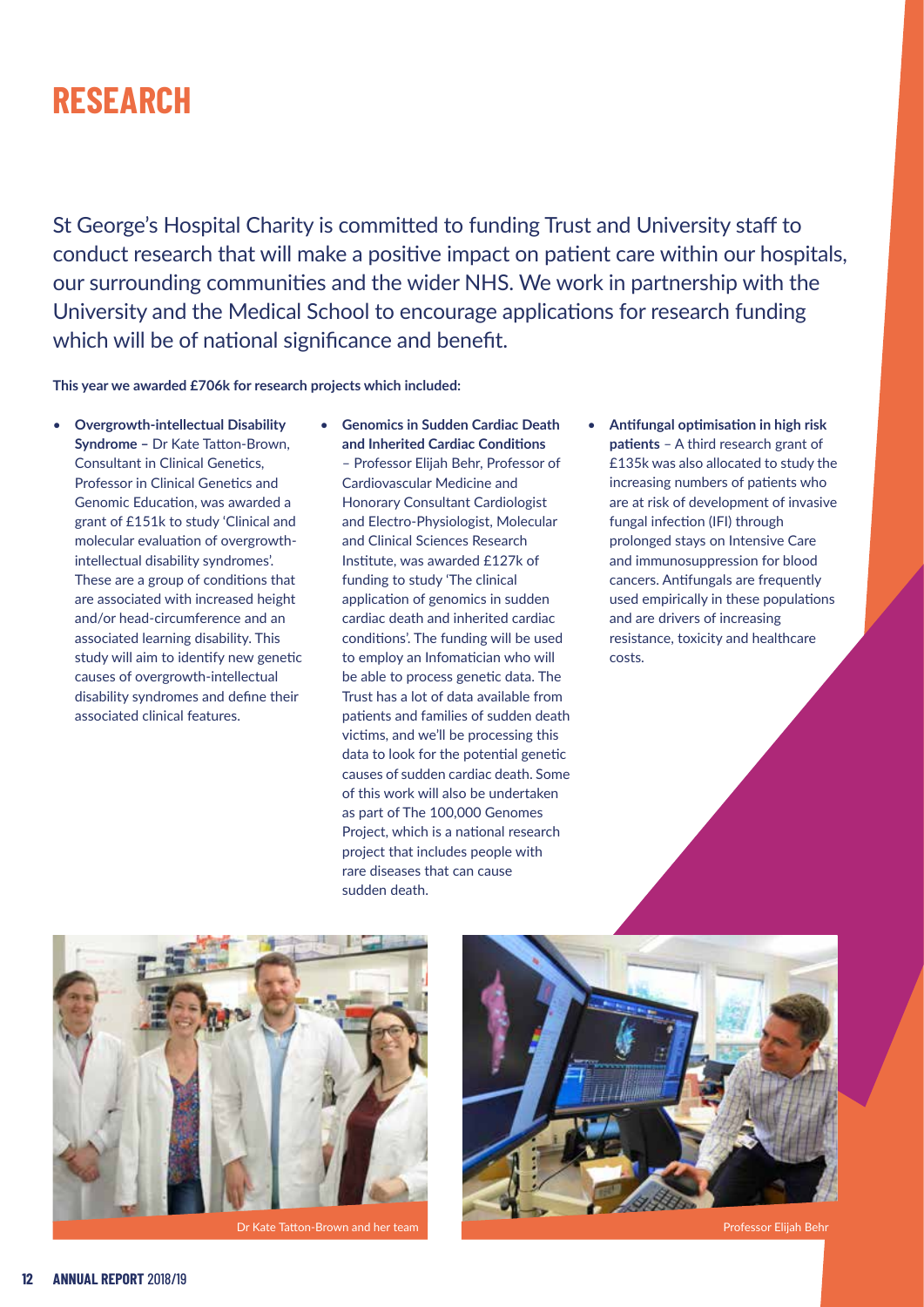# W

**There are clear benefits of this type of research for patients and families. Some families have looked for a cause for their child's learning disability for years and research of this sort can bring an end to this "diagnostic odyssey". Once a genetic diagnosis is made, it enables families to access support groups, meet up with other families going through similar things, and make informed reproductive decisions. From the point of view of the Trust and the University, genomics is such an exciting, fast-moving area, that it is wonderful that we are developing our genomics research and supporting studies harnessing these new genomic technologies.**

**Dr Kate Tatton-Brown**

## W

**This type of study benefits patients in particular. A lot of families come and visit us in clinic to identify if they're at risk of sudden cardiac death, and this work will help us to understand what their risk is likely to be in the future. If they have risk, we can give them information and appropriate treatment, as well as being able to tell people when they have no risk, which can provide great reassurance and relief. For families who have lost someone from sudden cardiac death, we'll be able to give an explanation for this, which is really important psychologically. From the point of view of staff of St George's we'll be helping the understanding of the role of genomics and genetics in the future and how studying this DNA code can help treat patients in the longer term.**

**Professor Elijah Behr**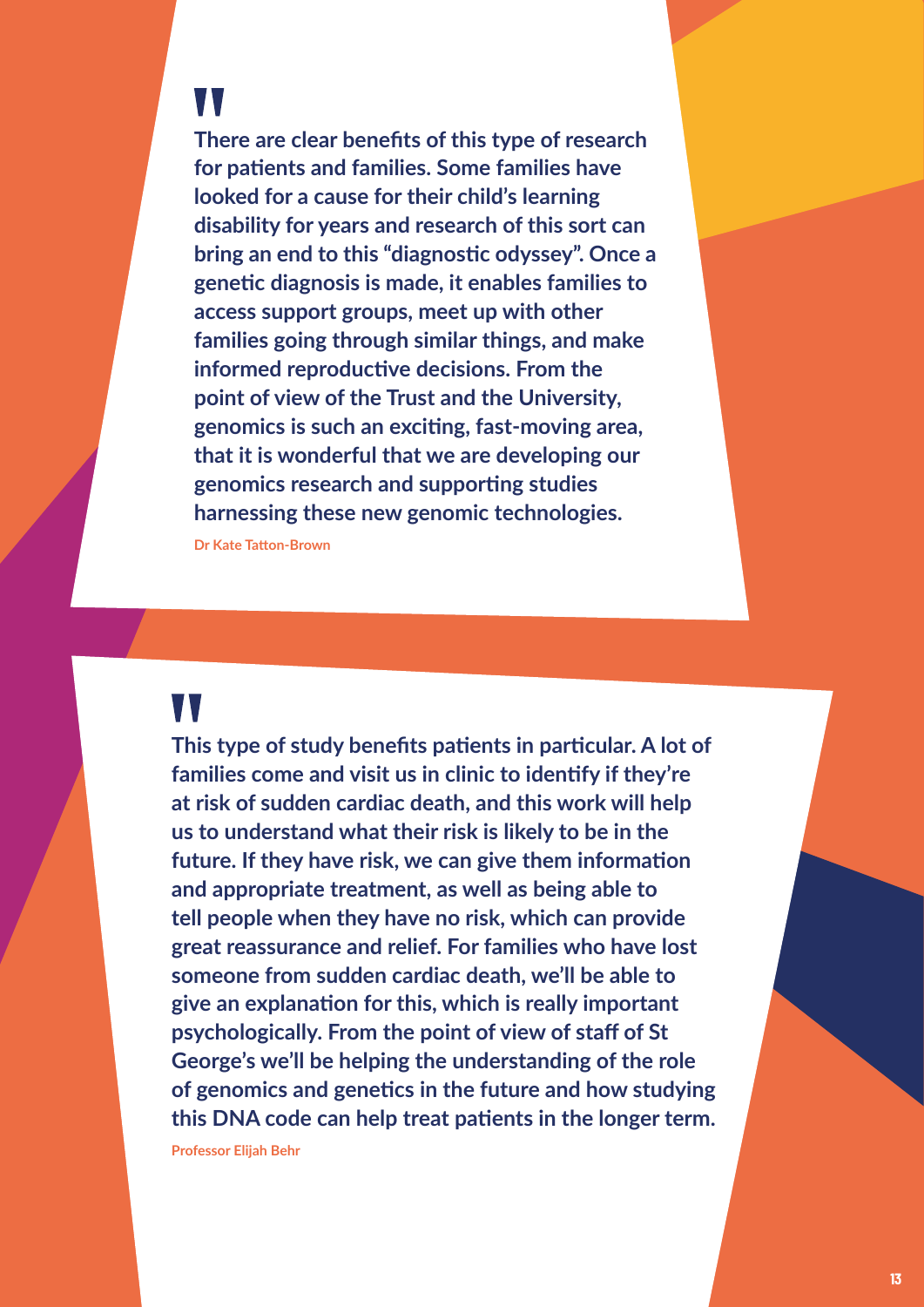# **CAPITAL PROJECTS AND INFRASTRUCTURE**

Expenditure on capital projects in 2018/19 was modest at £138k though this is expected to increase significantly going forward.

## • **Emergency Department**

A £30k grant was approved as a major contribution to the development of an emergency and major trauma research facility. This is part of the Emergency Department's 2018-2023 strategy to build the capacity and capability of their research unit by providing a purpose built facility to meet increased demand. When the new facility is built the ambition is to attract new researchers from all disciplines, expand funded work through increased grants, embed clinical research nursing, focus on the development of research projects which explore patient experience in emergency care and major trauma and increase overall the number of patients participating in research.

### • **NICU Relatives Room**

 A further £8k raised through donations was approved towards creating a Relatives Room in the Neuro Intensive Care Unit where relatives and friends can find a quiet space to relax, make a cup of coffee, and attend to daily matters while they spend time on the ward to support their loved ones.

### • **Caesar Hawkins Ward**

A grant of £100k was approved to refurbish the Caesar Hawkins Ward to enable it to become a decant ward, allowing patients to be transferred to it while other major ward refurbishments take place in the hospital. The work has been completed and the ward is in full use. The Caesar Hawkins decant space has been crucial in enabling the hospital's ward refurbishment programme to get fully underway.



# W

**Last year the Emergency Department recruited more patients for research purposes than any other ED in the UK and our clinical researchers were awarded a number of research grants. The clinical academic / research area, part funded by the charity, will allow the Emergency Department to continue to grow its research work by giving researchers a dedicated space. Having the unit within the ED means that the researchers can work closely with the clinical staff to ensure that the work they do is both visible and relevant to everyone working there. We will be able to use the space to increase our clinical staff engagement events, hold drop-in research awareness sessions and support nursing and medical staff who are new to research.**

**Professor Heather Jarman, Consultant Nurse in Emergency Care**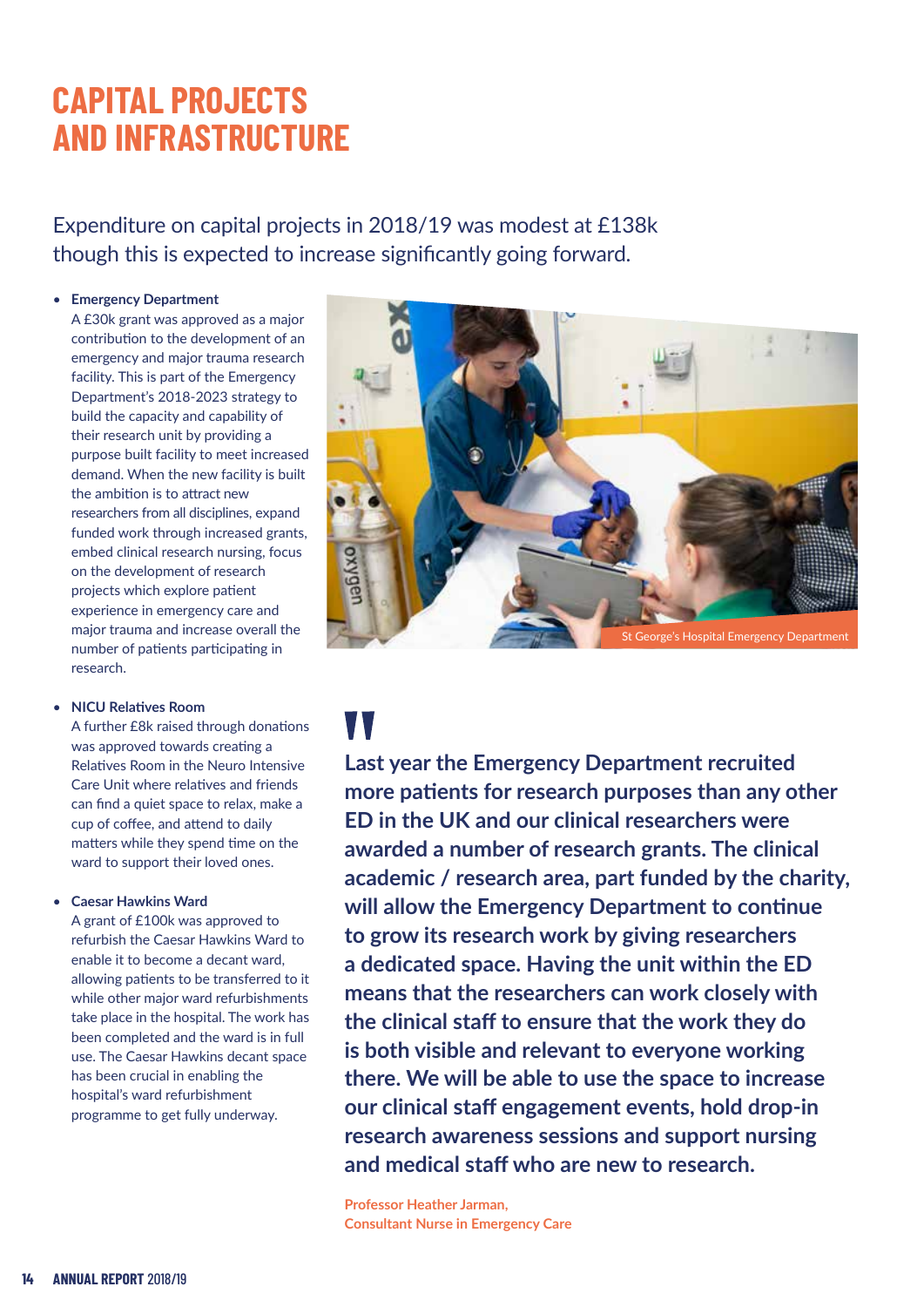## **MEDICAL EQUIPMENT**

This year we bought state-of-the-art equipment so that patients at St George's have access to the latest and most effective treatments. £619k was committed to purchases which included:

- **Pneumacre Thora 3Di**  This tool can be used to measure the effectiveness of a patient's breathing in different parts of the lungs. In particular, this piece of equipment will help the paediatric clinical team at St George's Hospital assess the breathing of young children under 5 years old, or those with special needs. Recently the team are seeing more and more children with asthma or other respiratory disorders, so this equipment not only helps assess their breathing but also helps to treat them by being able to give instant feedback and help the children see their progress as the therapist works with them to change their breathing patterns.
- **A cardiovascular monitoring device** – This unit replaced the previous out-dated cardiovascular model which did not meet current requirements for safe monitoring of patients undergoing investigations for loss of consciousness. The new equipment provides greater sensitivity with a wider range of physiological monitoring options to allow earlier detection of loss of consciousness and also evaluates more physiological parameters to allow a more in-depth assessment.
- **Reverse Osmosis Machine** This £6k machine was funded by Mrs Jayshri Modi, a supporter of St George's Hospital Charity, in memory of her late husband. A Reverse Osmosis Machine is a state-of-the-art water purifier, which filters and purifies the water before it feeds into the connected haemodialysis (kidney dialysis) machine. It is an essential piece of equipment that is vital to the dialysis process, as water is not clean enough to be used in the machines without extensive purification. Each of the dialysis machines at St George's Hospital requires a Reverse Osmosis Machine in order to work effectively. More of these machines are therefore essential to ensure that as many patients as possible are treated.
- **MEP machine** This important equipment monitors impact on the spinal cord during surgery, providing instant feedback to prevent damage to the patient's nerves. Previously, this highly specialised piece of kit had to be loaned to surgeons at St George's Hospital. This brand-new spinal surgery equipment was launched by the gold-medal-winning England netball team when they visited St George's Hospital in December 2018.



The Maxillofacial Department at St George's Hospital

**I was inspired to support the renal department by my cousin, who is currently awaiting a kidney transplant. Funding the purchase of this important piece of equipment allows more people to receive treatment and makes their lives that little bit easier. To give happiness to others is a great act of charity.**

**Mrs Jayshri Modi**

• **Maxillofacial 3D Printer Software** – The Maxillofacial Department at St George's Hospital is where complex and life-changing operations are performed to restore form, appearance and function to problems with the face, mouth, teeth and jaws. Thanks to fundraising efforts, the department was able to purchase the Materialise software modules that are used to import CT scan data so that it can be manipulated and edited into a 3D file format that is then sent to the 3D printer. This software saves vital time, as the measuring and manipulating of the facial feature can be done online within seconds, instead of by hand.

**The Maxillofacial Laboratory was very fortunate in securing funding to develop 3D printing services here at St George's. Importance is placed more so on the 3D printers but these would be redundant if not for powerful, medically approved software modules to bring patients' CT and CBCT scans to a point where they can be 3D printed. St George's Hospital Charity very graciously agreed to fund the purchase of software to allow this to happen. Materialise are a global software solutions company that are at the forefront of the industry. Thanks to Charity funding three Materialise software packages were purchased which allows the Maxillofacial Laboratory team to design and get ready for print many patient specific items and 3D models, which has already impacted on savings in operating theatre times – as well as helping us better explain to patients their condition and treatment planning.**

**Iain Muir-Nelson, Consultant Maxillofacial Prosthetist and Maxillofacial Laboratory Manager**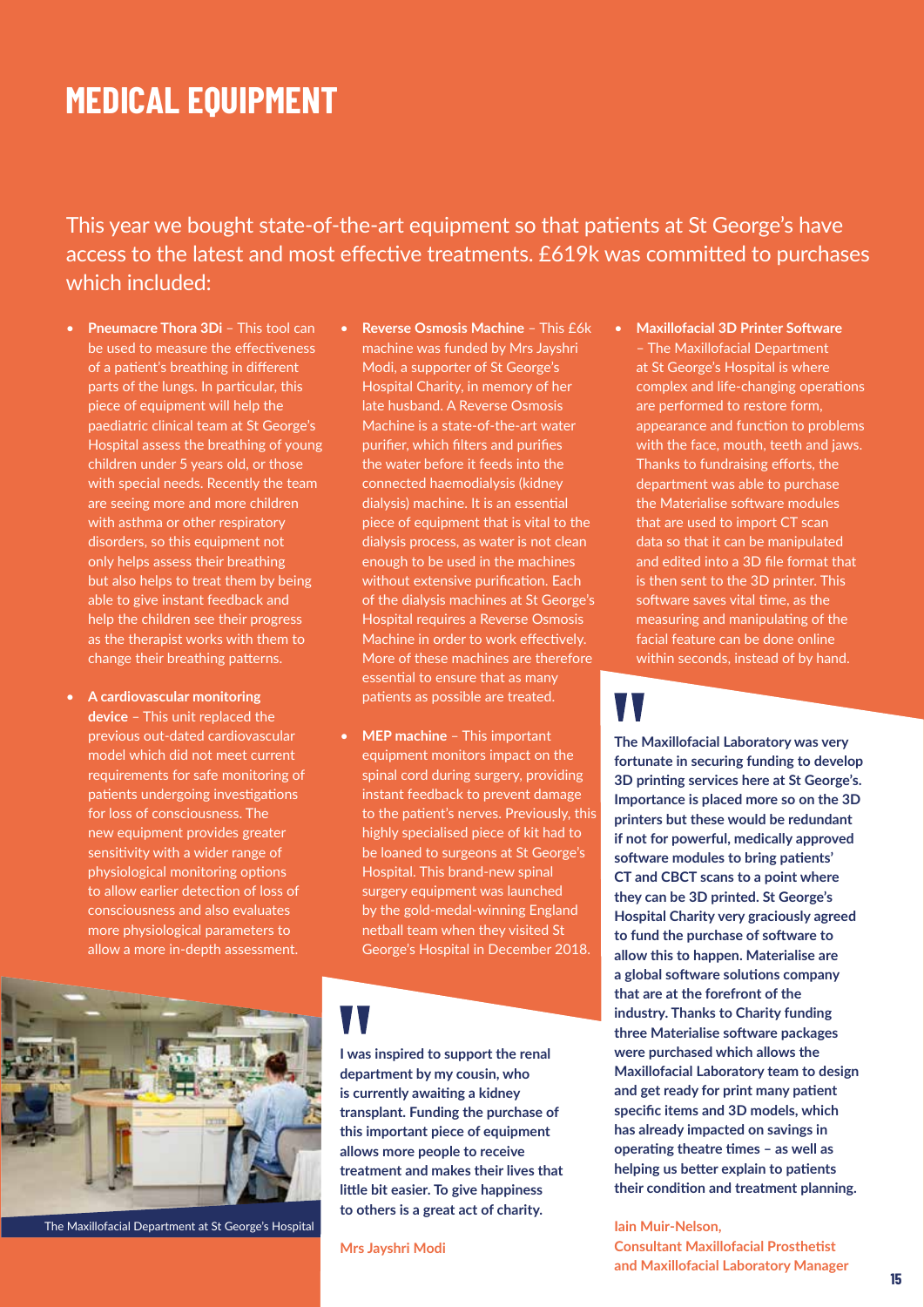# **FUNDRAISING**

The Charity has worked hard to ensure that its income comes from a very broad and diverse supporter base, which ensures that it is not dependent on one particular income stream. These include major donors, corporate partners, charitable trusts and foundations, and community fundraising and events.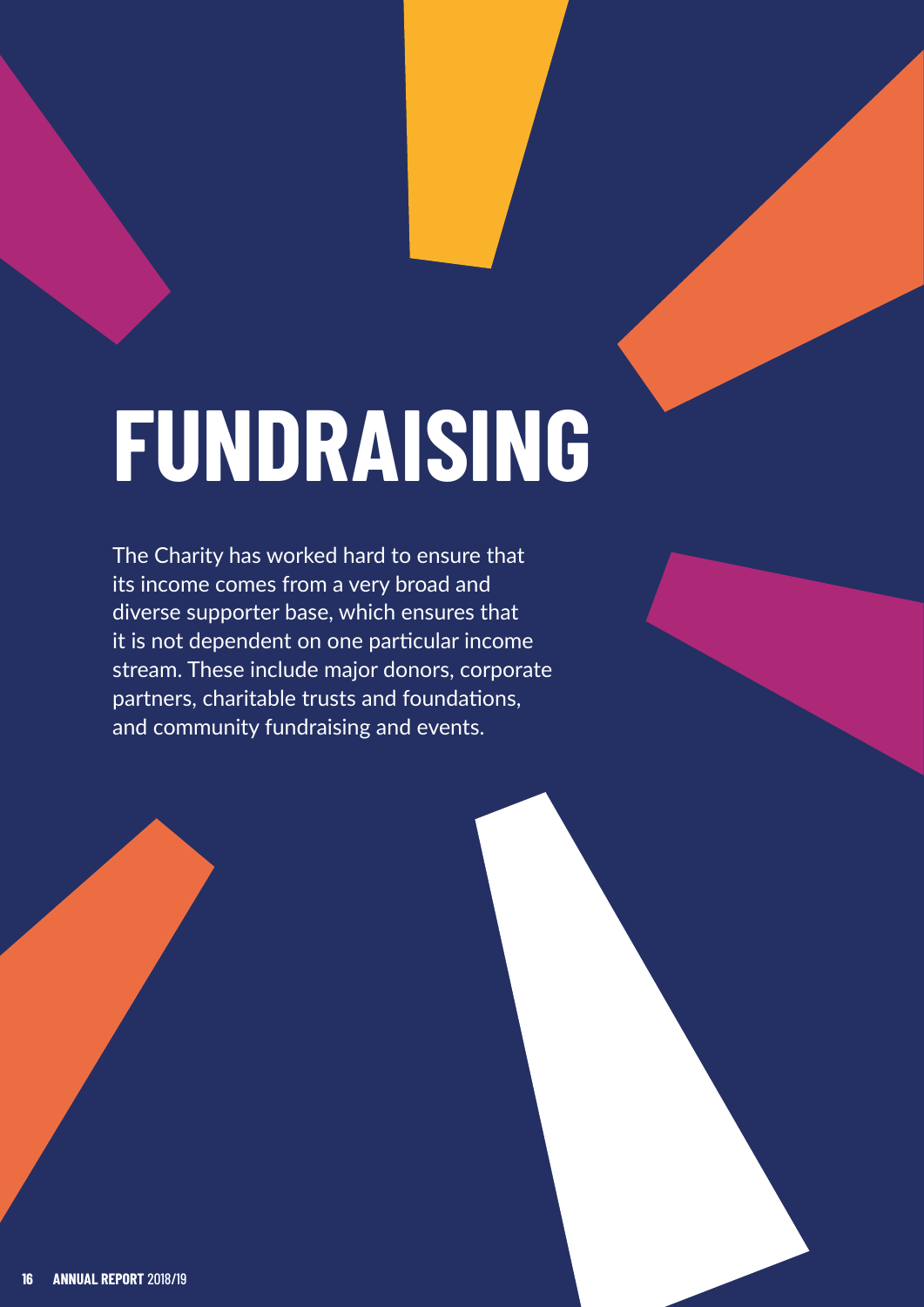## Particular highlights this year have included:

## **MILES FOR MILES**

On 21 March 2018, 16 year old Miles was taken by ambulance to St George's Hospital in Tooting where he was admitted to the Paediatric Neurology department. He underwent 7.5 hours of emergency life-saving surgery to remove a tumour the size of a tangerine found on his brain. Although his post-surgery journey has been a difficult one, Miles is showing improvement every day.

Miles' family and friends realised that the Paediatric Neurology ward staff were fantastic but they lacked equipment for teenagers, such as a wheelchair that fitted Miles's 6 foot plus frame, shower hoists and other important basic equipment needed to aid his recovery.

They launched "Miles for Miles" with a huge fundraising effort across sponsored swims, bake sales, head shaving and cycling raising in excess of £60k today. So far, the funds have covered the purchase of an MPS chair, Heron chair, Phoenix chair and an XPanda chair. These chairs allow our medical team to offer appropriate seating for all patients – whether that's somewhere comfortable to sit around the ward, to decrease the amount of time patients spend in bed or a specially-designed shower chair to enable showering facilities earlier on in a patient's stay. The four pieces of equipment can be used across the paediatric wards, but will have the most benefit for those with significant motor impairment. They will all help improve the patient experience, nursing care and therapy rehabilitation opportunities in the hospital.

# W

**The staff at St George's, Tooting have provided Miles and his family with the best care and support they could have hoped for, proving how wonderful the NHS is.**

**Miles' family**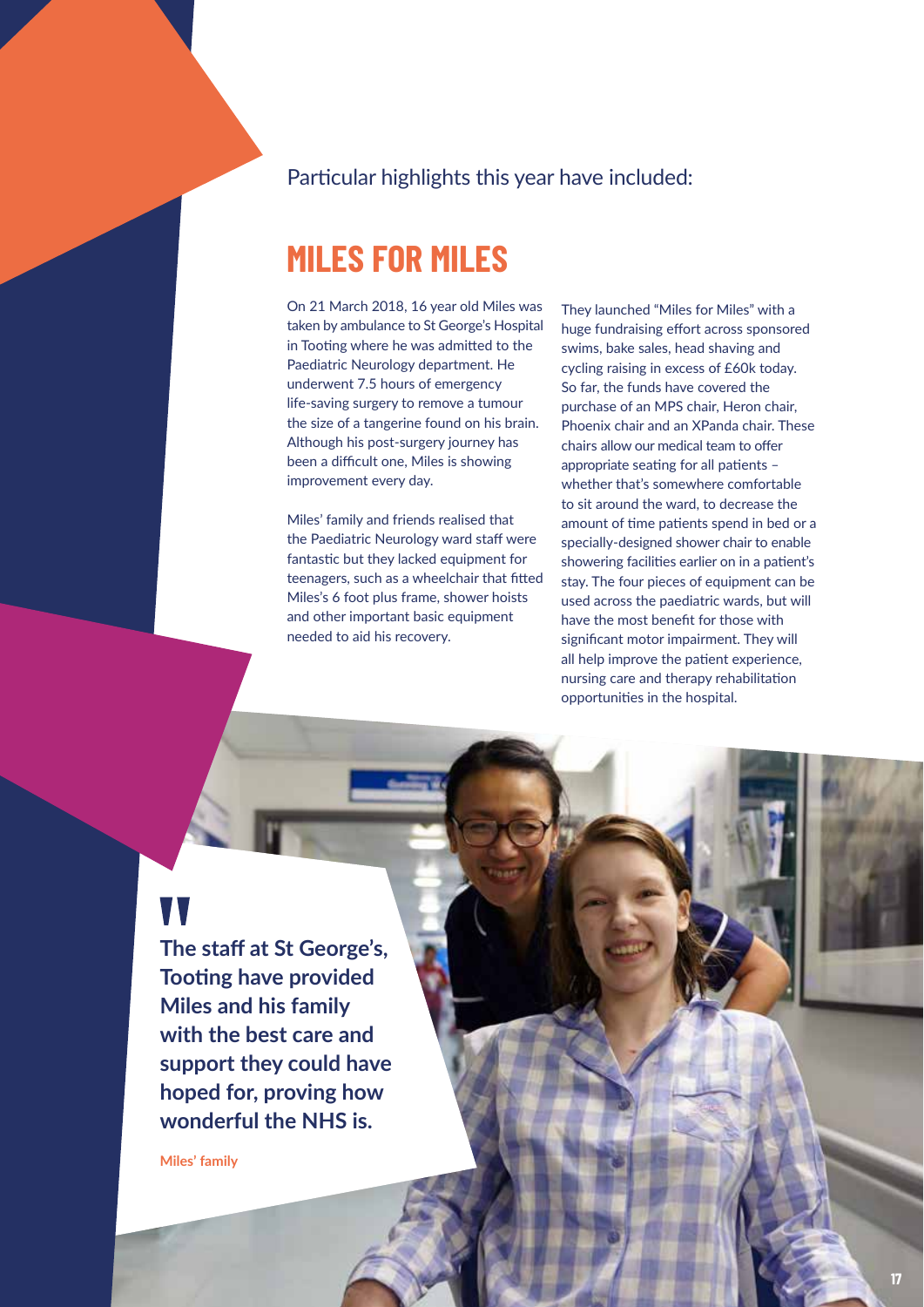# **IMPERIUM INVESTMENTS**

A new partnership between St George's Hospital Charity and Imperium Investments was launched at a starstudded event at the House of Commons in November. Dmitry Leus, CEO of Imperium Investments, initially purchased a "Buzzy" pain distraction device for every bed in the paediatric inpatients department, and is committed to continually supporting the charity. Dmitry and Imperium Investments are passionate about causes that focus on children's physical and emotional wellbeing during

times of ill health. Imperium Investments have now pledged their support to the regeneration of the Children's Garden at St George's Hospital, which needs some love and attention to make it safe for children to access. Gardens and outside spaces are important for the recovery of all patients, especially children, and our hope is to make the updated garden a fun, engaging and accessible space for children and their loved ones.





## **BIG LOVE BIG LAUGHS**

Thanks to the generosity and energy of comedians Stephen K Amos and Jo Caulfield, an evening of comedy "Big Love Big Laughs" raised nearly £30k for St George's Hospital Charity and Royal Trinity Hospice. Stephen and Jo were inspired to help raise funds for the two charities after their loved ones received outstanding care by the teams involved. A fantastic line-up of top comedians came together with them for a fundraiser at the Comedy Store, including Ninia Benjamin, John Bishop, Jimmy Carr, Lenny Henry, Zoe Lyons, Graham Norton, Katherine Ryan & Seann Walsh. Funds were raised through ticket sales and a raffle on the night.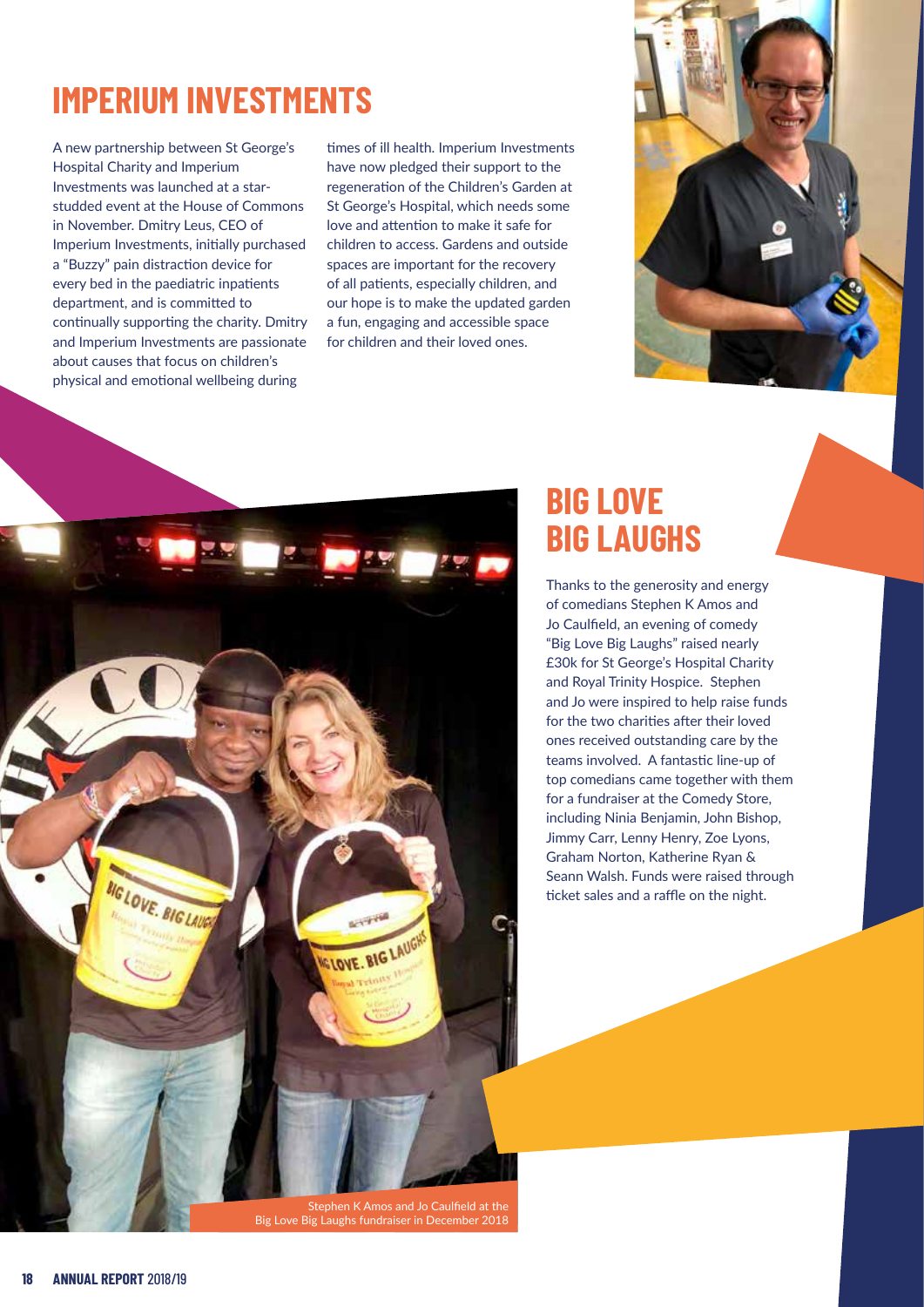## **YUTONG SU FUND FOR CHILDREN**

Mr and Mrs Su created the Yutong Su Fund for Children with a £100k donation, in recognition of the incredible care their daughter received at St George's Hospital following an accident in 2018. The Yutong Su Fund for Children supports areas and items in Paediatric Intensive Care (PICU) and the children's departments that will help to make the hospital experience of St George's youngest patients that little bit better. They have recently pledged their support towards the purchase of a video EEG system that will help to monitor children with head injuries and suffering seizures within PICU.





## **THE ANDY KENNY QUIZ NIGHT**

Former colleagues of CAA Sports Executive, Andy Kenny, hosted a fundraising quiz night at The Kia Oval with his family, friends, sports stars and celebrities out in force. Andy sadly passed away suddenly in December 2017 and his family chose to support the General Intensive Care Unit at St George's Hospital and Cardiac Risk in the Young, as a thank you for the care and kindness they showed to them and Andy. The Andy Kenny Quiz Night raised over £20k for both charities, with a silent auction and donations made in the event lead up and on the night itself.

# **OUR SUPPORTERS**

We also want to thank our abseilers, cyclists, joggers, walkers, skydivers, cake bakers, dressers up and dressers down, givers of toys, race night and comedy night organisers, golfers, fitness groups, restaurants and pubs who hold our collection tins, and friend and relatives who give in celebration or in memory – each and every one of these people express their appreciation for the work of the dedicated staff at St George's and Queen Mary's hospitals and we are very grateful for their support.

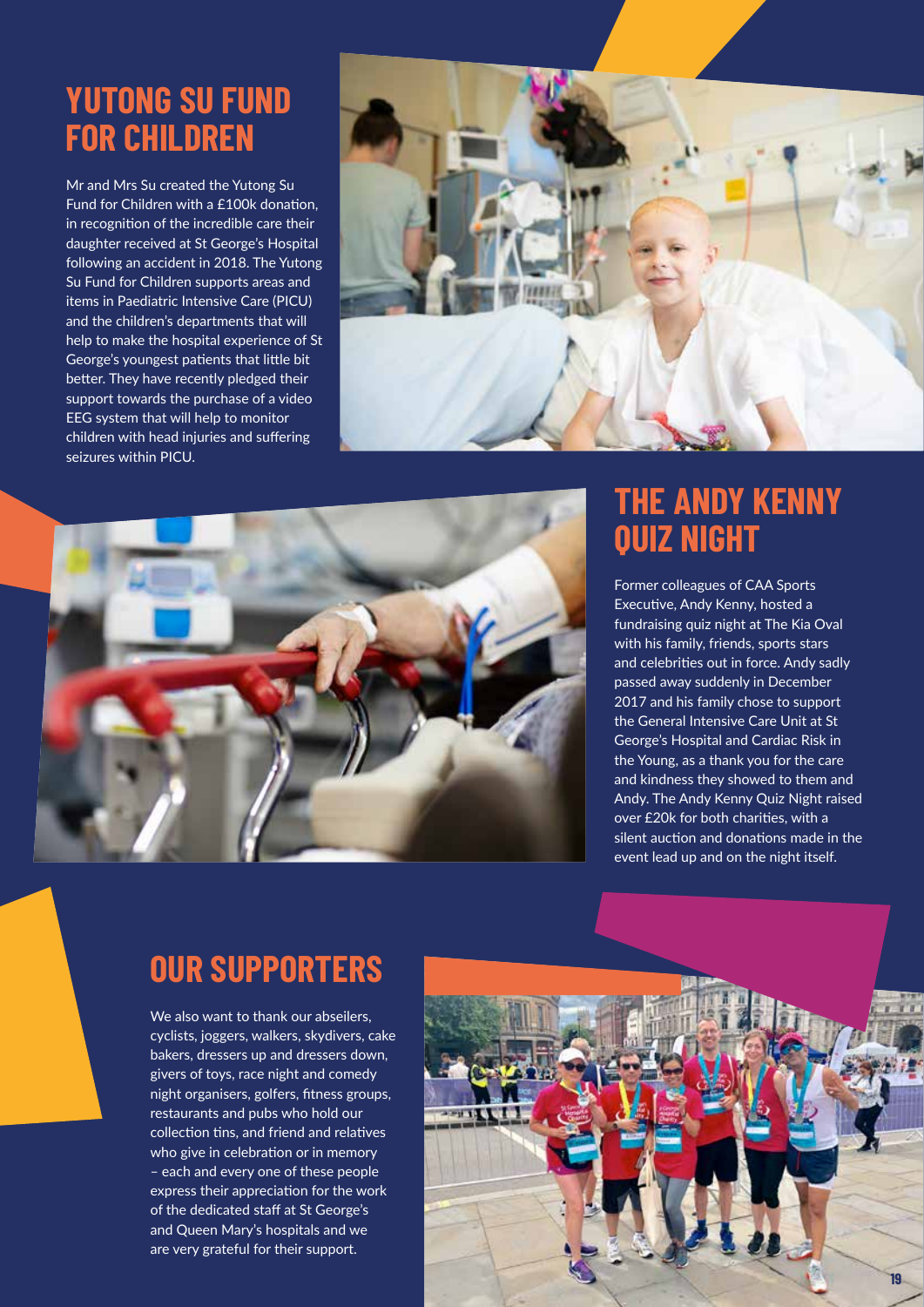

# **VOLUNTEERING**

St George's Hospital Charity enjoys the dedicated support of volunteers who assist our fundraising team or help us with staff-led events such as the St George's Hero Awards. In particular, during 2018/19, three volunteers gave time on a regular basis for which we are immensely grateful.

Engaging our community through donated time and skills is very much part of our ambition for the future as we build more volunteering initiatives for the Charity.

In March 2019 one of our dedicated volunteers, Alan Bowen, won the Heroes for Health Award in the Balham and Tooting Community Association (BATCA) Awards. This was an inspiring night organised to celebrate the amazing heroes of Tooting and Balham. Alan then won the Volunteer of the Year award at the St George's Hero Awards in May. We would like to thank Alan and all of our outstanding volunteers for their commitment and enthusiasm to volunteering at St George's Hospital Charity.

During 2018 a new Medical Advisory Group (MAG) was established with the aim of supporting the Board of Trustees in assessing and monitoring its research grants applications and project outcomes. All members of MAG are volunteers and the charity is extremely grateful for the time and support provided by the members of this group throughout 2018/19



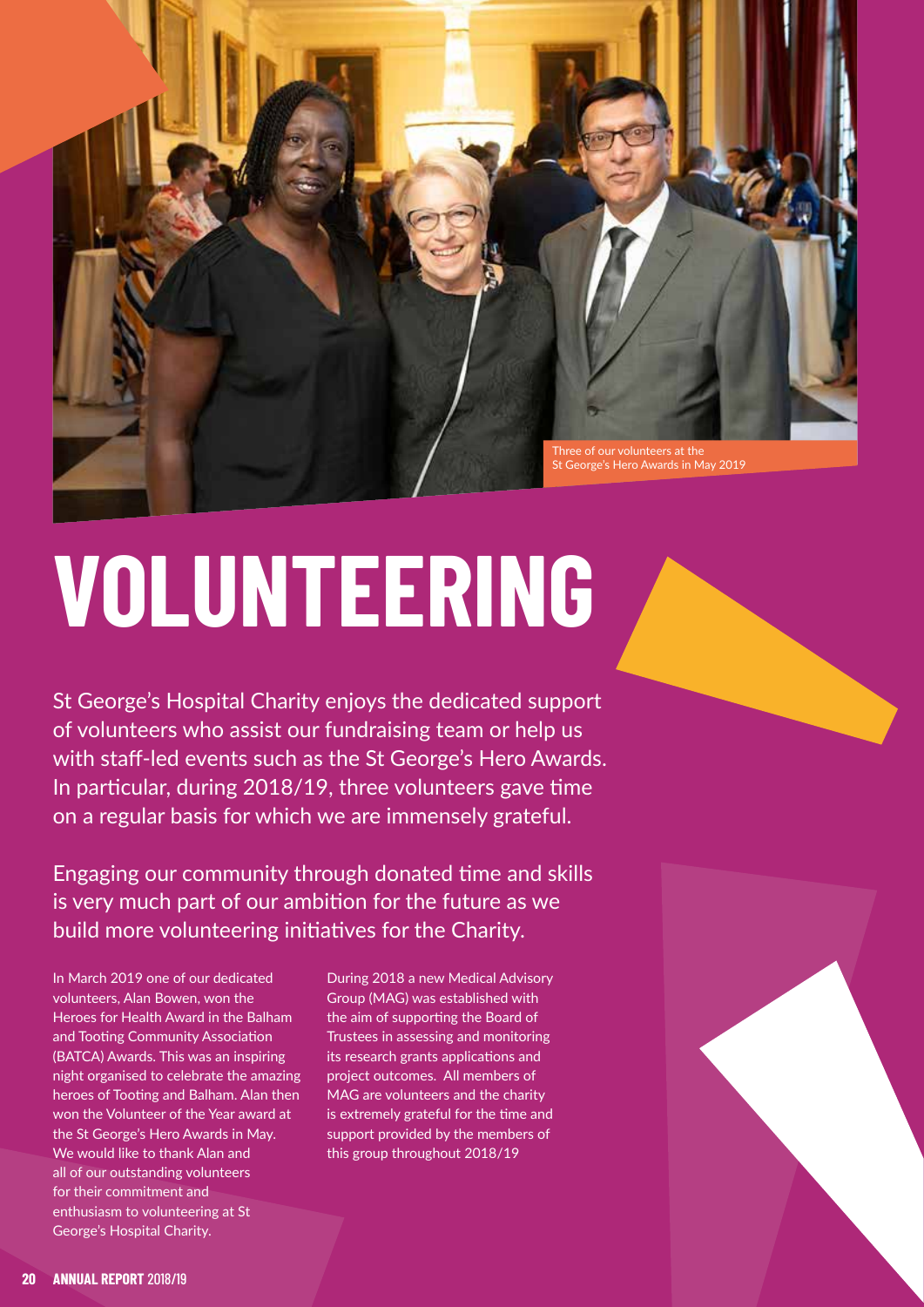# **FUTURE PLANS**

St George's Hospital Charity has worked hard over the last 12 months to establish itself as the charity partner of choice for St George's University Hospitals NHS Foundation Trust, its patients and staff.

**Over the next year we aim to act as the enabler of transformation and innovation, with a focus on services for the benefit of patients, staff and the local community. We will:**

- **Enable the Trust to deliver high quality patient care and experience**
	- **–** Continue to provide a rapid reactive small grants funding stream.
	- **–** Improve equipment, facilities and surroundings.
- **Accelerate the transformation and innovation of key Trust services for the benefit of patients, staff and the local communities**
	- **–** Support at least two major transformation and innovation projects that have real potential to lead to improved health. To this end, in 2019/20 we have launched a major capital appeal for the relocation of the Trust's Renal Dialysis Units.
	- **–** Develop necessary partnerships with other health related charities and key health organisations to enable us to deliver funding beyond core provision.
- **Enhance the Trust as a leader in research**
	- **–** To advance clinical research at St George's in line with the research strategy developed jointly between the Trust and the University which support the priorities of the Trust. We are committed to supporting our hospitals and University to undertake research and invest in the research training and development of hospital staff for the benefit of patients.

**We will also achieve these objectives through our grants, arts and fundraising programmes supported by:**

- Raising the necessary income through fundraising activities
- Raising the profile of the charity within the hospitals and the wider local community
- Ensuring we are able to measure and communicate the impact of our work
- Developing our charity staff team.

Our aim is to support the St George's University Hospitals NHS Foundation Trust in its ambition to provide the best healthcare for patients across south west London and beyond. We want to partner with public, private and voluntary sector organisations to create healthy local communities.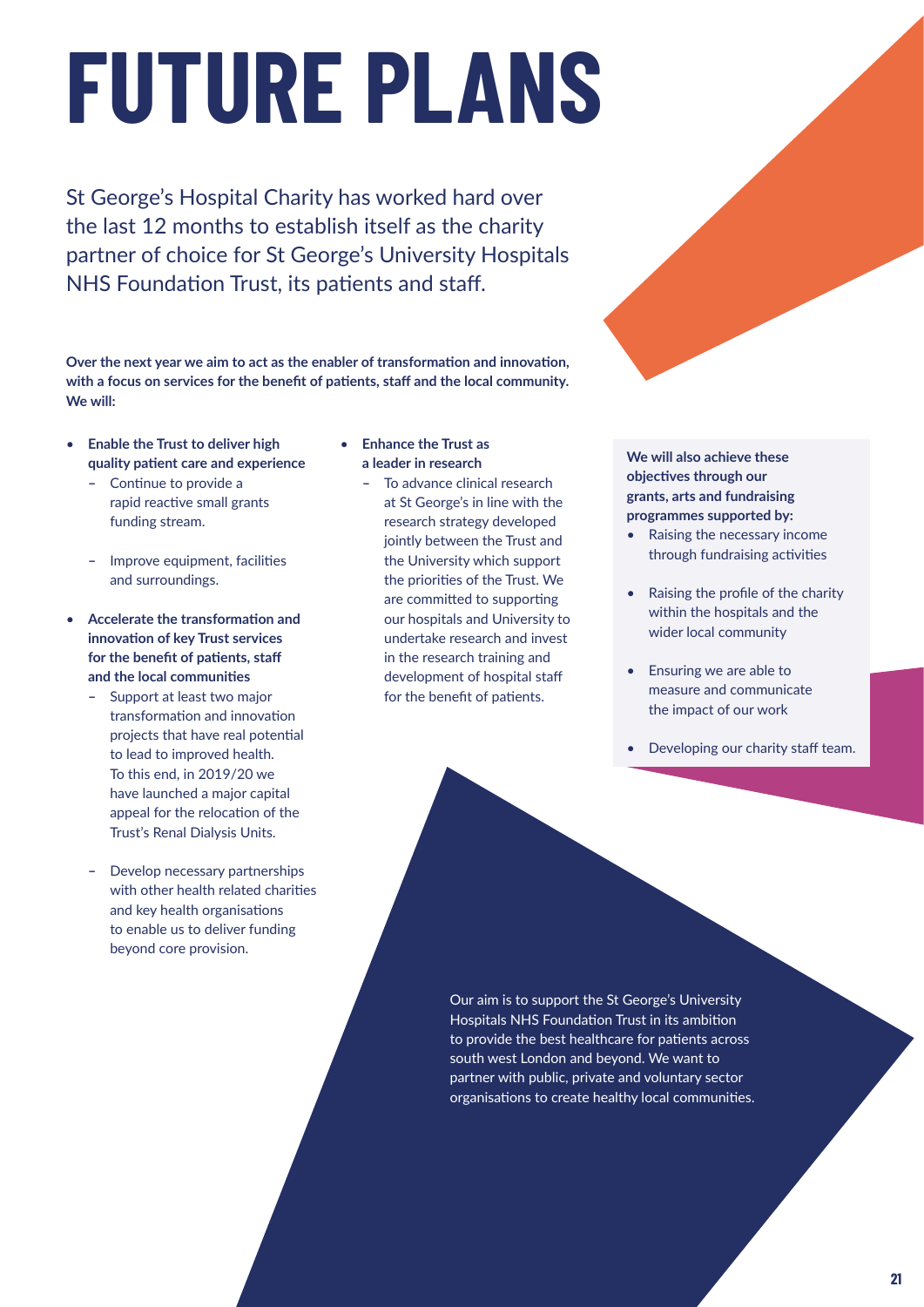# **RISKS AND RESERVES**

# **RISK MANAGEMENT**

The Trustees have continued the process of reviewing the Risk Register at least twice yearly, with the assistance of the internal auditors, to ensure that it records the major strategic and operational risks to which the charity is exposed. The Trustees acknowledge their legal responsibility to minimise significant risks to the Charity. A statement of major risks is compiled using a scoring system in the risk register.

The role of internal audit is to provide independent assurance to management and Trustees that the charity's risk management, governance and internal control processes are operating effectively. The Internal Audit plan for each year is designed with the Risk Register in mind to identify additional actions to mitigate the risks that the charity faces.

We have put in place specific action and contingency plans to ensure that the risks are properly managed and any potential harmful impact is minimised. The key risks faced by the charity during 2018/19 and the management actions taken to mitigate either the likelihood of a risk occurring or its possible impact, are as follows:

• **Reputation Risk** - The risk that our reputation is damaged, undermining our credibility and impacting on our ability to fundraise successfully and limiting our ability to achieve our strategic aims.

 *Mitigation: Effective stakeholder engagement with the hospital and donors for specific projects; Close liaison with the Trust Communications team to hear of any current or future issues; Creation of a Crisis Communications Strategy; Regular review of, and engagement with, regulatory and legal developments in fundraising and volunteering; Compliance with Fundraising Code.*

People Risks, including:

- **–** The risk that changes in one or more members of the leadership team results in financial targets not being met due to transitional change to leadership; and
- **–** The risk that poor motivation and staff turnover leads to loss of key talent and experience and impacts the charity's ability to meet fundraising and operational goals.

 *Mitigation: Regular supervision meetings and appraisals; Realistic objective setting; Use of trusted recruitment agencies who can work quickly to recruit suitably qualified staff when the need arises; Plans are underway to develop a People Strategy this year to improve recruitment, retention and staff satisfaction. Additional work will also be undertaken on induction documentation.*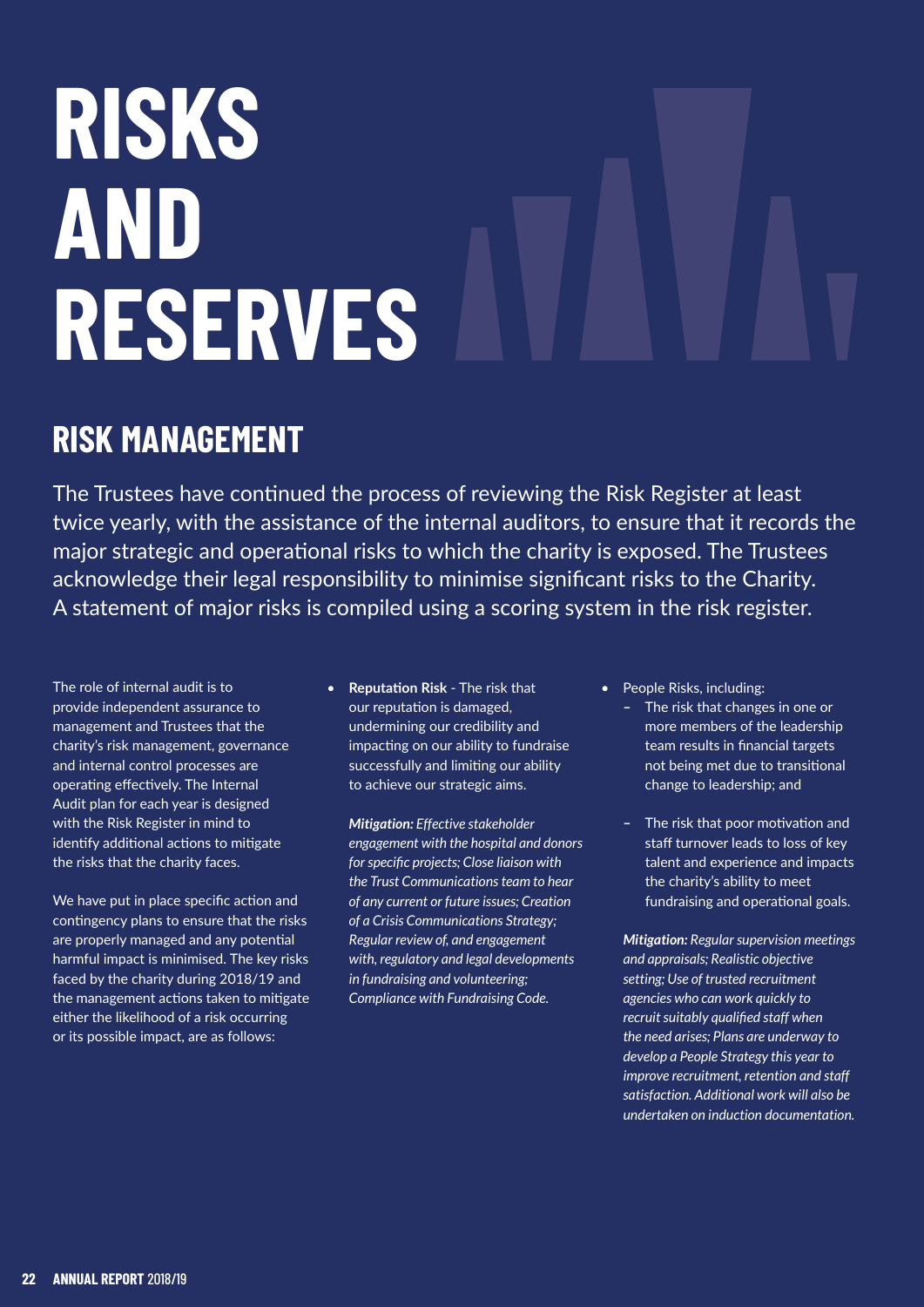# **MEETING THE PUBLIC BENEFIT TEST**

We have referred to the guidance issued by the Charity Commission on public benefit when reviewing our aims and objectives, when making grants and in planning our future activities. The improved facilities, which the charity helps to provide, benefit a wide cross-section of the public. The Foundation Trust treats more than 500,000 patients every year from a wide catchment area not limited to South West London.

In making grant decisions, Trustees have been keen to fund and support services and activities which fall outside the mainstream provision and which are not likely to attract priority funding, but which can nevertheless make a substantial difference to the experience of a large numbers of patients. The choice of projects which we have supported over the past few years reflects this

and we are confident that the grants that we have made do indeed fulfil the public benefit test. We continue to be guided by those requirements when making grant decisions. The charity's grants policy is structured to ensure that the money raised is used to best effect to support the Foundation Trust's work and is in line with donors' wishes and the charity's mission and

objectives. Our charity does not provide facilities directly to the public but provides them to the Foundation Trust and, in so doing, for the patients of the Foundation Trust. Grants made to the Foundation Trust provide benefit to any patient requiring the service of the hospital, which are available to all who are entitled to NHS treatment.

## **GOING CONCERN**

The Trustees have reviewed the financial position of the charity, including forecast cash flows, liquidity position and existing and potential funding commitments for the next five years.

The charity's fundraising streams are well diversified and therefore a drop in any one channel would not adversely affect the ability to meet existing financial commitments. The Trustees will only agree to commit to fund charitable activities and other capital projects when they are confident that these obligations can be met. As a consequence, the Trustees believe that there are adequate resources to continue in operation for the foreseeable future.

## **INVESTMENT POLICY AND PERFORMANCE**

The investment policy of the charity is risk averse, with the Trustees' first priority being to preserve capital in order to meet existing commitments and to increase our ability to make more grants available to the hospital.

The portfolio is broadly split between short-term fixed income bonds, equities and investments in alternative assets and managed on a medium risk basis with the objective of maximising total return. The Trustees consider this appropriate given the current short-term nature of the charity's commitments and intentions to award funds to the Trust.

The charity uses the services of Investec Wealth and Investment, a reputable funds management company, who follow strict guidelines in line with the charity's moral and ethical policy. The performance of the investment manager is closely

monitored by the Trustees involving a requirement to provide quarterly reports on income and capital.

The investment manager meets annually with the Board and twice yearly with the Finance Sub-committee. The charity does not directly invest in companies categorised by ethical screening as falling within the categories of Alcohol Manufacture (Major), Alcohol Retail (Major) and Tobacco Manufacture.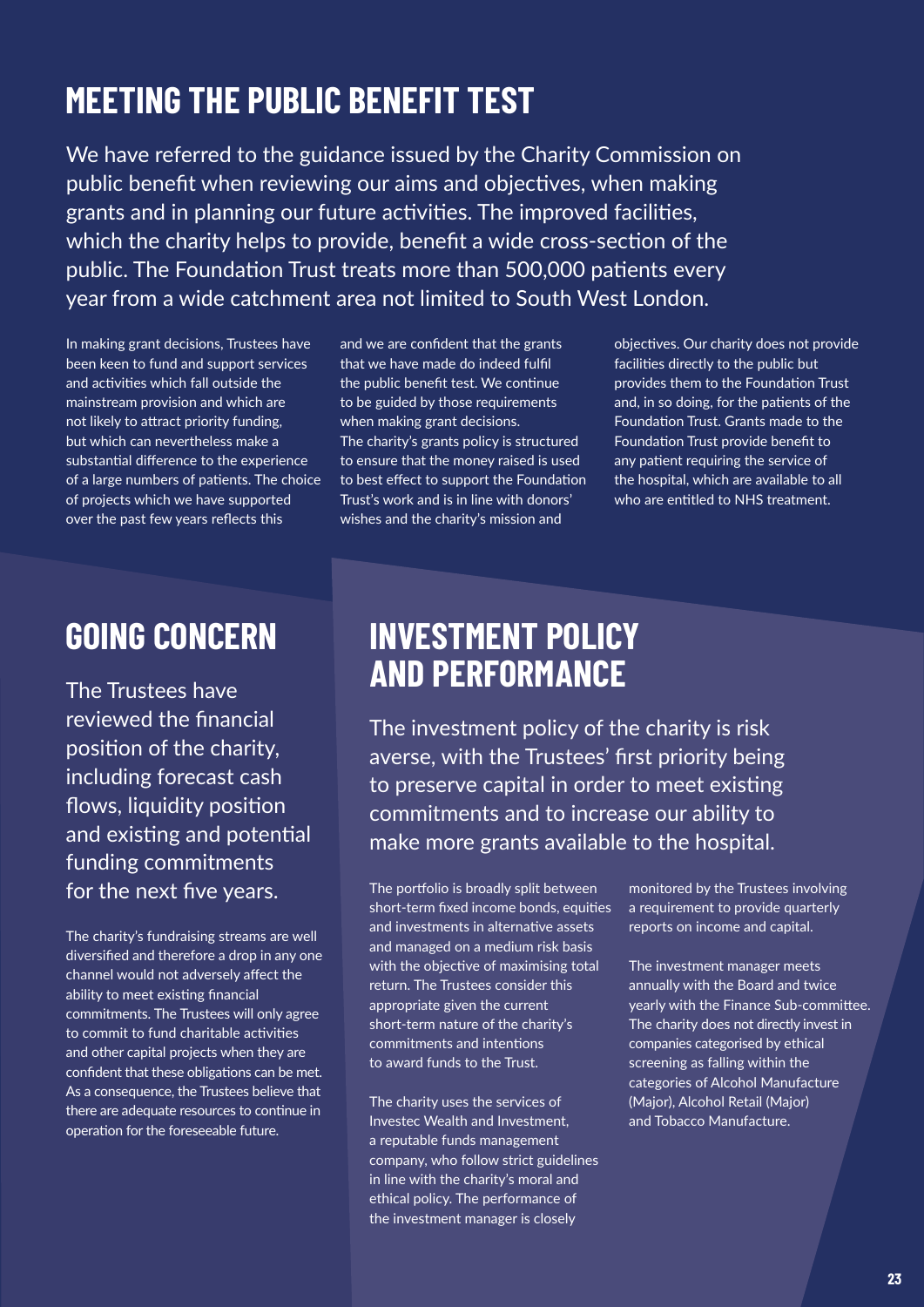# **RESERVES POLICY**

The Trustees review the level of free reserves required on an annual basis, in line with guidance issued by the Charity Commission. They recognise the need to ensure that the reserves held enable financial stability; are adequate to meet working capital requirements and can safeguard the charity's current commitments against fluctuation in income levels. Especially, the Trustees wish to ensure that sufficient unrestricted reserves are available to guarantee that operations can continue over the short-term and financial commitments to the Trust can be met.

The balance of general reserves at 31 March 2019 was £4.4m (2018: £4.8m). The Trustees have reviewed the minimum level of reserves required to meet the higher of operating liabilities of the Charity, should it suffer a major downturn in its income, or to affect a managed cessation of activities and to provide adequate cover for contingent liabilities. They have assessed this to be £4.0m. Therefore, the Trustees believe that the current level of reserves at 31 March 2019 to be appropriate.

The charity has various funds available to finance its activities:

## **Special Purpose funds**

These are individual funds intended for a specific purpose and are divided into two categories:

### **– Restricted Funds**

 Restricted funds consist of the unexpended balance of income received under trusts where the donor has defined what the money must or can only be used for, or in response to a specific appeal or fundraising event. The income includes interest and investment gains on the balances held.

## **– Designated funds**

 Designated funds are amounts where the donor has expressed a preference as to how the funds are to be spent but have allowed the trustees discretion to use for general purposes. The trustees consult with medical advisors from the Trust and approve funding for projects and specific purposes as close as possible to donors' preferences. The income includes interest and investment gains on the balances held.

### **Endowment funds**

The charity holds one endowment fund, which has been granted in order to generate funds to support a specific charitable purpose

## **Unrestricted (General) funds**

The remainder of the charity's funds are our general funds as follows:

**– Free reserves**

These are funds available for general use. They are held at a level to cushion the effects of the economic cycle and to provide a reasonable level of investment income within Charity Commission guidelines. Taking account of the strategic designated funds, the Trustees now judge the appropriate level of reserves for these purposes to be £4.0 million, with flexibility to implement the Charity's grant making policy.

## **– The Strategic fund**

The Strategic Fund has been designated by the Trustees to provide for the costs of developing the charity's infrastructure to meet its strategic objectives.

**– Fixed asset funds (tangible and intangible)**

The charity owns fixed assets, most of which form part of the Arts Collection. This collection is made up of a selection of fine art and sculptures displayed in wards and corridors around the hospital as part of our Arts Therapy programme. Similarly, the sculptures installed in the grounds of the hospital play an important role in the patients' experience of the hospital.

**–** As these assets serve a charitable purpose and are not held as investments, they cannot be easily converted into funds for day-to-day use. Therefore, the Trustees have decided that reserves equating to the value of the fixed assets should be placed in a designated fund. If a decision is made to dispose of any the collections, the attributable value is transferred from the fixed asset fund.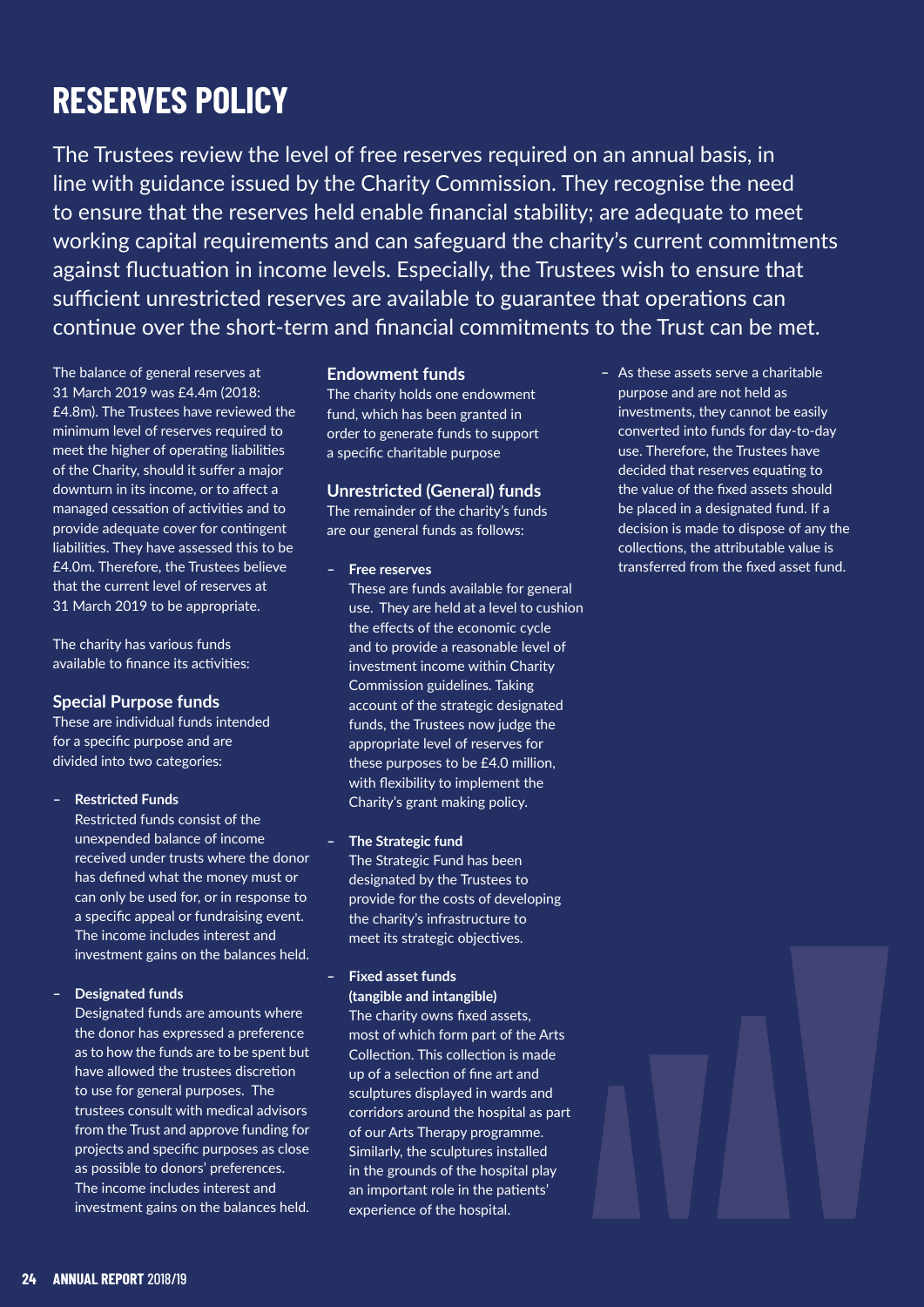# **STRUCTURE, GOVERNANCE AND MANAGEMENT**

The administrative details of the charity are listed on page 5

# **GOVERNANCE**

The Trustees confirm that the financial statements comply with Companies Act 2006, Charities Act 2011, the Accounting and Reporting by Charities: Statement of Recommended Practice (SORP) – 2015, applicable accounting standards and the provisions of the Memorandum and Articles of Association of the Charity.

## **LEGAL STRUCTURE AND GOVERNING DOCUMENTS**

St George's Hospital Charity (Charity number 1171195) was incorporated on 16 January 2017, as a Company Limited by Guarantee (Company number 10565339). It is governed by the Memorandum and Articles of Association, as amended by a scheme dated 27 March 2017.

## **The charitable objects are as follows:**

- To further any charitable purpose or purposes relating to the general or any specific purposes of the Foundation Trust or the purposes of the Health Service;
- To promote, protect, preserve and advance all or any aspects of the Health of the public; and
- • To advance and promote knowledge and education in healthcare, including by engaging in and supporting health related research (and the dissemination of the useful results) including at St George's Hospital.

## **TRUSTEES' APPOINTMENT**

The volunteer Board of Trustees consists of a Chairman and eight Trustees, chosen for their skills and experience. During 2018/19 (and 2017/18) all Trustees served throughout the year. Trustees are appointed to serve for a period of four years. On retirement, they can be reappointed, but no Trustee may serve for longer than ten years. The Trustees are the Directors of the Charitable Company for the purposes of Company law.

An induction programme is provided for Trustees on appointment. The Trustees set annual objectives for the Board that were reviewed at each meeting and formally reviewed at the year end. Each member of the Board receives an annual appraisal and the Chairman's performance is in turn evaluated by fellow Trustees. Members of the Board have individual areas of expertise and share information on relevant changes in legislation affecting the charity and best practice when required.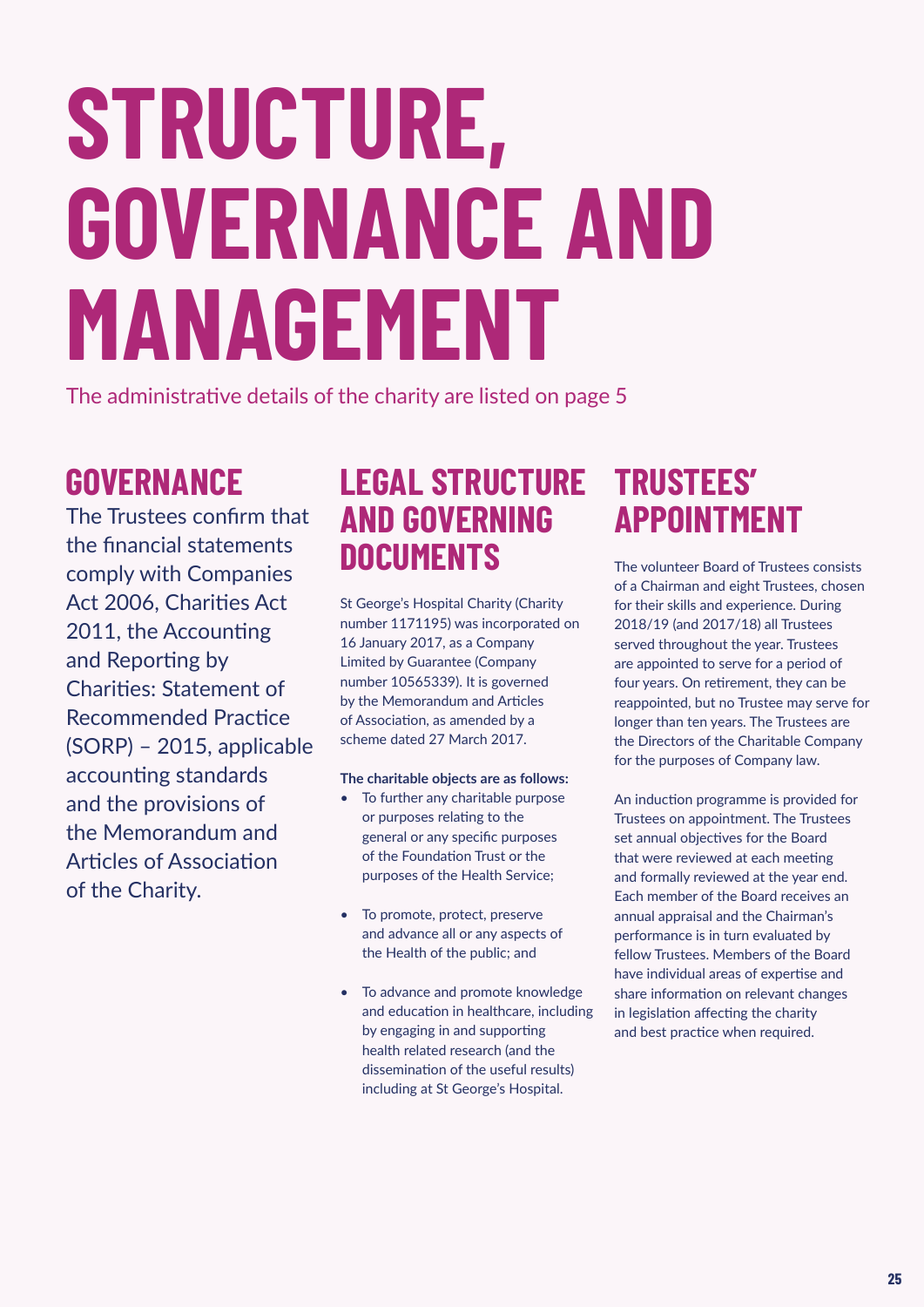# **TRUSTEES' RESPONSIBILITIES**

The Board of Trustees meets five times per year, including a strategic Away Day, and is responsible for governance of the charity. It agrees strategic plans for fundraising and other operations and also discusses and approves operating plans and budgets. There is a review of operational activity and financial performance at every meeting. The Senior Management Team is invited to attend all meetings of the Trustees and other managers are invited to attend for presentations and discussions of specific relevant topics. While most of the business of the charity is conducted at the scheduled Trustee meetings, there are occasional ad-hoc meetings to deal with matters of special interest.

Much of the Board's work is underpinned by the work of three subcommittees with remits as follow:

## **Finance Committee**

- Monitor and review the integrity of the charity's financial statements and financial reporting (recommending the annual financial statements to the Board of Trustees for approval), including the approval of all accounting policies.
- Agreement of both external and internal audit plans and reports. Recommending appointment and reviewing the effectiveness of the internal and external auditors
- Monitor major internal charity projects and review of associated business cases
- Monitor the allocation and performance of the charity's investment portfolios
- Review the appointment of professional advisors annually and evaluate their performance
- Review the investment strategy and policy and recommend required changes to the Board of Trustees.
- Invest funds in accordance with the investment policy and in support of the Board's financial plan.

## **Fundraising Committee**

- Review and monitor performance against the charity's fundraising strategy
- Review compliance with Fundraising Standards Board and Charity Commission guidelines
- Monitor performance against fundraising and marketing priorities, ensuring that resources are put to good use
- Advise on the strength of the charity's brand
- Ensure compliance with Data Protection legislation in relation fundraising activities.

## **Remuneration Committee**

- Review of all key HR policies and the annual pay award proposals on which it makes recommendations to Trustees
- Review pay and pay structure, which may include conducting benchmarking studies as considered appropriate
- Ensures the charity has appropriate nomination procedures in place for all key posts and advises the Board on the suitability of all nominations for Senior Management and Trustee positions
- Gives assurance to the Board that equality and diversity policies are being adhered to.

## **Early in 2018 the Board established a new Medical Advisory Group (MAG).**

This group supports the Board in its decisions regarding grant awards for research.

## **The main purposes of MAG are to:-**

- Report to charity trustees about applications for funding received, and to assist with internal and external peer review to provide recommendations on which projects meet the charity 's funding criteria
- Advise the Hospital Charity on clinical and scientific developments
- Inform funding applications for research and other relevant clinical projects
- Monitor and inform reporting on project outcomes
- Advise the Hospital Charity to help build cases for support around priorities for clinical projects to provide a focus for fundraising
- Establish funding rounds for applications.

## **Members of the MAG at 31st March 2019 were as follows:**

- • Professor Peter Kopelman (Chair)
- Professor Iain Macphee
- Professor Jonathan Friedland
- Professor Barry Gusterson
- Dr Dan Forton
- Kathy Tyler (SGHC Trustee)
- Ameriit Chohan (SGHC CEO)

# **CHARITY GOVERNANCE CODE**

The Board of Trustees considers the Charity to have sound governance arrangements in place. They have welcomed the introduction of the Charity Governance Code and acknowledge this as a helpful tool to appraise and improve governance arrangements. The Board of Trustees will undertake a comprehensive self-assessment against the code in 2019/20.

# **MANAGEMENT**

Authority is delegated to the Chief Executive, who reports to the Trustees, and to the members of the Senior Management team, who report to the Chief Executive. Detailed allocation and administration of certain grants that have been awarded are delegated to committees of staff. These committees report to the Trustees on their activities and decisions, as do the Chief Executive and members of the Senior Management team.

Martyn Willis retired from his post as the Chief Executive Officer of the charity on 31 March 2018. Prior permission was sought from the Charity Commission to install Paul Sarfaty, a member of our current Trustee Board, as Interim Chief Executive until Amerjit Chohan took up the appointment as the new Chief Executive Officer on 1 October 2018.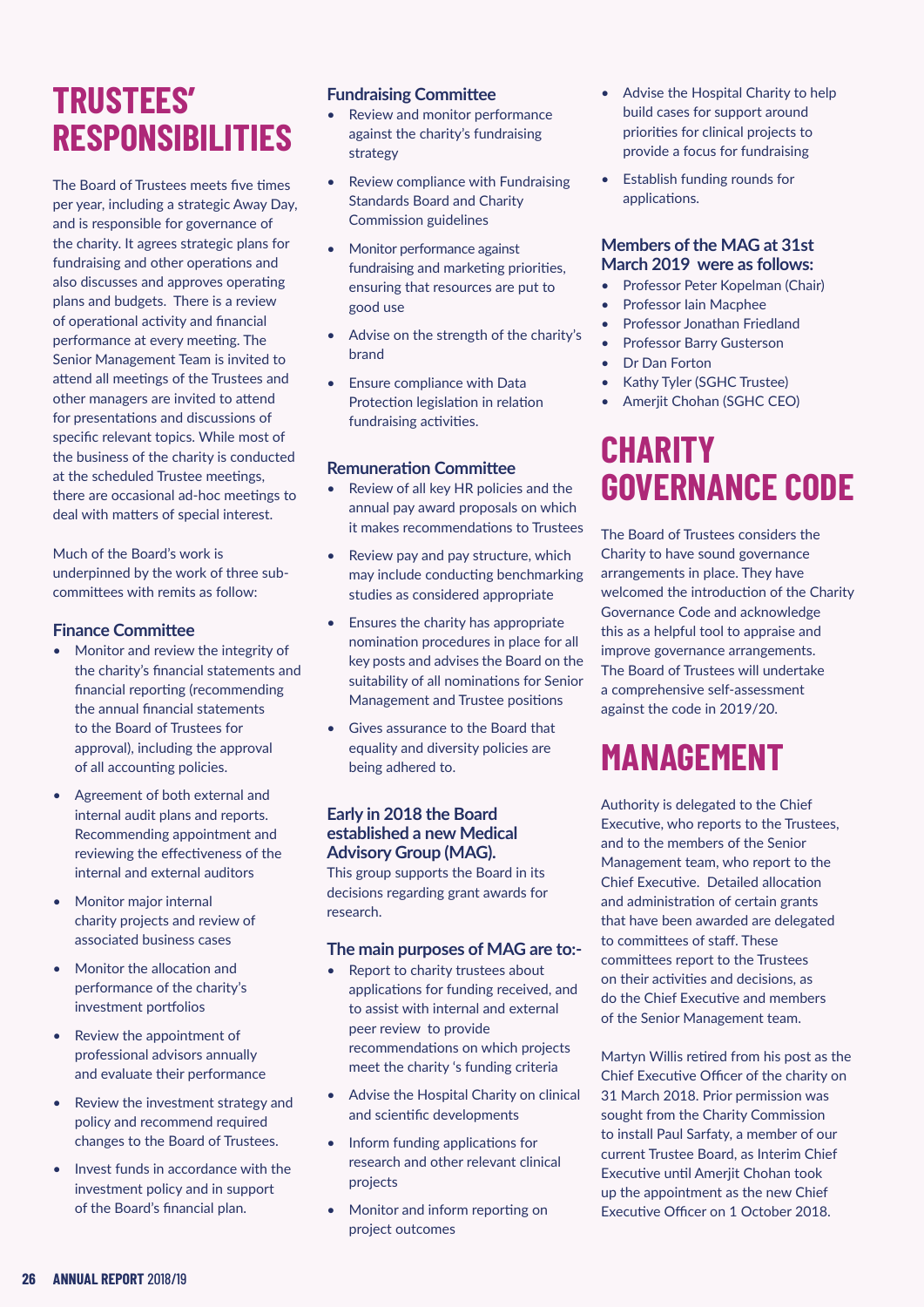## **FUNDRAISING GOVERNANCE**

As a fundraising charity, we rely upon the generosity of our donors to help raise funds for St George's Hospital. Therefore, we are acutely aware of how important it is to maintain the trust of our supporters. We know that it matters not just how the money they give is spent, but also how we go about raising funds.

The number of volunteers operating their own fundraising activities for our benefit is always changing and the regulations around the management of volunteers from the new Fundraising Regulator and the Code of Fundraising Practice means we are obliged to extend different levels of governance to each type of volunteer. This can mean that in order to protect volunteers who are fundraising in our name we need to provide more guidance than in previous years to be compliant.

Protecting and motivating volunteers are key priorities and the guidance from the Regulator is helpful.

# **COMPLAINTS**

The Charity received three complaints in 2018/19 upon which we acted and remedied matters to the satisfaction of those who raised concerns. We take complaints and/or feedback seriously and are satisfied that our processes are responsive, speedy in being resolved, and transparent.

The charity records complaints received from the public as required by the Fundraising Regulator. This covers feedback that we receive from those with whom we have direct fundraising contact, those who observe something taking place in our name with which they are unhappy, or occasionally where supporters feel we did not meet the standards they expected.

Our approach to complaints is that we assess the complaint, escalate it if required to a senior staff member, assess what we could have done better or differently, change our practices or procedures in light of the learning, and report this to our

Trustees at quarterly intervals. We also receive requests via the new Fundraising Preference Service through which members of the public can ask for contact from any charity to be suppressed. Together with the changes to data privacy including preparing for the General Data Protection Regulations that came in to force in May 2018 we endeavour to communicate only with people who do wish to hear from us and whose details we are permitted to hold.

We also have a Whistleblowing Policy that is designed for staff, volunteers and members of the public who may have concerns about activity they see and can report it to us whilst themselves remaining anonymous.

## **OUR SUPPORTER COMMITMENT**

Our commitment to our supporters is that their desire to assist the charity will be matched by the staff's professionalism and knowledge. Our staff will guide supporters through the choices available to them, will advise on when specific support is possible towards specific items, and be intermediaries between the wishes of the supporter and the departments within the hospitals.

It is quite common for busy medical professionals to be hard to reach at certain times. This can mean that getting firm commitments for particular initiatives takes time. We will always be transparent about the likely time frame required to get a decision, and where this is a decision that the hospitals need to make we will endeavour to speed this along. We recognise that the pace at which our enthusiastic supporters move forward and the pace at which busy hospital managers can respond might differ.

Our commitment is to offer the highest levels of professionalism to our supporters and the best guidance available to ensure fundraising is compliant with the ever-increasing governance and regulatory requirements.

## **DATA PROTECTION AND INFORMATION GOVERNANCE**

We are committed to ensuring compliance with privacy legislation, working to safeguard our supporters' information and in respect to their preferences. During 2017/18, we prepared for the new General Data Protection Regulation (GDPR), which came into effect in May 2018. As a result, we reviewed and amended the Charity's privacy policy, with a new version on our website. We updated the data protection statements included in our fundraising and marketing materials to ensure the charity's practices are as clear as possible for donors and supporters. In addition, we developed and implemented procedures to allow the charity's donors and supporters to choose when and how they wish to be contacted by us. Our data privacy policy is available on the charity's website.

Any queries are welcome as we continue to ensure supporter data is protected. We neither buy nor sell lists of supporter data. Data that we share with third party providers such as our lottery providers is protected by formal agreements stating the terms under which this is shared, but above all it is made clear that the data is only to be used for the purposes of recording supporters who are donating to the Charity through an intermediary.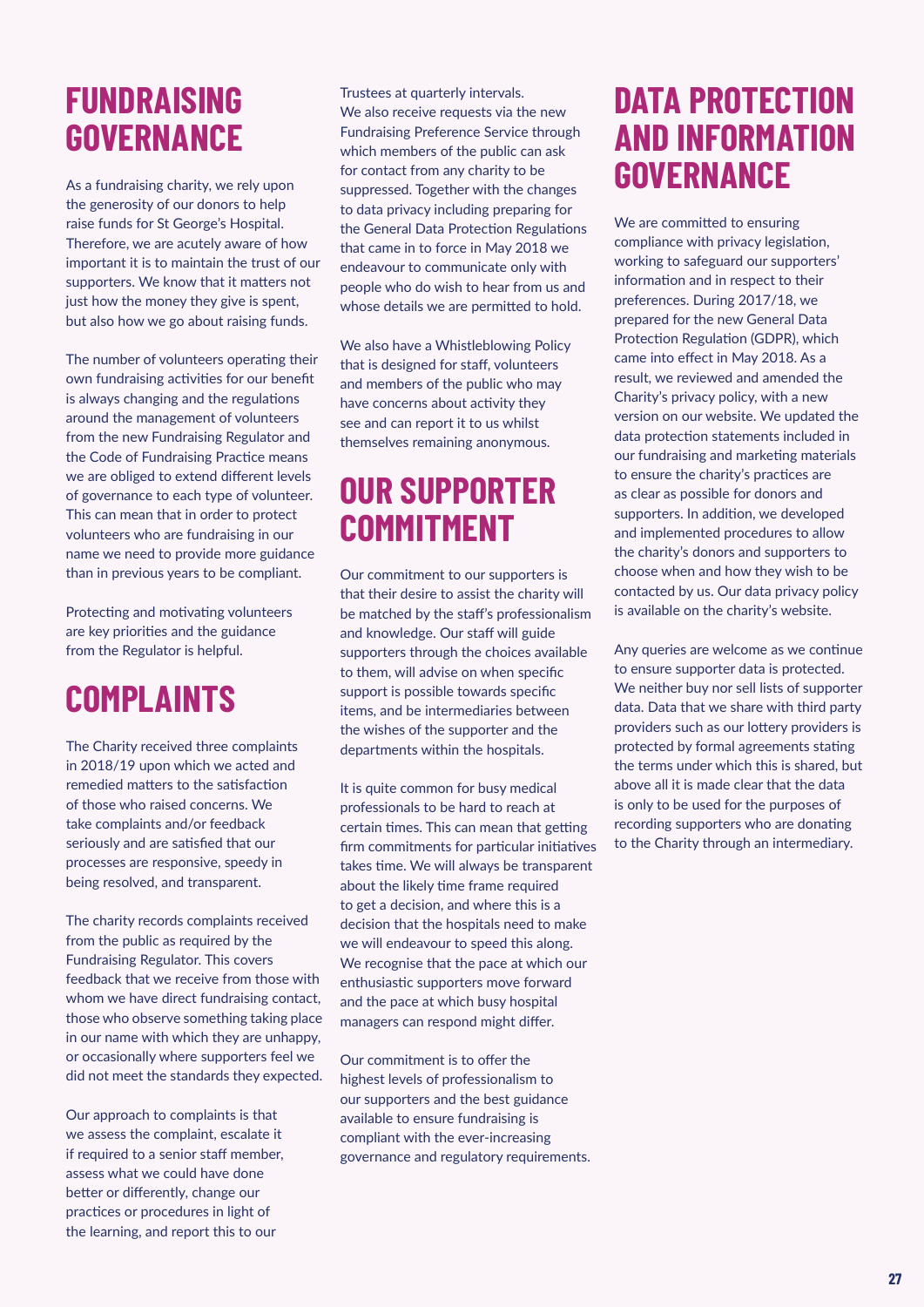# **FINANCIAL REVIEW**

# **INCOME**

In the year to 31 March 2019 total income amounted to £2.8 million (2017/18: £1.7 million). This increase was largely due to a number of significant legacies received which enabled the charity to increase our direct charitable expenditure and support more projects. Donations income also increased from the previous year but has not yet returned to the levels of 2014/15 when the last significant appeal was underway.

Donations income is adversely affected by the absence of a significant capital project within the NHS Trust that could be used to initiate a major appeal for the charity. Since the year end our discussions with the NHS Trust have led to a new capital appeal for a new Renal Unit at St George's Hospital which will move the current dialysis units from temporary trailers into a purpose-built facility in the nearby Courtyard Clinic. We are hopeful that this major appeal will attract significant donations during 2019/20.

# **EXPENDITURE**

The total costs of raising funds reduced by £99k to £605k (2017/18: £704k) primarily as a result of reduced support costs. There was a restructure of some support roles in 2017/2018 which led to one-off costs and professional fees which have not been incurred in 2018/19.

**The principal funding sources of the Charity with comparisons to the previous year are shown below:**

## **Funding Sources 2018/19**

| <b>FUNDRAISING ACTIVITIES</b> | 2018/19 | 2017/18 |
|-------------------------------|---------|---------|
| <b>Donations</b>              | 935     | 755     |
| Legacies                      |         |         |
| Other                         | 198     | 325     |
| <b>Sub Total</b>              | 2.342   |         |
| Investments                   |         |         |
|                               |         |         |



**Total expenditure for the year was £3.0 million (2017/18: £2.4 million), with £2.4 million (2017/18 £1.7 million) being spent or committed to charitable activities. Grants in 2018/19 were awarded as follows:**

## **Charitable activities 2018/19**

| <b>TYPE OF ACTIVITY</b>               | <b>Grants</b><br>awarded<br>2018/19<br>£'000 | <b>Grants</b><br>Retracted*<br>2018/19<br>£'000 | Other<br>$Costs**$<br>2018/19<br>£'000 | Total<br>2018/19<br>E'000 | Total<br>2017/18<br>£'000 |
|---------------------------------------|----------------------------------------------|-------------------------------------------------|----------------------------------------|---------------------------|---------------------------|
| Patients & Family<br>Experience       | 424                                          | (141)                                           | 76                                     | 359                       | 572                       |
| <b>Staff Development</b><br>& Welfare | 377                                          |                                                 | 74                                     | 451                       | 758                       |
| Research                              | 706                                          | (141)                                           | 126                                    | 691                       | 479                       |
| <b>Capital Projects</b>               | 138                                          |                                                 | 8                                      | 146                       | 28                        |
| <b>Medical Equipment</b>              | 619                                          |                                                 | 122                                    | 741                       | (75)                      |
| Total                                 | 2.264                                        |                                                 | 406                                    | 2.388                     |                           |

\*Grants retracted include balances accrued in previous years and now not owing by the Charity as well as return of grants previously awarded that have not been fully used.

\*\*Other costs are the allocation of costs incurred by the Charity to support and facilitate these charitable activities.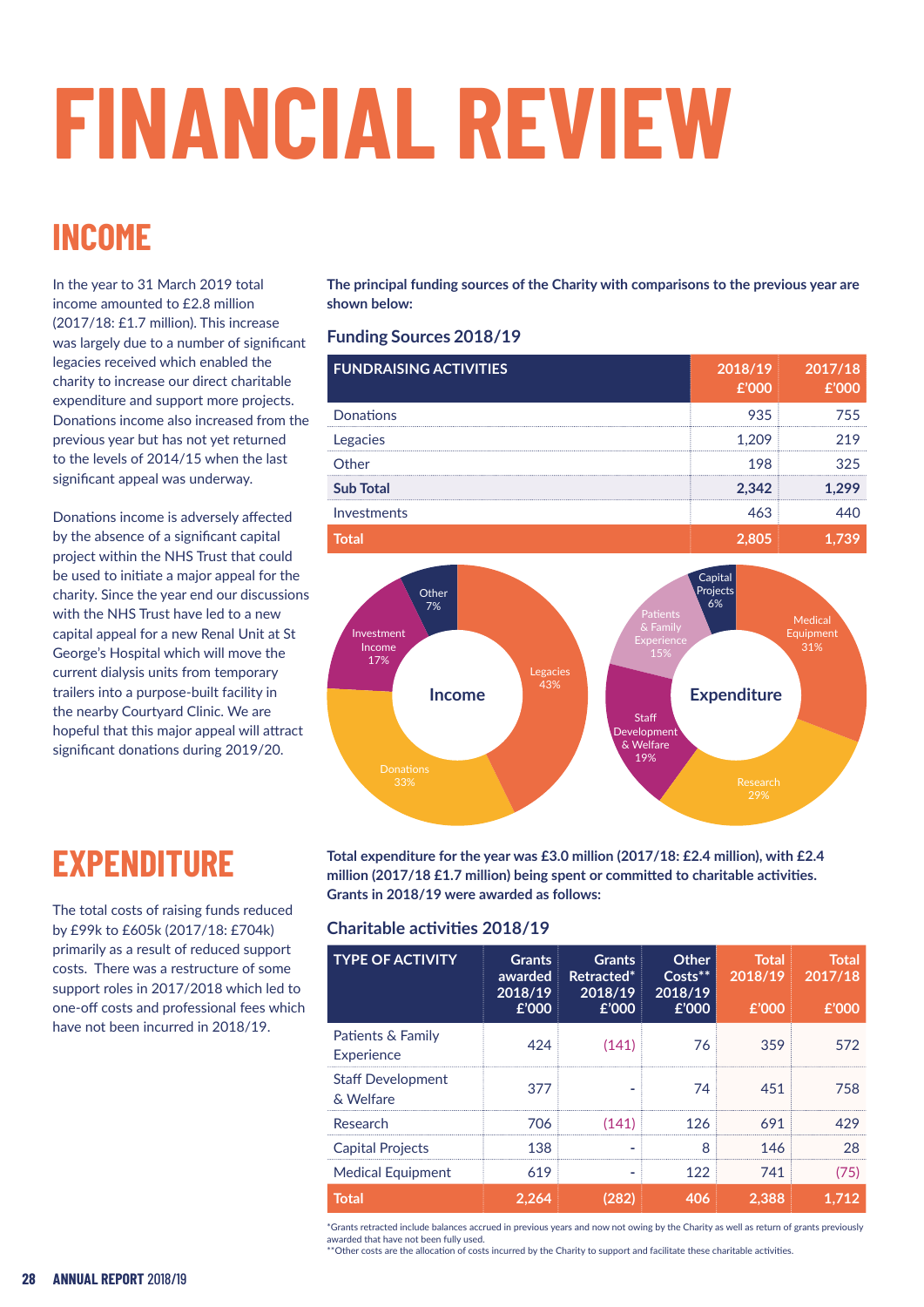## **STATEMENT OF TRUSTEES' RESPONSIBILITIES**

The Trustees (who are also the Directors for the purposes of company law) are responsible for preparing the Trustees' annual report (including the strategic report) and the financial statements, in accordance with applicable law and regulations. In preparing this report, the trustees have taken advantage of the small companies' exemptions provided in part 15 of the Companies Act 2006 in preparing the directors' report and from the requirement to prepare a strategic report.

Company law requires the Trustees to prepare financial statements for each financial year. Under that law, the Trustees have prepared the financial statements in accordance with FRS 102 – The Financial Reporting Standard – applicable in the UK and Republic of Ireland (UK Accounting Standards) and applicable law.

Under company law, the Trustees must not approve the financial statements unless they are satisfied that they give a true and fair view of the state of affairs of the charity, including income and expenditure for that period.

#### **In preparing these financial statements, the Trustees are required to:**

- Select suitable accounting policies and then apply them consistently;
- Observe the methods and principles in the 'Accounting and Reporting by Charities: Statement of Recommended Practice 2015' ('Charities SORP');
- Make judgments and estimates that are reasonable and prudent;
- State whether applicable accounting standards have been followed, subject to any material departures disclosed and explained in the financial statements; and
- Prepare the financial statements on the going concern basis unless it is inappropriate to presume that the Charity will continue in business.

The Trustees are responsible for keeping adequate accounting records that are sufficient to show and explain the Charity's transactions, and to disclose with reasonable accuracy at any time the financial position of the charity and enable them to ensure that the financial statements comply with the Companies Act 2006. They are also responsible for safeguarding the assets of the charity and hence for taking reasonable steps for the prevention and detection of fraud and other irregularities.

The Trustees are responsible for the maintenance and integrity of the charity and financial information included on the charity's website. Legislation in the United Kingdom governing the preparation and dissemination of financial statements may differ from legislation in other jurisdictions.

#### **In so far as the trustees are aware at the time of approving our trustees' annual report:**

- there is no relevant information, being information needed by the auditor in connection with preparing their report, of which the Charity's auditor is unaware, and
- the trustees, having made enquiries of fellow directors and the Charity's auditor that they ought to have individually taken, have each taken all steps that he/she is obliged to take as a director in order to make themselves aware of any relevant audit information and to establish that the auditor is aware of that information.

By order of the Trustees

inner weeker

**Anna Walker**

Chair 27th September 2019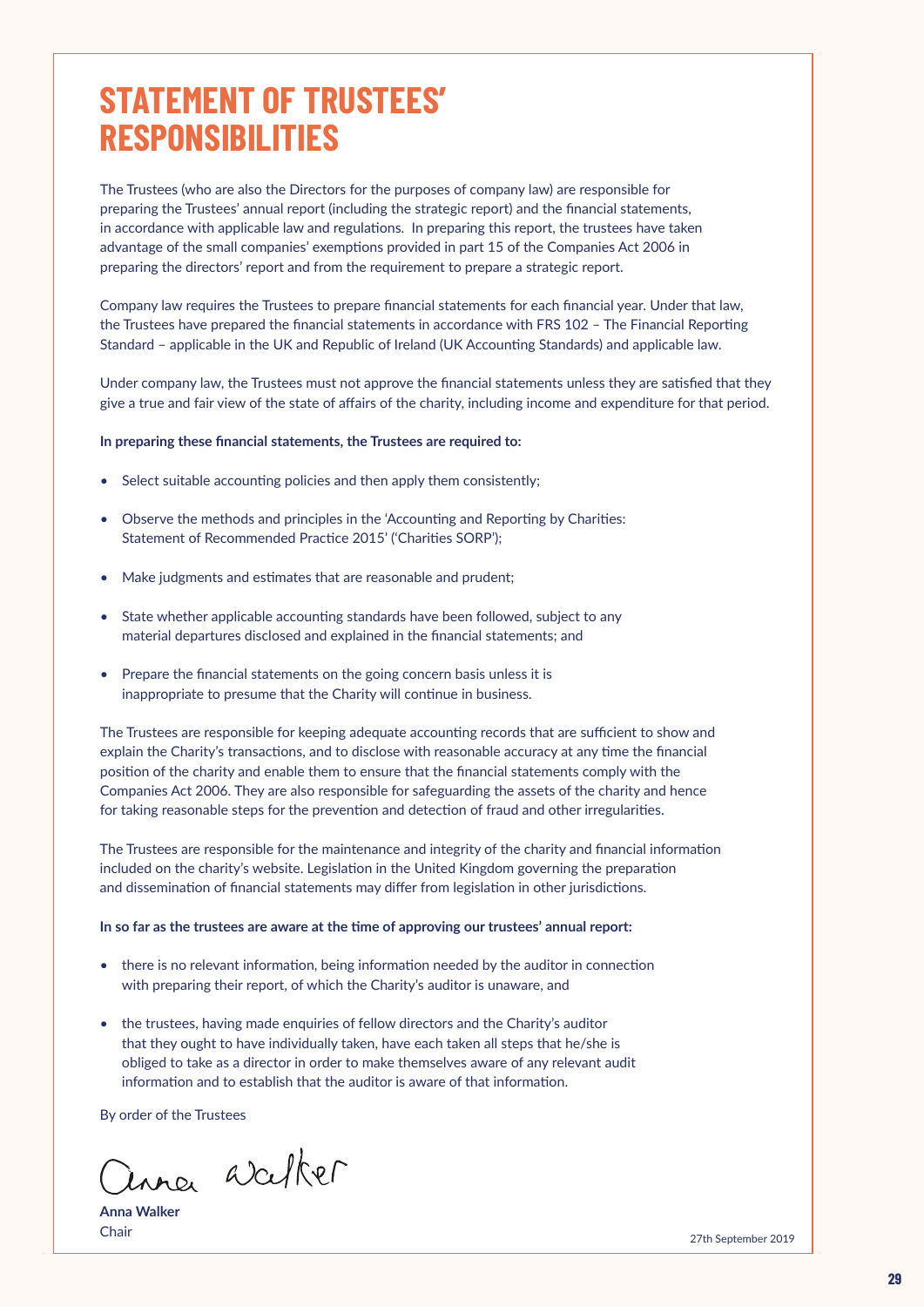# **INDEPENDENT AUDITOR'S REPORT**

Independent Auditor's Report to the Members of St George's Hospital Charity

# **OPINION**

We have audited the financial statements of St George's Hospital Charity ('the company') for the year ended 31 March 2019 which comprise the Statement of Financial Activities, the Balance Sheet, the Cash Flow Statement and notes to the financial statements, including a summary of significant accounting policies. The financial reporting framework that has been applied in their preparation is applicable law and United Kingdom Accounting Standards, including FRS 102 'The Financial Reporting Standard Applicable in the UK and Republic of Ireland' (United Kingdom Generally Accepted Accounting Practice).

## **In our opinion the financial statements:**

- give a true and fair view of the state of the charitable company's affairs as at 31 March 2019 and of its incoming resources and application of resources, including its income and expenditure, for the year then ended;
- have been properly prepared in accordance with United Kingdom Generally Accepted Accounting Practice; and
- have been prepared in accordance with the requirements of the Companies Act 2006.

## **Basis for opinion**

We conducted our audit in accordance with International Standards on Auditing (UK) (ISAs(UK)) and applicable law. Our responsibilities under those standards are further described in the Auditor's Responsibilities for the audit of the financial statements section of our report. We are independent of

the charitable company in accordance with the ethical requirements that are relevant to our audit of the financial statements in the UK, including the FRC's Ethical Standard, and we have fulfilled our other ethical responsibilities in accordance with these requirements. We believe that the audit evidence we have obtained is sufficient and appropriate to provide a basis for our opinion.

Conclusions relating to going concern We have nothing to report in respect of the following matters in relation to which the ISAs (UK) require us to report to you where:

- the trustees' use of the going concern basis of accounting in the preparation of the financial statements is not appropriate; or
- the trustees have not disclosed in the financial statements any identified material uncertainties that may cast significant doubt about the company's ability to continue to adopt the going concern basis of accounting for a period of at least twelve months from the date when the financial statements are authorised for issue.

## **Other information**

The other information comprises the information included in the annual report, other than the financial statements and our auditor's report thereon. The trustees are responsible for the other information. Our opinion on the financial statements does not cover the other information and, except to the extent otherwise explicitly stated in our report, we do not express any form of assurance conclusion thereon. In connection with our audit of the financial statements, our responsibility is to read the other information and, in doing so, consider whether the other information is materially inconsistent with the financial statements or our knowledge obtained in the audit or otherwise appears to be materially misstated. If we identify such material inconsistencies or apparent material misstatements, we are required to determine whether there is a material misstatement in the financial statements or a material misstatement of the other information. If based on the work we have performed, we conclude that there is a material misstatement of this other information, we are required to report that fact. We have nothing to report in this regard.

## **Opinions on other matters prescribed by the Companies Act 2006**

In our opinion, based on the work undertaken in the course of the audit:

- the information given in the trustees' annual report for the financial year for which the financial statements are prepared is consistent with the financial statements; and
- the trustees' annual report has been prepared in accordance with applicable legal requirements.

## **Matters on which we are required to report by exception**

In the light of the knowledge and understanding of the company and its environment obtained in the course of the audit, we have not identified material misstatements in the trustees' annual report.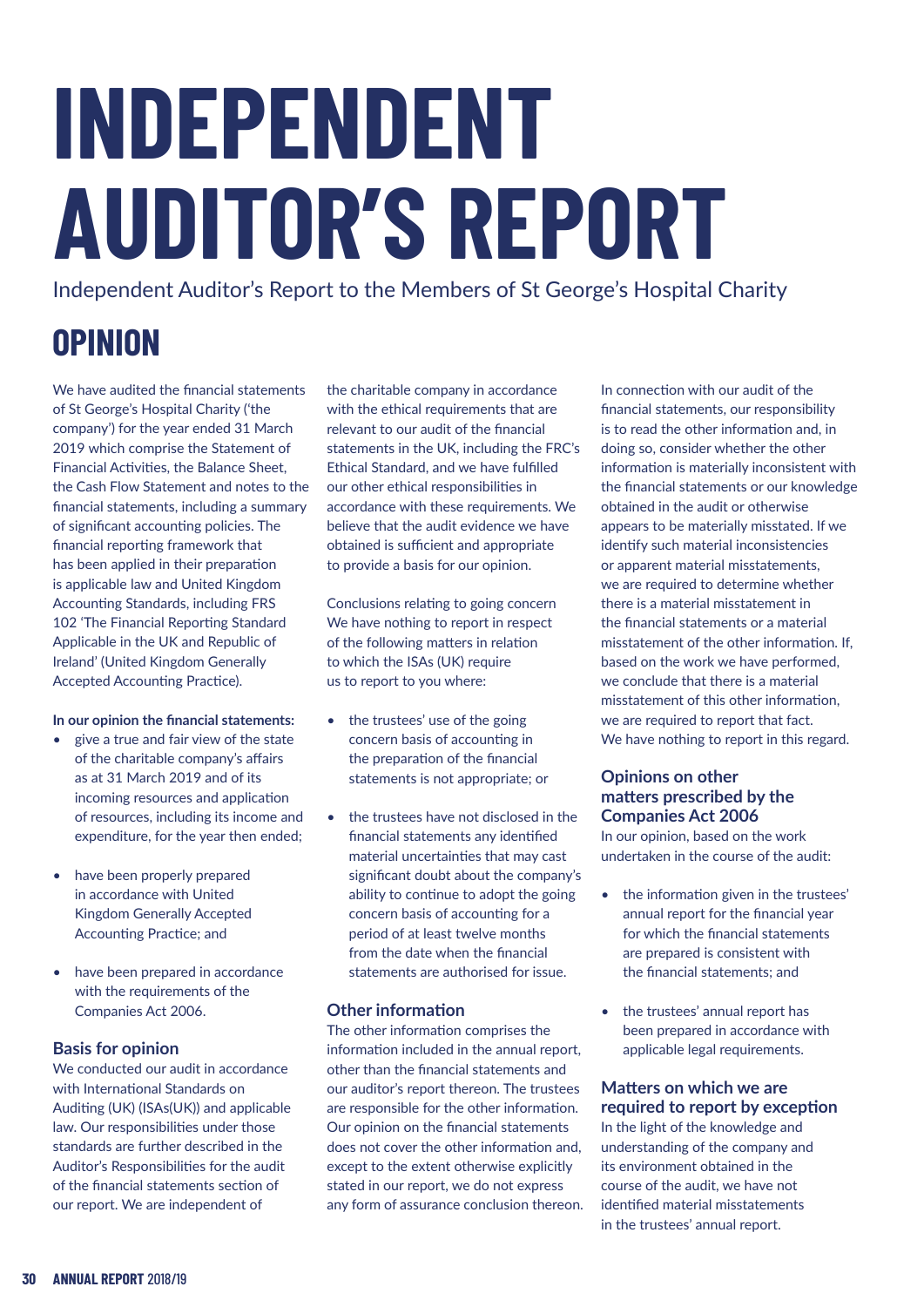We have nothing to report in respect of the following matters where the Companies Act 2006 requires us to report to you if, in our opinion:

- adequate accounting records have not been kept, or returns adequate for our audit have not been received from branches not visited by us; or
- the financial statements are not in agreement with the accounting records and returns; or
- certain disclosures of trustees' remuneration specified by law are not made; or
- we have not received all the information and explanations we require for our audit; or
- the trustees were not entitled to prepare the financial statements in accordance with the small companies regime and take advantage of the small companies exemption from preparing a Strategic Report.

### **Responsibilities of trustees**

As explained more fully in the trustees' responsibilities statement set out on page 29, the trustees (who are also the directors of the charitable company for the purposes of company law) are responsible for the preparation of the financial statements and for being satisfied that they give a true and fair view, and for such internal control as the trustees determine is necessary to enable the preparation of financial statements that are free from material misstatement, whether due to fraud or error.

In preparing the financial statements, the trustees are responsible for assessing the charitable company's ability to continue as a going concern, disclosing, as applicable, matters related to going concern and using the going concern basis of accounting unless the trustees either intend to liquidate the charitable company or to cease operations, or have no realistic alternative but to do so.

## **Auditor's responsibilities for the audit of the financial statements**

Our objectives are to obtain reasonable assurance about whether the financial statements as a whole are free from

material misstatement, whether due to fraud or error, and to issue an auditor's report that includes our opinion. Reasonable assurance is a high level of assurance, but is not a guarantee that an audit conducted in accordance with ISAs (UK) will always detect a material misstatement when it exists. Misstatements can arise from fraud or error and are considered material if, individually or in aggregate, they could reasonably be expected to influence the economic decisions of users taken on the basis of these financial statements.

As part of an audit in accordance with ISAs (UK) we exercise professional judgement and maintain professional scepticism throughout the audit. We also:

- Identify and assess the risks of material misstatement of the financial statements, whether due to fraud or error, design and perform audit procedures responsive to those risks, and obtain audit evidence that is sufficient and appropriate to provide a basis for our opinion. The risk of not detecting a material misstatement resulting from fraud is higher than for one resulting from error, as fraud may involve collusion, forgery, intentional omissions, misrepresentations, or the override of internal control.
- Obtain an understanding of internal control relevant to the audit in order to design audit procedures that are appropriate in the circumstances, but not for the purposes of expressing an opinion on the effectiveness of the charitable company's internal control.
- Evaluate the appropriateness of accounting policies used and the reasonableness of accounting estimates and related disclosures made by the trustees.
- Conclude on the appropriateness of the trustees' use of the going concern basis of accounting and, based on the audit evidence obtained, whether a material uncertainty exists related to events or conditions that may cast significant doubt on the charitable company's ability to continue as a going concern. If we conclude that a material uncertainty exists, we are required to draw

attention in our auditor's report to the related disclosures in the financial statements or, if such disclosures are inadequate, to modify our opinion. Our conclusions are based on the audit evidence obtained up to the date of our auditor's report. However, future events or conditions may cause the charitable company to cease to continue as a going concern.

• Evaluate the overall presentation, structure and content of the financial statements, including the disclosures, and whether the financial statements represent the underlying transactions and events in a manner that achieves fair presentation.

We communicate with those charged with governance regarding, among other matters, the planned scope and timing of the audit and significant audit findings, including any significant deficiencies in internal control that we identify during our audit.

#### **Use of our report**

This report is made solely to the charitable company's members, as a body, in accordance with Chapter 3 of Part 16 of the Companies Act 2006. Our audit work has been undertaken so that we might state to the company's members those matters we are required to state to them in an auditor's report and for no other purpose. To the fullest extent permitted by law, we do not accept or assume responsibility to any party other than the charitable company and charitable company's members as a body, for our audit work, for this report, or for the opinions we have formed.

**Neil Finlayson** (Senior Statutory Auditor) for and on behalf of Moore Kingston Smith LLP, Statutory Auditor

Devonshire House 60 Goswell Road, London EC1M 7AD

Moore Kingsh. Six LLP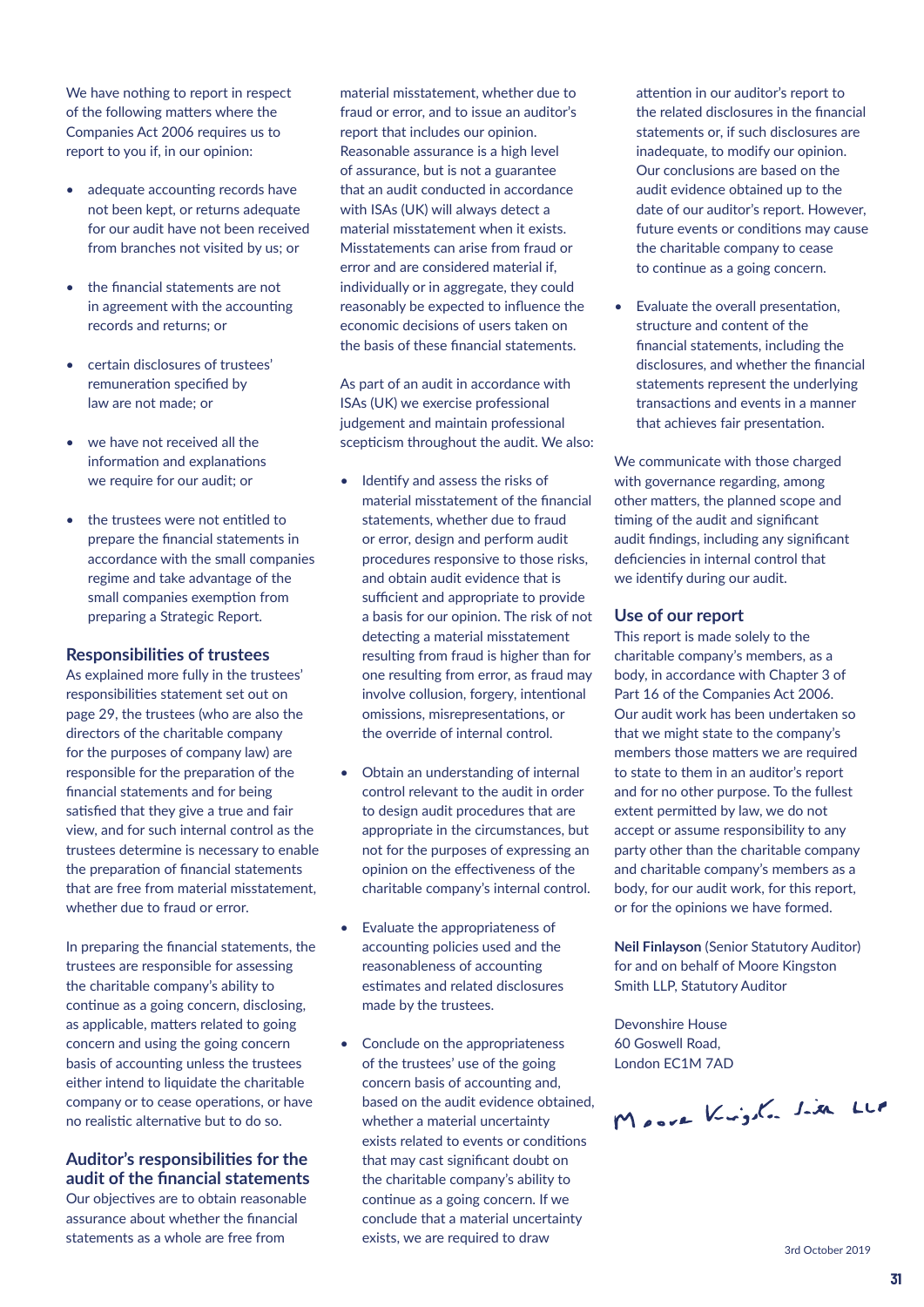# **STATEMENT OF FINANCIAL ACTIVITIES FOR THE YEAR ENDED 31 MARCH 2019**

|                                    | <b>Notes</b> | Unrestricted<br><b>Funds</b><br>£'000 | <b>Restricted</b><br><b>Funds</b><br>E'000 | Endowment<br><b>Funds</b><br>£'000 | <b>Total 2019</b><br>£'000 | <b>Total 2018</b><br>f'000 |
|------------------------------------|--------------|---------------------------------------|--------------------------------------------|------------------------------------|----------------------------|----------------------------|
| <b>INCOME AND ENDOWMENTS:</b>      |              |                                       |                                            |                                    |                            |                            |
| Donations & Legacies               | 2.1          | 346                                   | 1.798                                      |                                    | 2.144                      | 974                        |
| Charitable activities              | $2.2\,$      | 34                                    | 84                                         |                                    | 118                        | 280                        |
| Other trading activities           | 2.3          | 53                                    | 27                                         |                                    | 80                         | 45                         |
| Investments                        |              | 229                                   | 222                                        | 12                                 | 463                        | 440                        |
| <b>Total Income and Endowments</b> |              | 662                                   | 2.131                                      | 12                                 | 2.805                      | 1.739                      |

| <b>EXPENDITURE ON:</b>    |     |       |       |            |       |       |
|---------------------------|-----|-------|-------|------------|-------|-------|
| Raising funds             | 3.1 | 605   |       |            | 605   | 704   |
| Charitable activities     | 3.2 | 949   | 1.416 | 23         | 2.388 | 1.712 |
| <b>Total Expenditure</b>  | 3   | 1,554 | 1,416 | 23         | 2,993 | 2.416 |
|                           |     |       |       |            |       |       |
| Net gains on investments  |     | 396   | 230   | 13         | 639   | 151   |
| Net income /(expenditure) |     | (496) | 945   | $\sqrt{2}$ | 451   | (527) |
|                           |     |       |       |            |       |       |
| Transfers between funds   | 14  | 27    |       |            |       |       |

| <b>OTHER RECOGNISED GAINS:</b>       |  |  |      |
|--------------------------------------|--|--|------|
| Gains on revaluation of fixed assets |  |  | 263  |
| Net movement in funds                |  |  | 264) |

| <b>RECONCILIATION OF FUNDS:</b>                          |                |     |        |        |
|----------------------------------------------------------|----------------|-----|--------|--------|
| Fund balances brought forward<br>at 1 April 2018         | 5.842<br>8.165 | 216 | 14.223 | 14.487 |
| <b>Fund balances carried forward</b><br>at 31 March 2019 | 7.696<br>6.760 | 218 | 14.674 | 14,223 |

Notes 1 to 17 form part of the financial statements.

All income relates to continuing activities.

There is no material difference between the net income of the year and the historical cost equivalents. All gains and losses recognised in the year are included in the Statement of Financial Activities.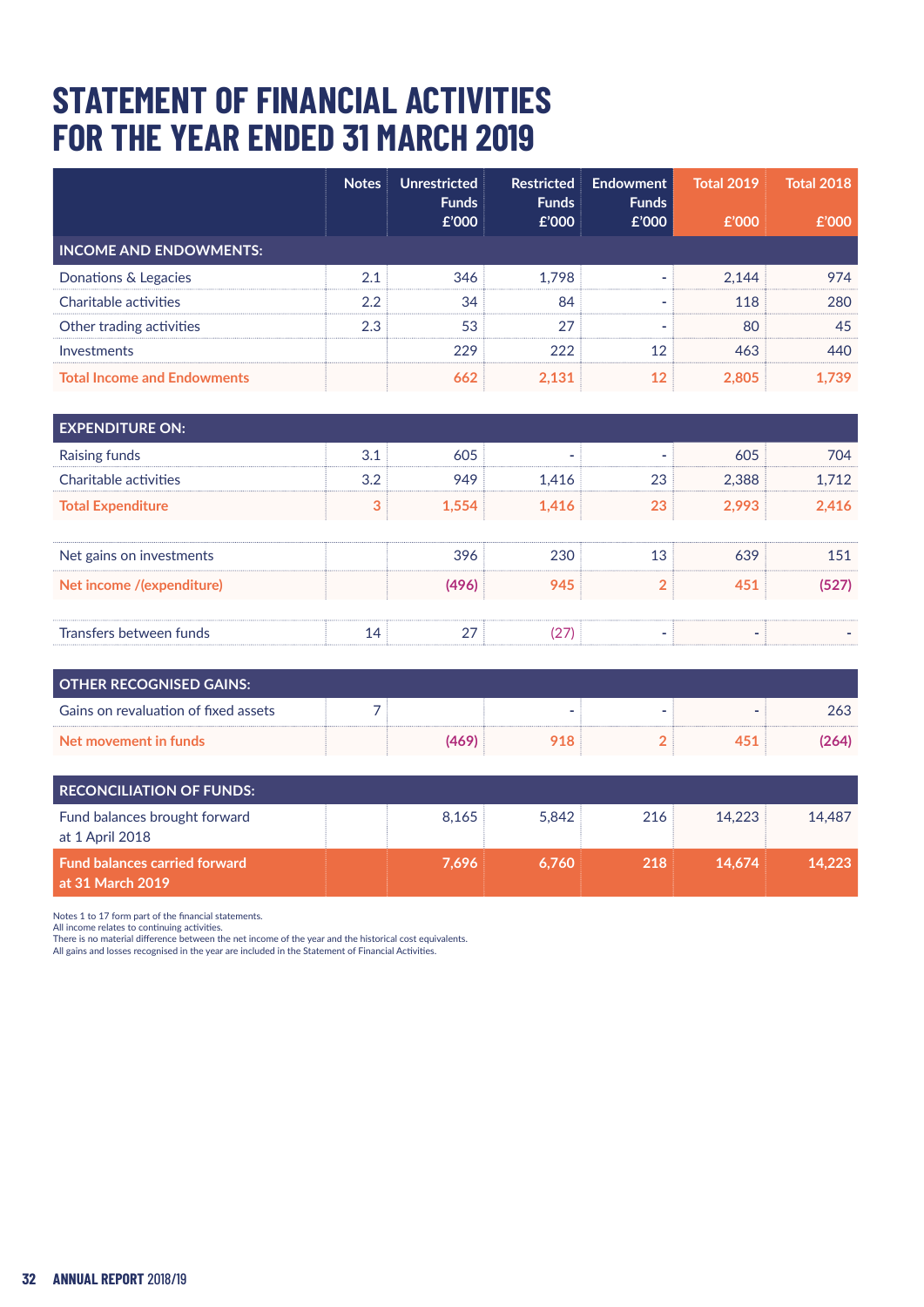# **BALANCE SHEET AS AT 31 MARCH 2019**

|                                                | <b>Notes</b>   | 31st March<br>2019<br>£'000 | 31st March<br>2018<br>£'000 |
|------------------------------------------------|----------------|-----------------------------|-----------------------------|
| <b>FIXED ASSETS:</b>                           |                |                             |                             |
| Tangible assets                                | $\overline{7}$ | 1,274                       | 1,253                       |
| Intangible assets                              | 8              | 31                          | 61                          |
| Investments                                    | 9              | 14,917                      | 14,341                      |
| <b>Total Fixed Assets</b>                      |                | 16,222                      | 15,655                      |
| <b>CURRENT ASSETS:</b>                         |                |                             |                             |
| Debtors: amounts falling due within one year   | 10             | 364                         | 260                         |
| Cash at bank and in hand                       |                | 245                         | 159                         |
| <b>Total Current Assets</b>                    |                | 609                         | 419                         |
| <b>CREDITORS:</b>                              |                |                             |                             |
| Creditors: amounts falling due within one year | 11             | (2, 157)                    | (1,851)                     |
| <b>Net Current Liabilities</b>                 |                | (1,548)                     | (1, 432)                    |
| <b>Total Assets less Current Liabilities</b>   |                | 14,674                      | 14,223                      |
| <b>Total Net Assets</b>                        |                | 14,674                      | 14,223                      |
| THE FUNDS OF THE CHARITY:                      |                |                             |                             |
| <b>Endowment Funds</b>                         | 14.1           | 218                         | 216                         |
| Funds:                                         |                |                             |                             |
| Restricted                                     | 14.2           | 6,760                       | 5,842                       |
| Unrestricted                                   |                |                             |                             |
| • Designated                                   | 14.3           | 3,075                       | 3,098                       |

 • General 14.3 4,358 4,804 • Revaluation Reserve 263  **Total Funds 14,674 14,223**

The Financial statements on pages 32 to 47 were approved by the Board of Trustees on 27th September 2019 and signed on its behalf by:

una walker

Anna Walker Chair

Charity Number 1171195 Company Number 10565339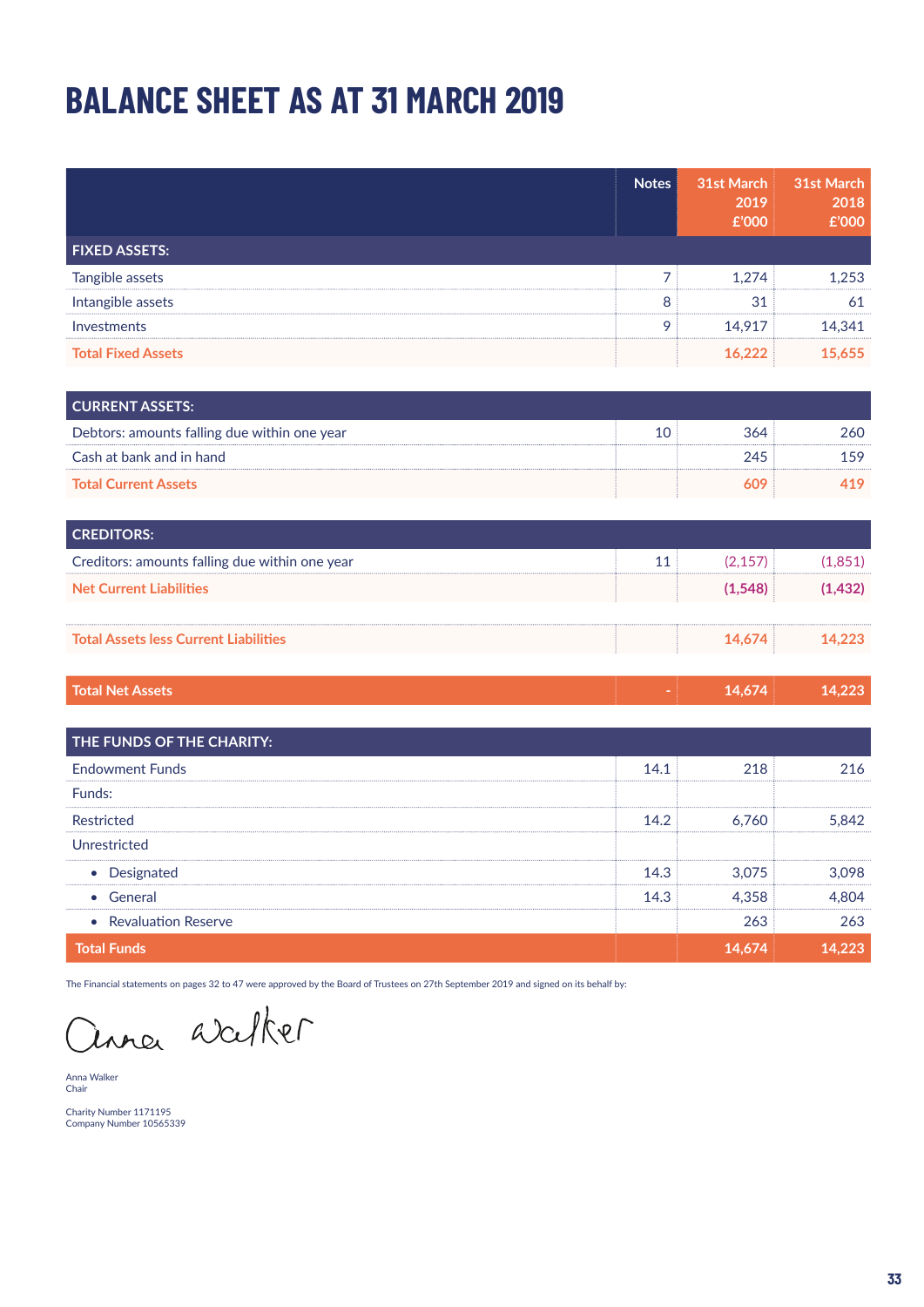# **STATEMENT OF CASH FLOWS FOR THE YEAR ENDED 31 MARCH 2019**

|                                              | 2019  | 2018    |  |
|----------------------------------------------|-------|---------|--|
|                                              | £'000 | £'000   |  |
| <b>CASH FLOWS FROM OPERATING ACTIVITIES:</b> |       |         |  |
| Net income for the financial year            | 451   | (527)   |  |
| Adjustments for:                             |       |         |  |
| • Amortisation of intangible assets          | 37    | 37      |  |
| • Profit on investments                      | (639) | (151)   |  |
| • Investment income                          | (463) | (440)   |  |
| • (Increase)/decrease in debtors             | (104) | 10      |  |
| • Increase/(decrease) in creditors           | 306   | (140)   |  |
| <b>Cash from operations</b>                  | (412) | (1.211) |  |

| <b>CASH FLOWS FROM INVESTING ACTIVITIES:</b>              |         |         |
|-----------------------------------------------------------|---------|---------|
| Proceeds from sale of investments                         | 2.367   | 3.781   |
| Purchase of tangible and intangible assets                | (28)    | (35)    |
| Purchase of investments                                   | (2,304) | (3,046) |
| Investment income                                         | 463     | 440     |
| Net cash provided by investing activities                 | 498     | 1.140   |
| Change in cash & cash equivalents in the reporting period | 86      |         |
| Cash & cash equivalents at beginning of reporting period  | 159     | 230     |
| Cash and cash equivalents at end of year                  | 245     | 159     |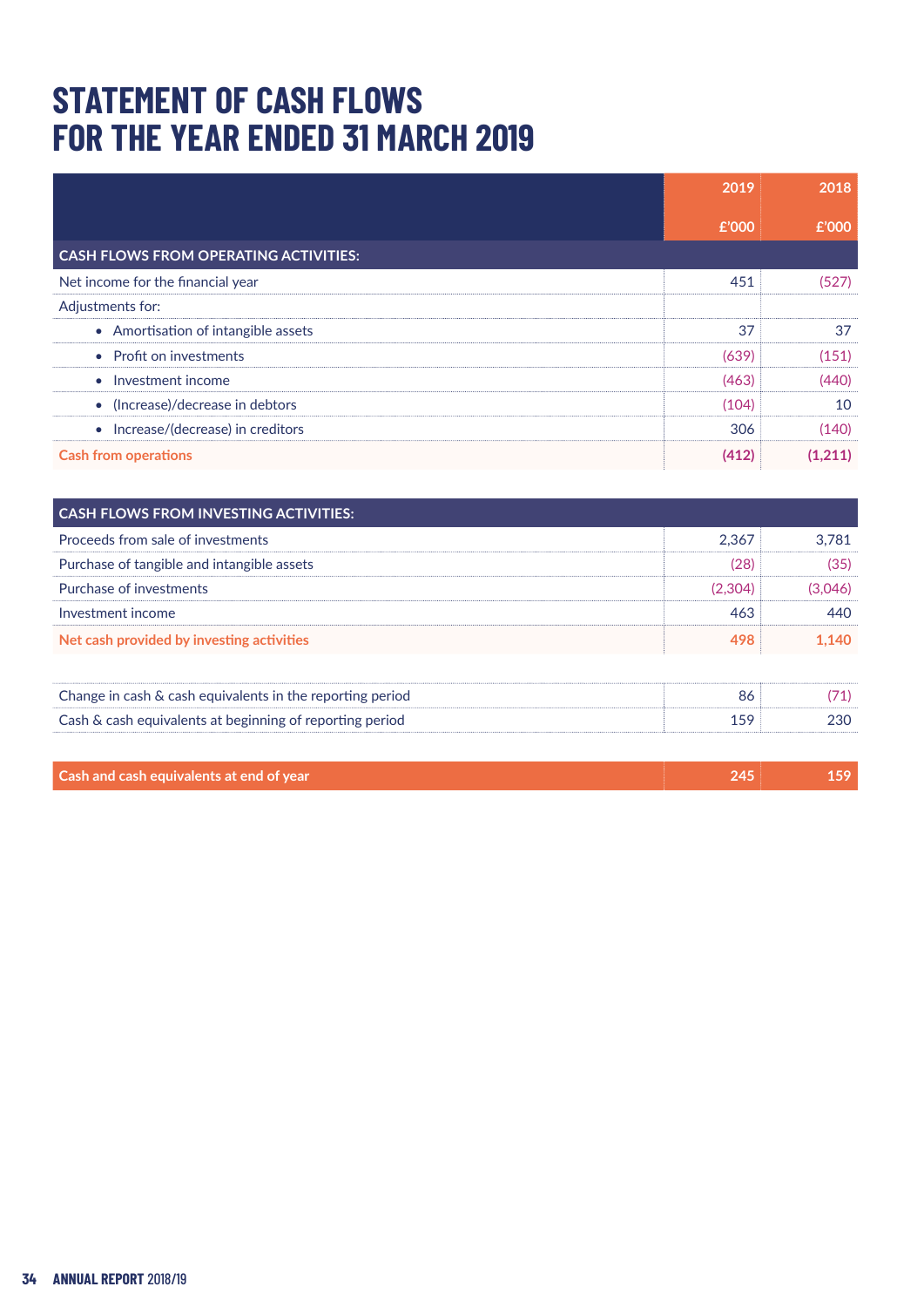# **STATEMENT OF FINANCIAL ACTIVITIES FOR THE YEAR ENDED 31 MARCH 2018**

|                                    | <b>Notes</b> | Unrestricted<br><b>Funds</b><br>£'000 | <b>Restricted</b><br><b>Funds</b><br>£'000 | Endowment<br><b>Funds</b><br>£'000 | <b>Total 2018</b><br>£'000 | <b>Total 2017</b><br>f'000 |
|------------------------------------|--------------|---------------------------------------|--------------------------------------------|------------------------------------|----------------------------|----------------------------|
| <b>INCOME AND ENDOWMENTS:</b>      |              |                                       |                                            |                                    |                            |                            |
| Donations & Legacies               | 2.1          | 351                                   | 623                                        |                                    | 974                        | 1.187                      |
| Charitable activities              | 2.2          | 50                                    | 230                                        |                                    | 280                        | 180                        |
| Other trading activities           | 2.3          | 29                                    | 16                                         |                                    | 45                         | 44                         |
| Investments                        |              | 205                                   | 227                                        | 8                                  | 440                        | 438                        |
| <b>Total Income and Endowments</b> |              | 635                                   | 1.096                                      | 8                                  | 1.739                      | 1.850                      |

| <b>EXPENDITURE ON:</b>    |     |       |       |    |       |       |
|---------------------------|-----|-------|-------|----|-------|-------|
| Raising funds             | 3.1 | 704   |       |    | 704   | 623   |
| Charitable activities     | 3.2 | 581   | 1.110 | 21 | 1.712 | 1.961 |
| <b>Total Expenditure</b>  | 3   | 1,285 | 1.110 | 21 | 2,416 | 2.584 |
|                           |     |       |       |    |       |       |
| Net gains on investments  |     | 94    | 57    |    | 151   | 1.800 |
| Net income /(expenditure) |     | (556) |       | 13 | (526) | 1.066 |
|                           |     |       |       |    |       |       |
| Transfers between funds   | 14  | 138   | 138   |    | -     |       |

| <b>OTHER RECOGNISED GAINS:</b>       |     |   |                |      |      |
|--------------------------------------|-----|---|----------------|------|------|
| Gains on revaluation of fixed assets | 263 | - |                | 263  |      |
| Net movement in funds                | 155 |   | $^{\prime}13)$ | '263 | .066 |

| <b>RECONCILIATION OF FUNDS:</b>                          |       |       |     |        |        |
|----------------------------------------------------------|-------|-------|-----|--------|--------|
| Fund balances brought forward<br>at 1 April 2017         | 8.320 | 5.938 | 229 | 14.487 | 13.421 |
| <b>Fund balances carried forward</b><br>at 31 March 2018 | 8.165 | 5.843 | 216 | 14.223 | 14.487 |

All income relates to continuing activities. There is no material difference between the net income of the year and the historical cost equivalents.

All gains and losses recognised in the year are included in the Statement of Financial Activities.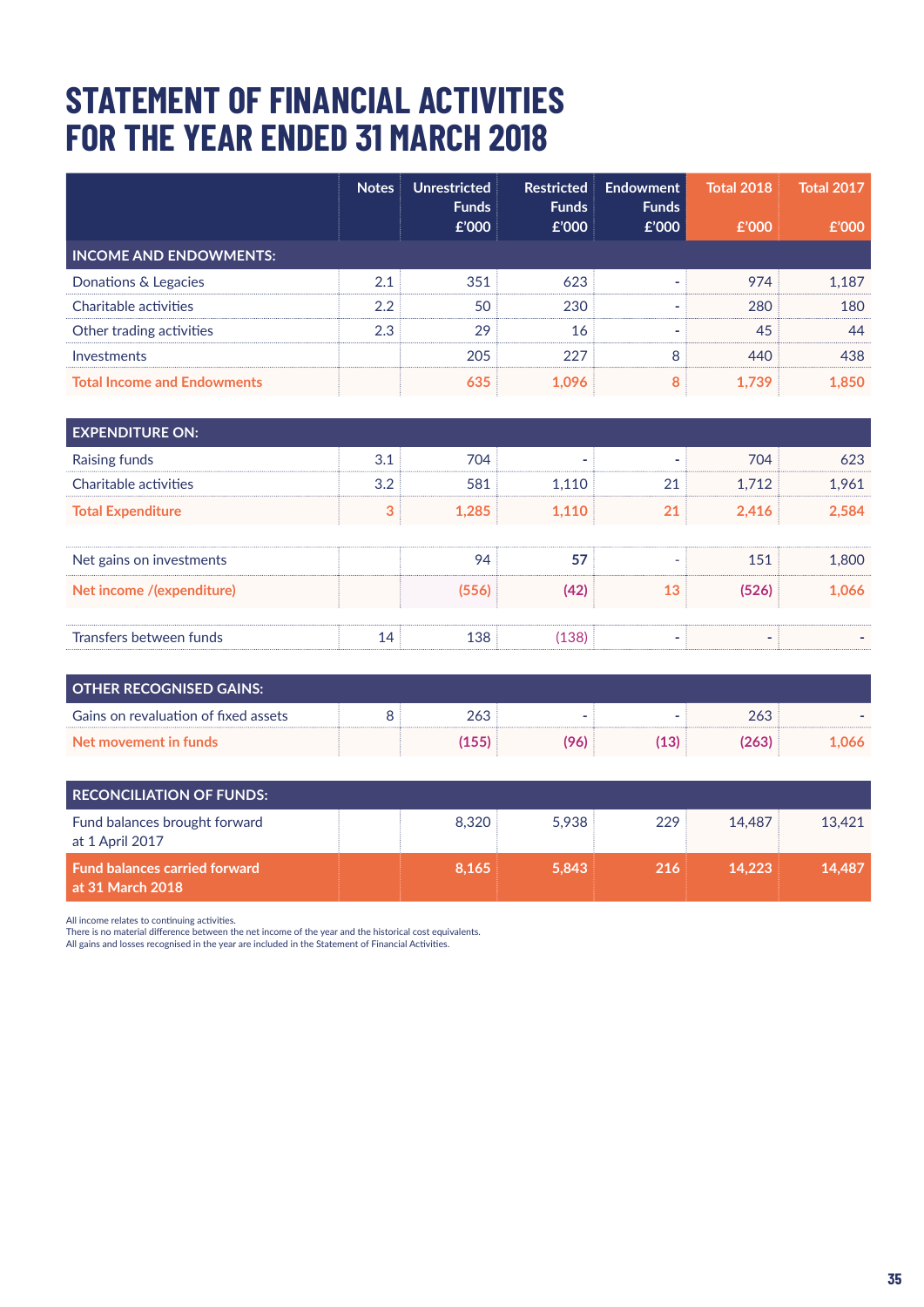# **NOTES TO THE FINANCIAL STATEMENTS FOR THE YEAR ENDED 31 MARCH 2019**

#### **1. Structure And Principal Accounting Policies**

St George's Hospital Charity is constituted as a company limited by guarantee and is incorporated in England.

#### **1.1. Basis Of Preparation And Assessment Of Going Concern**

The financial statements are prepared in accordance with the Charities Act 2011, the 'Accounting and Reporting by Charities: Statement of Recommended Practice 2015' ('Charities SORP') published in July 2014, applicable accounting and reporting standards in the United Kingdom, including Financial Reporting Standard 102, 'The Financial Reporting Standard applicable in the United Kingdom and the Republic of Ireland' ('FRS 102'), and the Companies Act 2006. The particular accounting policies adopted by the Board of Trustees are applied consistently year on year and are described herein.

The financial statements are prepared on a 'going concern' basis, under the historical cost convention as modified by the revaluation of investments and the art collections measured at fair value.

The charity meets the definition of a public benefit entity under FRS 102.

The accounts have been presented in pounds sterling and are rounded to the nearest £1,000.

#### **1.1.1.Going concern**

The charity meets its day-to-day working capital requirements through its bank facilities. The charity's forecasts and projections, taking account of possible changes in performance, show that the charity should be able to operate within the level of its current facilities. The Trustees have a reasonable expectation that the charity has adequate resources to continue in operational existence for the foreseeable future.

As described above and in the Annual Report, following the Trustees' assessment of going concern (see page 16), the Trustees continue to adopt the going concern basis in preparing the financial statements.

#### **1.1.2 . Critical accounting judgements and estimation uncertainty**

In the application of the Charity's accounting policies, Trustees are required to make judgements, estimates and assumptions about the carrying value of assets and liabilities that are not apparent from other sources. The estimates and underlying assumptions are based on historical experience and other

factors that are considered relevant. Actual results may differ from these estimates. The estimates and underlying assumptions are reviewed on an on-going basis. Revisions to accounting estimates are recognised in the period to which they relate. The key sources of estimation are summarised below:

Residuary legacies – where the charity has received an interim distribution on residuary legacies before the year end, an estimate is made for the value of the remainder of the legacy due.

There is estimation uncertainty on the accrued legacy income of £211k (2017/18: £87k) due to the judgemental nature of determining the exact amount to include. Management is satisfied that valuation of the investment portfolio based upon the md-price results is a materially correct carrying value for investments.

#### **1.2. Accounting policies**

#### **1.2.1.Income recognition**

All income is recognised in the statement of financial activities when the conditions for receipt have been met (i.e. there is entitlement to the funds), it is at least probable that the funds will be received and the funds can be reliably measured. The following accounting policies are applied to income:

#### **Donations**

Donations and all other receipts from fundraising are included gross when received. Gift Aid, to which the Charity is entitled but is not yet received at the year end, is included in income in the statement of financial activities and shown as a debtor in the balance sheet.

Donations in-kind are recognised at their value to the Charity when received and an equivalent amount is included in the appropriate category of expenditure. Donated goods for sale are recognised as income when sold on a cash basis. Where a claim for repayment of income tax (Gift Aid) has or will be made, such income is grossed up for the tax recoverable.

The financial statements do not include volunteer time as this cannot be reliably estimated.

#### **Legacies**

Legacies are accounted for as income once payment has been agreed with the Executors prior to the Balance sheet date and the payment is either received before the Accounts are approved or is notified as receivable and receipt is considered probable.

#### **Grants receivable**

Grants receivable are recognised when the Charity has entitlement to the funds, any performance conditions attached to the grants have been met, it is probable that the income will be received and the amount can be measured reliably and is not deferred.

#### **1.2.2.Expenditure recognition**

Liabilities are recognised as expenditure as soon as there is a legal or constructive obligation committing the Charity to that expenditure, it is probable that settlement will be required, and the amount of the obligation can be measured or estimated reliably. Where costs cannot be directly attributed to particular headings, they have been allocated to activities on a basis consistent with the use of resources.

All expenditure is accounted for on an accrued basis.

Irrecoverable VAT is charged as a cost against the activity for which the expenditure was incurred.

#### **Expenditure on raising funds**

Expenditure on raising funds includes the cost of generating voluntary income such as donations and legacies and does not include the costs of disseminating information in support of charitable activities. It also includes the cost of managing the Charity's investment portfolios shown as investment management costs.

#### **Expenditure on charitable activities**

Expenditure on charitable activities includes all costs incurred in undertaking activities that further its charitable aims for the benefit of its beneficiaries, including those support costs and costs relating to the governance of the Charity apportioned to its charitable activities.

Charitable activities at St George's Hospital Charity consist of grants payable to third parties (including NHS bodies) in furtherance of the charitable objectives. They are accounted for on an accruals basis where the conditions for their payment have been met or where a third party has a reasonable expectation that they will receive the grant. Contributions to the NHS Trust's capital programme are recognised on the same basis.

The Charity's policy is that if a grant is not spent within 2 years then it will be written back.

### **1.2.3.Support costs**

Support costs are the costs of those functions that assist the work of the Charity but do not directly undertake charitable activities. They include back office costs, finance, personnel, management of Charity assets, and all aspects of Charity administration. Some of these costs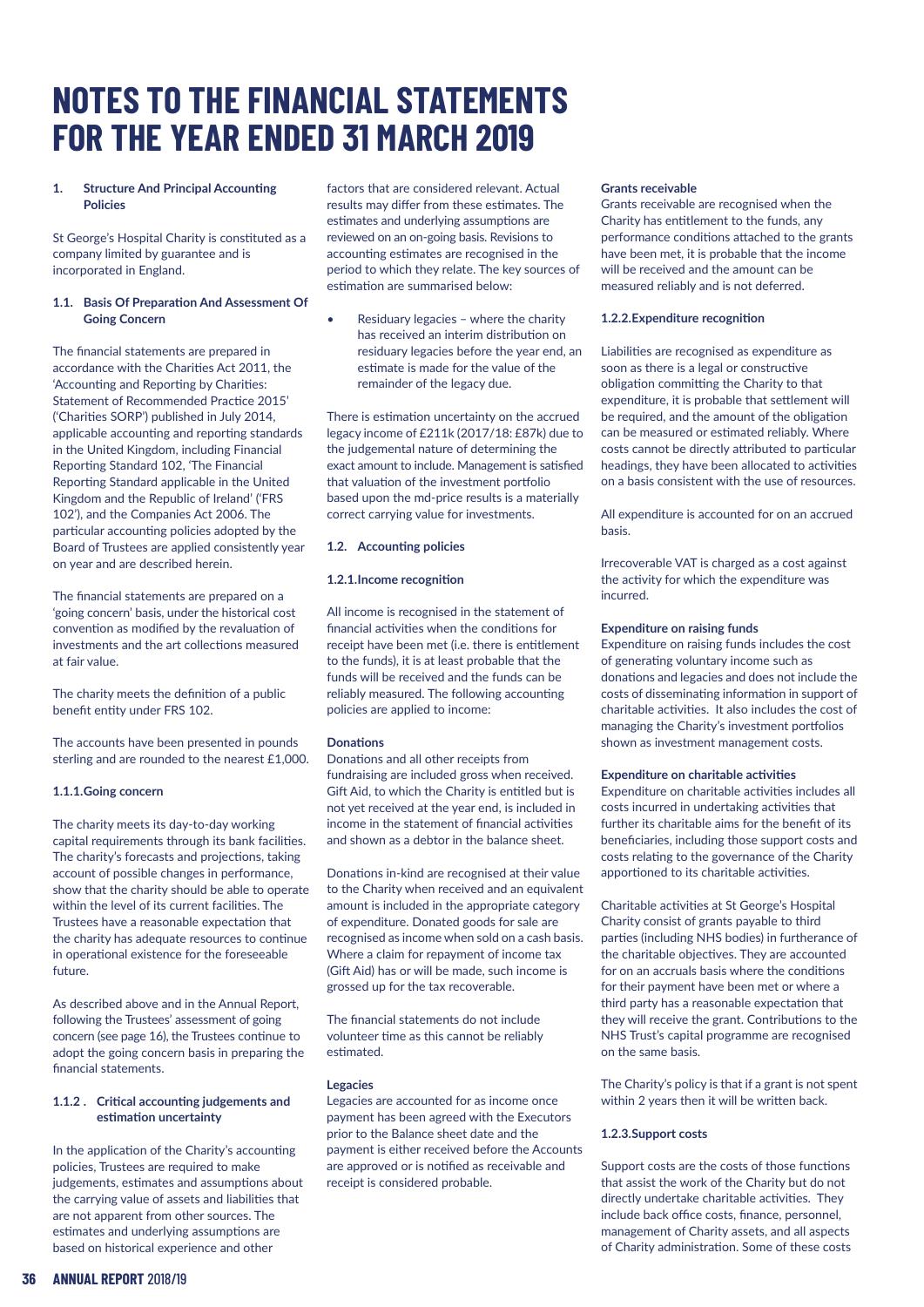are recharged from the NHS Trust on the basis of staff time in accordance with a Service Level Agreement. Support costs are allocated between the cost of raising funds and expenditure on charitable activities. The bases on which support costs have been allocated are set out in Note 3.3.

Governance costs - in accordance with SORP 2015, Governance costs are now classed as support costs, and allocated to activities along with the other support costs. These are costs associated with the governance arrangements of the Charity such as audit, insurances, legal advice, and meeting statutory & constitutional requirements.

#### **1.2.4. Fund accounting**

Unrestricted funds are those funds which are available for use at the discretion of the Trustees in furtherance of the general objectives of the charity. They are divided between General funds, where there are no constraints on how the Trustees may use these funds, and Designated funds where the Trustees might need to have due regard for donors' wishes.

Strategic designated funds have been set aside by the Trustees. The Art Collection funds represent the balance sheet value of the art collection as these funds are not available for distribution. Other strategic funds have been designated for refurbishment and development of the charity. Details of the funds are given in Note 14.

Restricted funds are funds which are to be used in accordance with specific restrictions imposed by donors or which have been raised by the Charity for specific purposes.

Allocation and apportionment of costs and income Support costs and governance costs are apportioned to each fund on the basis of average balances in the funds during the year. Investment management costs are charged separately by the investment managers to the different classes of funds on the basis of their costs of providing the service.

Investment income and gains are apportioned to each fund on the basis of the average balances of the underlying assets.

#### **1.2.5. Fixed assets**

#### **Intangible assets**

Intangible assets are measured at cost less accumulated amortisation and any accumulated impairment losses.

Amortisation is charged so as to allocate the cost of intangibles less their residual values over their estimated useful lives, using the straight-line method. The software development costs are amortised over 4 years to match their useful economic live.

#### **Tangible assets**

The only tangible fixed assets currently held by the Charity are works of art. These are included at estimated market value based on valuations made every five years. The latest valuation was made in April 2018 by Tim Ritchie and Associates, Fine Arts Valuers and Consultants. Any works of art purchased subsequently are included at cost until the next valuation. Donations of works of art received are included at a valuation provided by the Arts Director and then revalued in accordance with the above policy.

Depreciation has not been charged because the assets, being works of art, generally have very long useful lives and their residual value cannot be estimated to differ materially from their carrying amount. Thus any depreciation charge would not be material and would not contribute to an understanding of the charity's financial position.

#### **1.2.6. Fixed asset investments**

Investments are included at closing midmarket value at the balance sheet date. Any realised and unrealised gains and losses on revaluation are combined in the Statement of Financial Activities. Income from investments is included in the year in which it is received by the investment managers. Cash held by the investment managers for the purpose of re-investment is included in fixed asset investments.

#### **1.2.7. Realised gains and losses**

Realised gains and losses on investments are calculated as the difference between the net sale proceeds and the market value at the beginning of the year. Unrealised gains and losses are calculated as the difference between the market value at their opening carrying at the end of the year and the market value at the beginning of the year.

#### **1.2.8. Debtors**

Trade and other debtors are recognised at the settlement amount due after any trade discount offered. Prepayments are valued at the amount prepaid net of any discount due.

#### **1.2.9. Cash at bank and in hand**

Cash at bank includes amounts paid in before the year-end but credited to the bank account after the year end, and excludes cheques issued before the year-end but not presented until after the year-end. Any cash balance held by the investment managers with the expectation that it will be withdrawn to meet expenditure commitments in the following year is included in cash at bank and in hand.

#### **1.2.10. Liabilities**

Liabilities include amounts owing to third party creditors and accruals, and constructive obligations to one of the beneficiary organisations in the form of an agreement

to pay a grant. Third party creditors and accruals are recognised where the Charity has a present obligation resulting from a past event that will probably result in the transfer of funds to a third party and the amount due to settle the obligation can be measured or estimated reliably. Constructive obligations are recognised on the date the Charity Trustees approve the grant or in the period to which they determine the grant is attributable.

Creditors and provisions are normally recognised at their settlement amount after allowing for any trade discounts due.

#### **1.2.11. Financial instruments**

The Charity only has financial assets and financial liabilities of a kind that qualify as basic financial instruments. Basic financial instruments are recognised at transaction value and subsequently measured at settlement value. The Charity does not hold any bank loans at the year end.

#### **1.2.12. Connected companies**

Two Trustees of St. George's Hospital Charity each currently hold one ordinary £1 share in a dormant company, St. George's Trading Limited (Company Number 3481144) and one Trustee of the Charity holds two £1 shares. The Charity also holds one ordinary £1 share. The issued share capital of St George's Trading Limited is £5. This company is being retained as it might be used to facilitate future trading activities, the profits from which would be donated to the Charity.

#### **1.2.13. Pension contributions**

Most employees are members of a defined contribution pension scheme. Contributions are chargeable to the SOFA in the period to which they relate.

The charity also paid contributions to the NHS Pension Scheme until the end of 2017/18 in respect of one member of staff who was employed by St George's University Hospitals NHS Foundation Trust and seconded to the Charity. Details of the benefits payable under these provisions can be found on the NHS Pensions website at www.nhshsa.nhs. uk/pensions. The scheme is an unfunded, defined benefit scheme that covers NHS employers, GP practices and other bodies, allowed under the direction of the Secretary of State, in England and Wales. The scheme is not designed to be run in a way that would enable the Charity to identify their share of the underlying scheme assets and liabilities. Therefore, the scheme is accounted for as if it were a defined contribution scheme: the cost of participating in the scheme is taken as equal to the contributions payable to the scheme for the accounting period.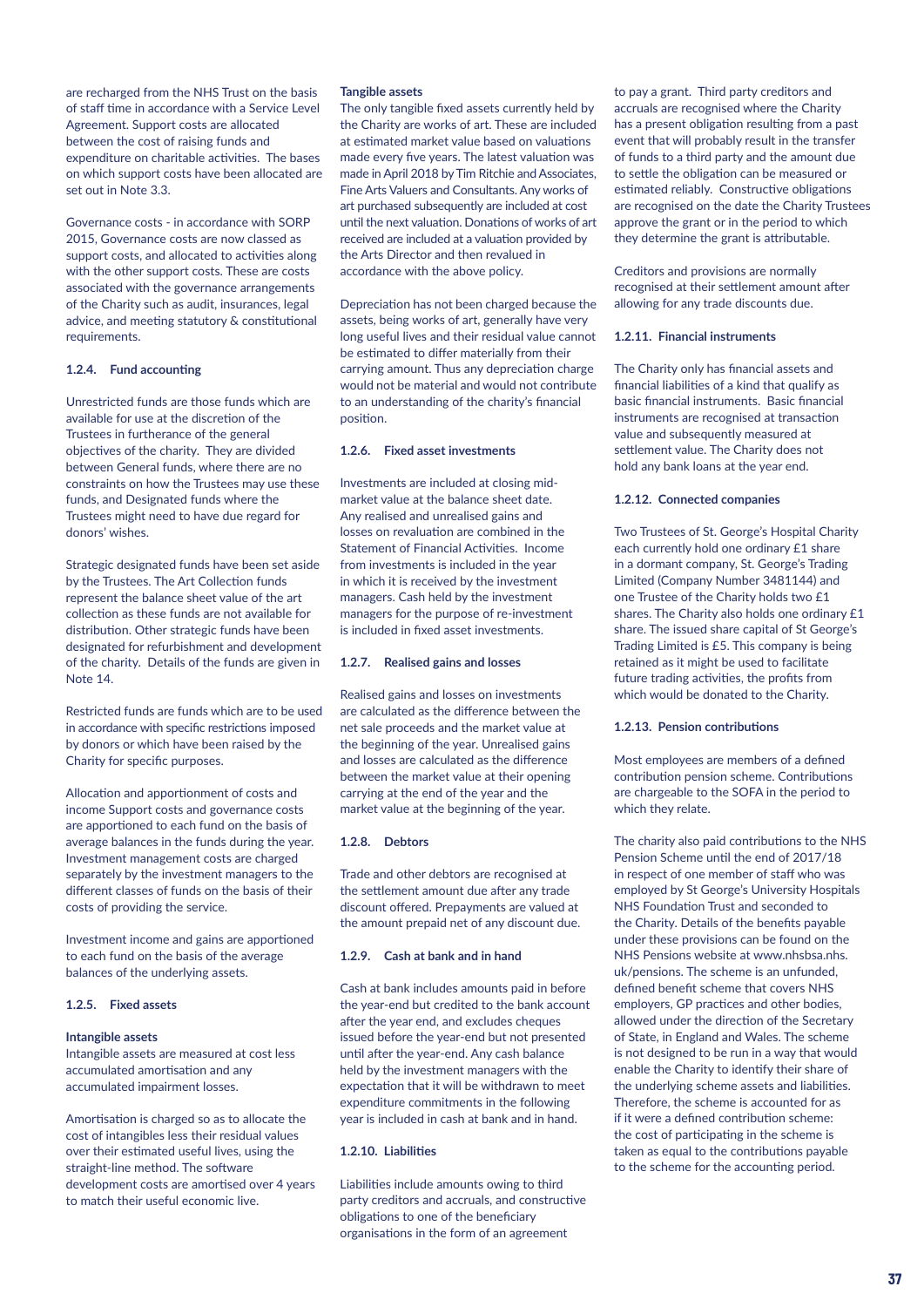#### **1.2.14. Taxation**

St George's Hospital Charity as a registered charity is exempt from income tax under part 10 of the Income Tax Act 2007 or Section 256 of the Taxation of the Chargeable Gains Act 1992, to the extent that surpluses are applied to its charitable purposes.

The Charity is not registered for Value Added Tax. Any irrecoverable Value Added Tax is charged to the Statement of Financial Activities as a cost against the activity for which the expenditure was incurred, or capitalised as part of the related asset, where appropriate.

#### **1.2.15. Revaluation reserve**

The revaluation reserve contains the gains made by the Charity arising from increases in the fair value of its tangible fixed assets. The balance is reduced when assets with accumulated gains are:

Revalued downwards or impaired and the gains are lost or disposed of and the gains are realised.

The reserve contains only revaluation gains accumulated since 1 April 2016, the date of transition to FRS 102, as the charity elected to use transition provision permitted by section 35 of FRS 102 to use fair value as at 31 March 2016 determined under old UK GAAP as the deemed cost on transition. 

#### **2. Income**

|                                               | Unrestricted<br><b>Funds</b><br>£'000 | <b>Restricted</b><br><b>Funds</b><br>£'000 | Total at 31<br><b>March 2019</b><br>£'000 | <b>Unrestricted</b><br><b>Funds</b><br>£'000 | <b>Restricted</b><br><b>Funds</b><br>£'000 | Total at 31<br>March 2018<br>£'000 |
|-----------------------------------------------|---------------------------------------|--------------------------------------------|-------------------------------------------|----------------------------------------------|--------------------------------------------|------------------------------------|
| 2.1. Donations & legacies:                    |                                       |                                            |                                           |                                              |                                            |                                    |
| Direct gifts from individuals and trusts      | 135                                   | 260                                        | 395                                       | 142                                          | 163                                        | 305                                |
| Legacies                                      | 26                                    | 1.181                                      | 1.207                                     | 13                                           | 206                                        | 219                                |
| Community fundraising                         | 165                                   | 327                                        | 492                                       | 161                                          | 229                                        | 390                                |
| Corporate, campaigns, events and other income | 20                                    | 30                                         | 50                                        | 35                                           | 25                                         | 60                                 |
| Total income from donations & legacies        | 346                                   | 1.798                                      | 2.144                                     | 351                                          | 623                                        | 974                                |

In accordance with the accounting policy (Note 1.2.1 above) legacies are recognised as income once payment has been agreed with the Executors of the Will prior to the Balance Sheet date and the payment is either received before the Accounts are approved, or is notified as receivable, and receipt is considered probable. The Charity has been notified of five legacies (2017/18: three) with a potential value to the Charity of about £211k (2017/18: £87k). These have been included in these Accounts because they meet the above criteria.

|                                         | Unrestricted<br><b>Funds</b><br>£'000 | <b>Restricted</b><br><b>Funds</b><br>£'000 | Endowment<br><b>Funds</b><br>£'000 | Total at 31<br><b>March 2019</b><br>£'000 | Total at 31<br><b>March 2018</b><br>£'000 |
|-----------------------------------------|---------------------------------------|--------------------------------------------|------------------------------------|-------------------------------------------|-------------------------------------------|
| $\mid$ 2.2. Charitable activities:      |                                       |                                            |                                    |                                           |                                           |
| Grants                                  | 34                                    | 84                                         |                                    | 118                                       | 280                                       |
| Total income from charitable activities | 34                                    | 84                                         |                                    | 118                                       | 280                                       |

|                                           | <b>Unrestricted</b><br><b>Funds</b><br>£'000 | <b>Restricted</b><br><b>Funds</b><br>£'000 | Endowment<br><b>Funds</b><br>£'000 | Total at 31<br><b>March 2019</b><br>£'000 | Total at 31<br><b>March 2018</b><br>£'000 |
|-------------------------------------------|----------------------------------------------|--------------------------------------------|------------------------------------|-------------------------------------------|-------------------------------------------|
| 2.3. Other trading activities:            |                                              |                                            |                                    |                                           |                                           |
| Course fees, sponsorship and other income | 53                                           | 27                                         |                                    | 80                                        | 45                                        |
| Total income from trading activities      | 53                                           | 27                                         |                                    | 80                                        | 45                                        |

|                                   | <b>Unrestricted</b><br><b>Funds</b><br>£'000 | <b>Restricted</b><br><b>Funds</b><br>£'000 | Endowment<br><b>Funds</b><br>£'000 | Total at 31<br><b>March 2019</b><br>£'000 | Total at 31<br>March 2018<br>£'000 |
|-----------------------------------|----------------------------------------------|--------------------------------------------|------------------------------------|-------------------------------------------|------------------------------------|
| 2.4. Investment income:           |                                              |                                            |                                    |                                           |                                    |
| Dividends and interest receivable | 229                                          | 222                                        | 22                                 | 463                                       | 440                                |
| Total income from investments     | 229                                          | 222                                        | 22                                 | 463                                       | 440                                |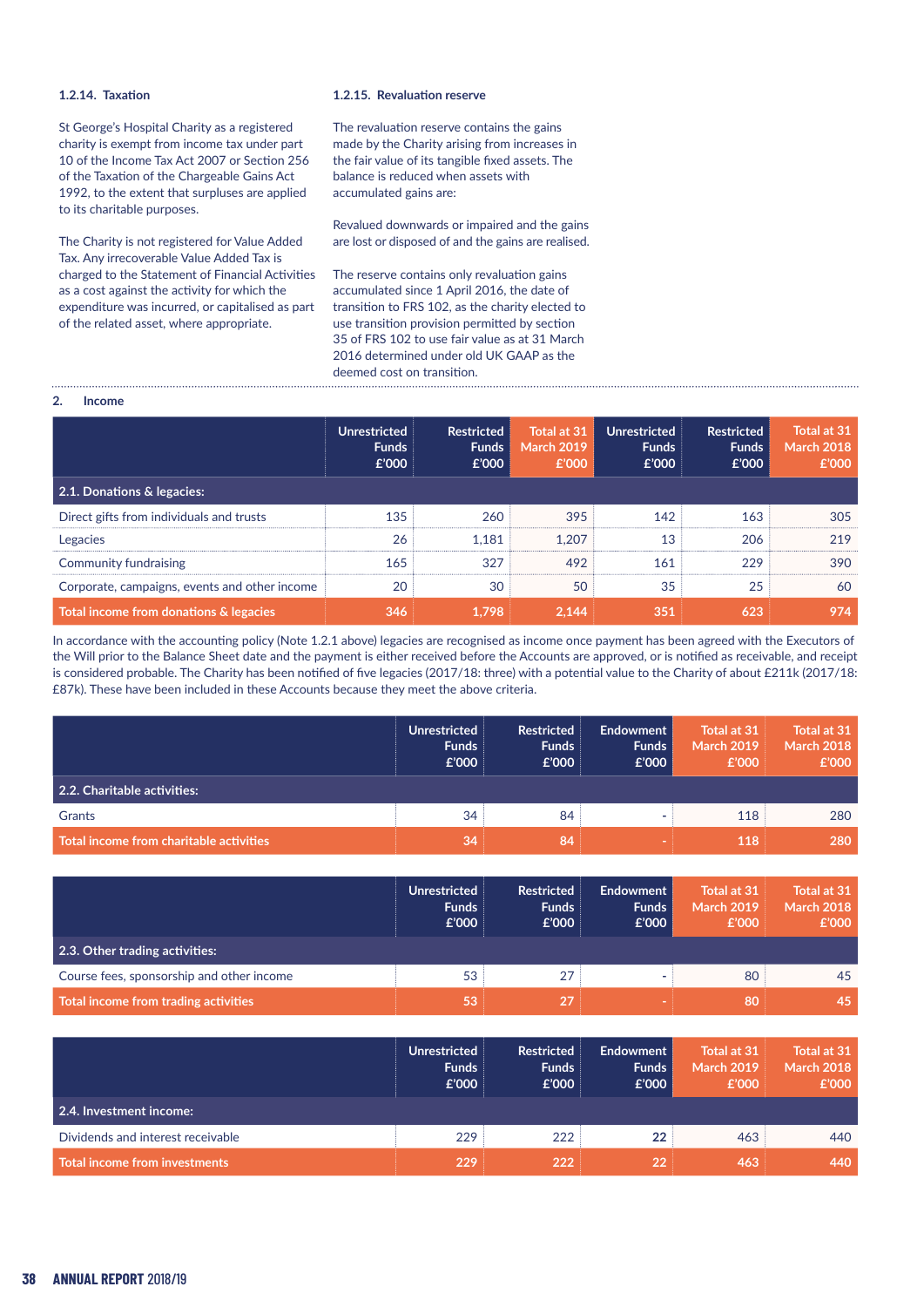## **3. Expenditure**

|                                            | <b>Direct Costs</b><br>£'000 | Other<br><b>Adjustments</b><br>£'000 | Support<br>Costs<br>£'000 | Total at 31<br><b>March 2019</b><br>£'000 |
|--------------------------------------------|------------------------------|--------------------------------------|---------------------------|-------------------------------------------|
| 3.1. Cost of raising funds (2019):         |                              |                                      |                           |                                           |
| Donations, legacies and grants             | 330                          |                                      | 212                       | 542                                       |
| Investment managements costs               | 63                           |                                      |                           | 63                                        |
| Total cost of generating voluntary income  | 393                          |                                      | 212                       | 605                                       |
| 3.2. Charitable activities (2019):         |                              |                                      |                           |                                           |
| <b>Patient and Family Experience</b>       | 424                          | (141)                                | 76                        | 359                                       |
| Staff development and welfare              | 377                          |                                      | 74                        | 451                                       |
| Research                                   | 706                          | (141)                                | 126                       | 691                                       |
| Grants to NHS Trust for Capital projects   | 138                          |                                      | 8                         | 146                                       |
| Medical equipment                          | 619                          |                                      | 122                       | 741                                       |
| <b>Total cost of charitable activities</b> | 2,264                        | (282)                                | 406                       | 2,388                                     |
| <b>Total expenditure</b>                   | 2,657                        | (282)                                | 618                       | 2,993                                     |

|                                            | <b>Direct Costs</b><br>£'000 | Other<br><b>Adjustments</b><br>£'000 | <b>Support</b><br>Costs<br>£'000 | Total at 31<br><b>March 2018</b><br>£'000 |
|--------------------------------------------|------------------------------|--------------------------------------|----------------------------------|-------------------------------------------|
| 3.1. Cost of raising funds (2018):         |                              |                                      |                                  |                                           |
| Donations, legacies and grants             | 354                          | $\overline{\phantom{a}}$             | 285                              | 639                                       |
| Investment managements costs               | 65                           | ٠                                    |                                  | 65                                        |
| Total cost of generating voluntary income  | 419                          |                                      | 285                              | 704                                       |
| 3.2. Charitable activities (2018):         |                              |                                      |                                  |                                           |
| <b>Patient and Family Experience</b>       | 436                          |                                      | 136                              | 572                                       |
| Staff development and welfare              | 673                          | (96)                                 | 181                              | 758                                       |
| Research                                   | 318                          | ٠                                    | 111                              | 429                                       |
| Grants to NHS Trust for Capital projects   | 21                           |                                      | 7                                | 28                                        |
| Medical equipment                          | 175                          | (232)                                | (18)                             | (75)                                      |
| <b>Total cost of charitable activities</b> | 1,623                        | (328)                                | 417                              | 1,712                                     |
| <b>Total expenditure</b>                   | 2,042                        | (328)                                | 702                              | 2,416                                     |

Other adjustments include balances accrued in previous years and now not owing by the charity as well as return of grants previously awarded that have not been fully used.

|                                           | $\sqrt{2}$ Total at 31<br><b>March 2019</b><br>f'000 | Total at 31<br><b>March 2018</b><br>f'000 |
|-------------------------------------------|------------------------------------------------------|-------------------------------------------|
| <b>Expenditure include charges for:</b>   |                                                      |                                           |
| Audit fees                                |                                                      | 18                                        |
| Indemnity insurance for trustee liability |                                                      |                                           |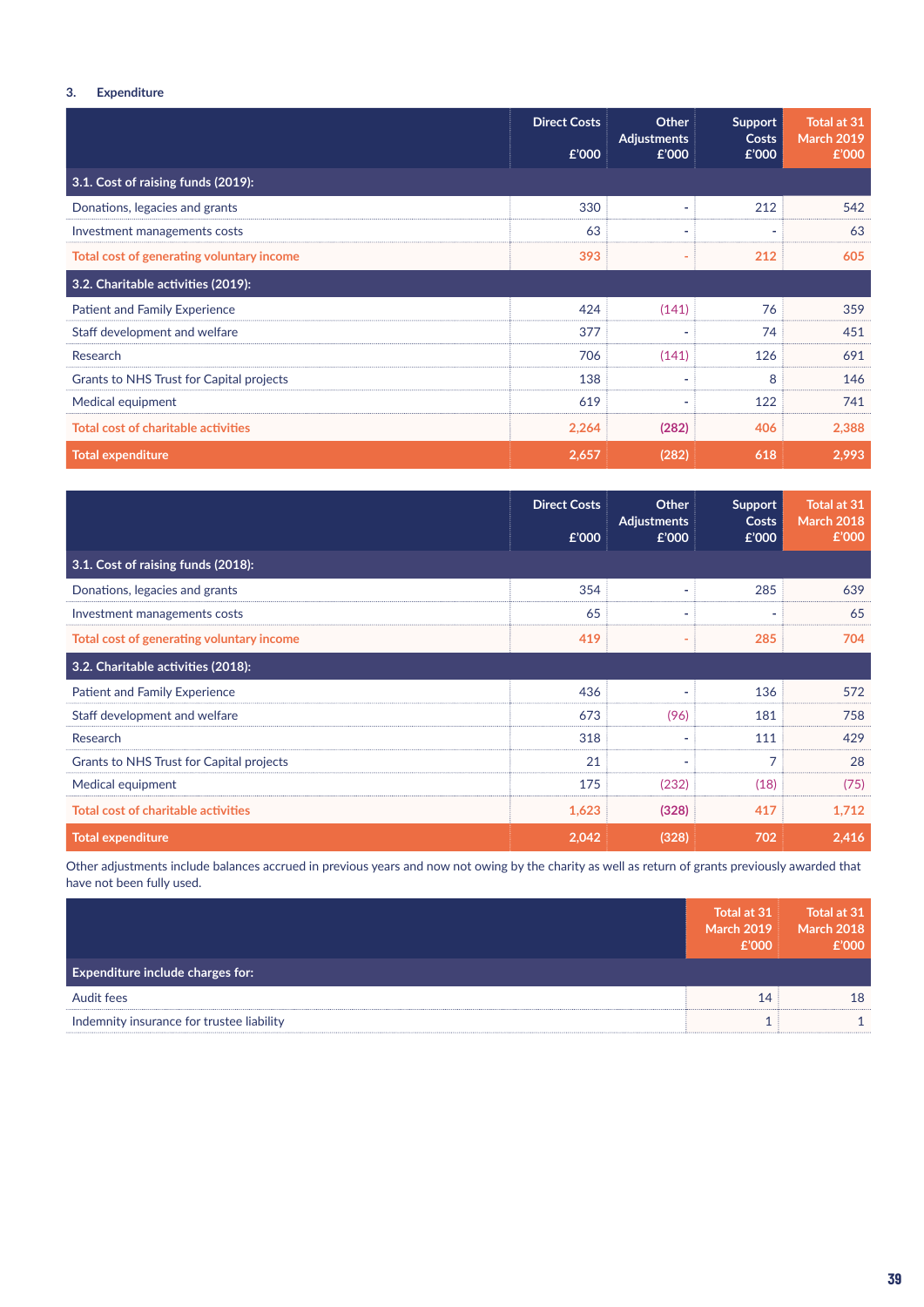|                                          | <b>Staff Costs</b><br>£'000 | IT and<br><b>Comms</b><br>£'000 | Other<br>£'000 | Total at 31<br><b>March 2019</b><br>£'000 |
|------------------------------------------|-----------------------------|---------------------------------|----------------|-------------------------------------------|
| 3.3. Support costs (2019):               |                             |                                 |                |                                           |
| Cost of fundraising                      | 135                         | 14                              | 63             | 212                                       |
| <b>Patient Welfare</b>                   | 49                          | 5                               | 22             | 76                                        |
| <b>Staff Welfare</b>                     | 47                          |                                 | 22             | 74                                        |
| Research                                 | 81                          | 8                               | 37             | 126                                       |
| Grants to NHS Trust for Capital projects | 6                           |                                 | ົ              | 8                                         |
| Medical equipment                        | 78                          | 8                               | 36             | 122                                       |
| <b>Total</b>                             | 396                         | 40                              | 182            | 618                                       |

|                                          | <b>Staff Costs</b><br>£'000 | IT and<br><b>Comms</b><br>£'000 | Other<br>£'000 | Total at 31<br><b>March 2018</b><br>£'000 |
|------------------------------------------|-----------------------------|---------------------------------|----------------|-------------------------------------------|
| 3.3. Support costs (2018):               |                             |                                 |                |                                           |
| Cost of fundraising                      | 194                         |                                 | 84             | 285                                       |
| <b>Patient Welfare</b>                   | 93                          | Δ                               | 39             | 136                                       |
| <b>Staff Welfare</b>                     | 123                         |                                 | 53             | 181                                       |
| Research                                 | 75                          | 3                               | 33             | 111                                       |
| Grants to NHS Trust for Capital projects |                             |                                 | ◠              |                                           |
| Medical equipment                        | (13)                        |                                 | (5)            | (18)                                      |
| <b>Total</b>                             | 477                         | 19                              | 206            | 702                                       |

Support costs include the costs of the following: Finance, Information Technology, Human Resources, Administration and Business Support including governance costs. Total support costs have been apportioned over other resources expended on the basis of time spent.

A proportion of support cost was allocated to cost of fundraising to show the time spent supporting this activity in line with FRS 102.

#### **4. Grant Funded Activities**

Grant funded activities included charitable activities as set below. The remaining grants consist of payments to suppliers or reimbursement of expenses incurred by employees of the NHS Trust and St George's University of London, thus indirectly benefiting those institutions

|                                                        | Total at 31<br><b>March 2019</b><br>£'000 | Total at 31<br><b>March 2018</b><br>£'000 |
|--------------------------------------------------------|-------------------------------------------|-------------------------------------------|
| Name of recipient:                                     |                                           |                                           |
| St. George's University Hospitals NHS Foundation Trust | 2.107                                     | 1.431                                     |
| St. George's University of London                      | 157                                       | 192                                       |
| <b>Total</b>                                           | 2.264                                     | 1.623                                     |

#### **5. Analysis of staff numbers, staff costs and remuneration of key management personnel**

#### **5.1. Staff numbers**

|                                                      | No. of staff<br>2019 | <b>FTE</b> | No. of staff<br>2018 | FIE |
|------------------------------------------------------|----------------------|------------|----------------------|-----|
| The average number of employees is split as follows: |                      |            |                      |     |
| <b>Fundraising</b>                                   |                      |            |                      |     |
| Management and administration                        |                      |            |                      |     |
| Total                                                |                      |            |                      |     |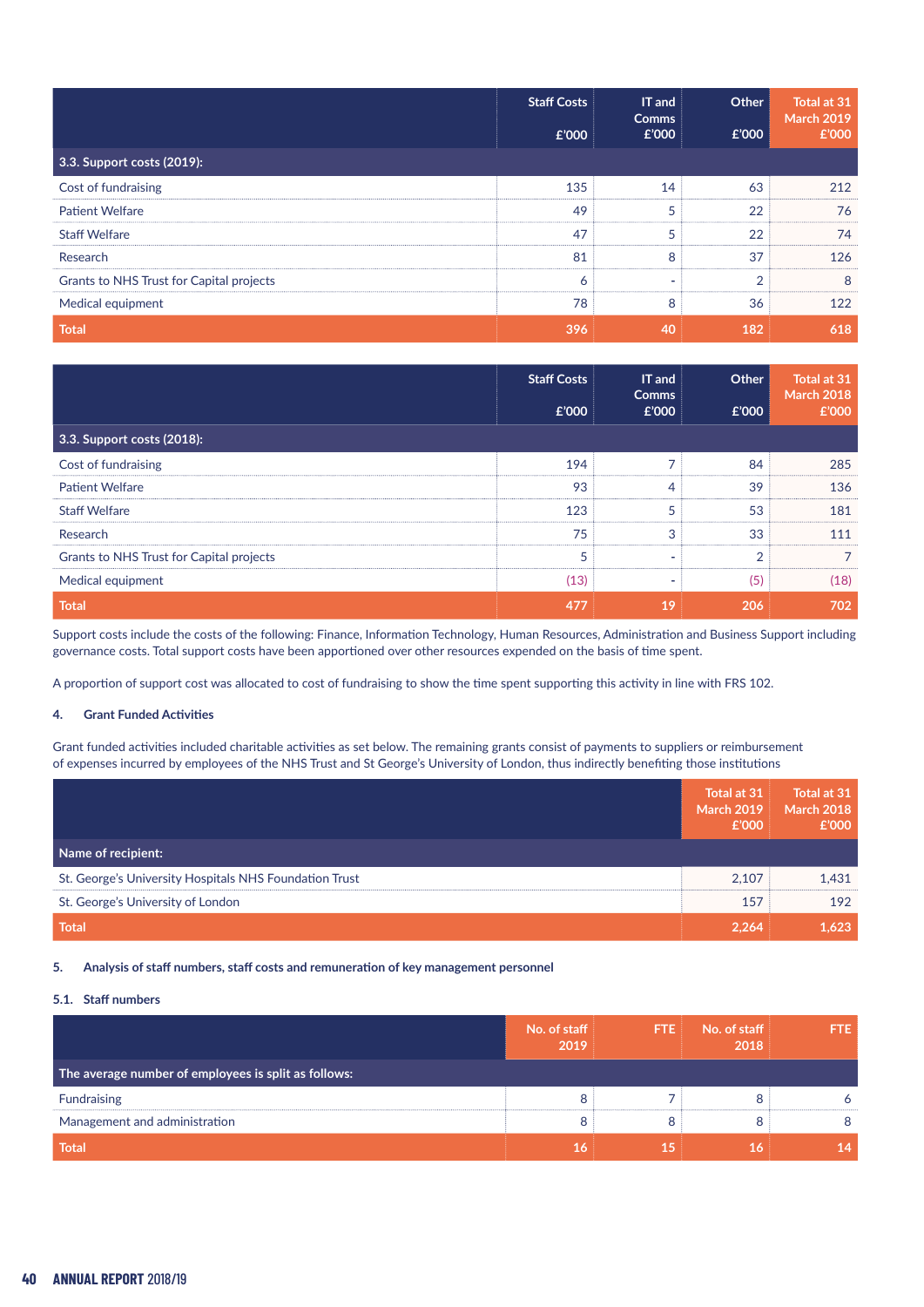|                               | Total at 31<br><b>March 2019</b><br>£'000 | $\sqrt{10}$ Total at 31<br><b>March 2018</b><br>£'000 |
|-------------------------------|-------------------------------------------|-------------------------------------------------------|
| 5.2. Analysis of staff costs  |                                           |                                                       |
| Salaries and wages            | 537                                       | 578                                                   |
| Social security costs         | 54                                        | 59                                                    |
| Pension costs                 | 28                                        | 23                                                    |
| Ex-gratia and redundancy      |                                           | 43                                                    |
| Total emoluments of employees | 619                                       | 703                                                   |

Staff costs include £1k (2017/18: £24k) payment to St George's University Hospitals NHS Foundation Trust relating to employees seconded to the Charity under a service level agreement. This arrangement terminated at the end of 2017/18.

Salaries and wages include £14k (2017/18: £38k) relating to costs of temporary staff employed in the year to provide cover within the finance function. Also included in salaries and wages was £nil (2017/18: £43k) redundancy and ex-gratia payment to a senior executive for loss of service.

The Charity employs 16 (2017/18: 16) members of staff, none of whom contributed to the NHS pension scheme (2017/18: one). The member of staff who was contributing to the NHS pension scheme in 2017/18 was employed by St. George's University Hospitals NHS Foundation Trust and paid for by the Charity under a salary recharging scheme. The remainder of the staff are enrolled to a Defined Contribution pension scheme that is compliant with auto-enrolment. No Trustee received any remuneration from the Charity during the year.

#### **5.3. Key management personnel**

In 2017/18 the charity's key management personnel were the Executive Management Team consisting of the Chief Executive Officer, the Director of Finance & Operations and the Director of Fundraising and Marketing. The aggregate total amount of remuneration for these posts disclosed in the notes to the Financial Statements was £241k in 2017/18. The total remuneration for equivalent posts in 2018/19 was £224k.

In 2018/19 a broadened Senior Management Team was created consisting of the six posts shown on page 5. The total remuneration for these posts in 2018/19 was £369k (2017/18: £421k).

The following number of senior employees received emoluments within the following range:

|                                           | 2019<br><b>Number</b><br>of Staff | 2018<br><b>Number</b><br>of Staff |
|-------------------------------------------|-----------------------------------|-----------------------------------|
| 5.3. Senior employee received emoluments: |                                   |                                   |
| £70,000 - £79,999                         |                                   |                                   |
| £80,000 - £89,999                         |                                   |                                   |

#### **6. Trustees expenses and remuneration**

As explained in the section on Management on page 26, during 2018/19 one of the Trustees, Paul Sarfaty, acted as Interim Chief Executive with prior permission from the Charity Commission until the new Chief Executive commenced on 1st October 2018 . During this period he had no voting rights on the Board of Trustees. He received remuneration of £36,980 for his services as Chief Executive. None of the Trustees received any remuneration from the Charity during the previous financial year. No Trustees were reimbursed for expenses incurred while carrying out their responsibilities for the Charity during the year (2017/2018 - £nil).

#### **7. Tangible fixed assets**

|                         | 31 March<br>2019<br>£'000 | 31 March<br>2018<br>£'000 |
|-------------------------|---------------------------|---------------------------|
| Heritage assets - Cost: |                           |                           |
| Balance as at 1 April   | 1.253                     | 955                       |
| <b>Additions</b>        | 21                        | 35                        |
| Revaluations            | $\overline{\phantom{a}}$  | 263                       |
| Balance as at 31 March  | 1.274                     | 1.253                     |
| <b>Net Book Value</b>   | 1.274                     | 1.253                     |

The Charity undertakes a full independent professional valuation of the Art Collections every five years, with impairment reviews undertaken as necessary in accordance with the Statement of Recommended Practice 2015. A full valuation was performed at 31 March 2018 by Tim Ritchie & Associates Ltd, acting as independent valuers. The assets were revalued to their fair value, which was assessed as the retail replacement value for purchased artworks and the open market value for heritage items.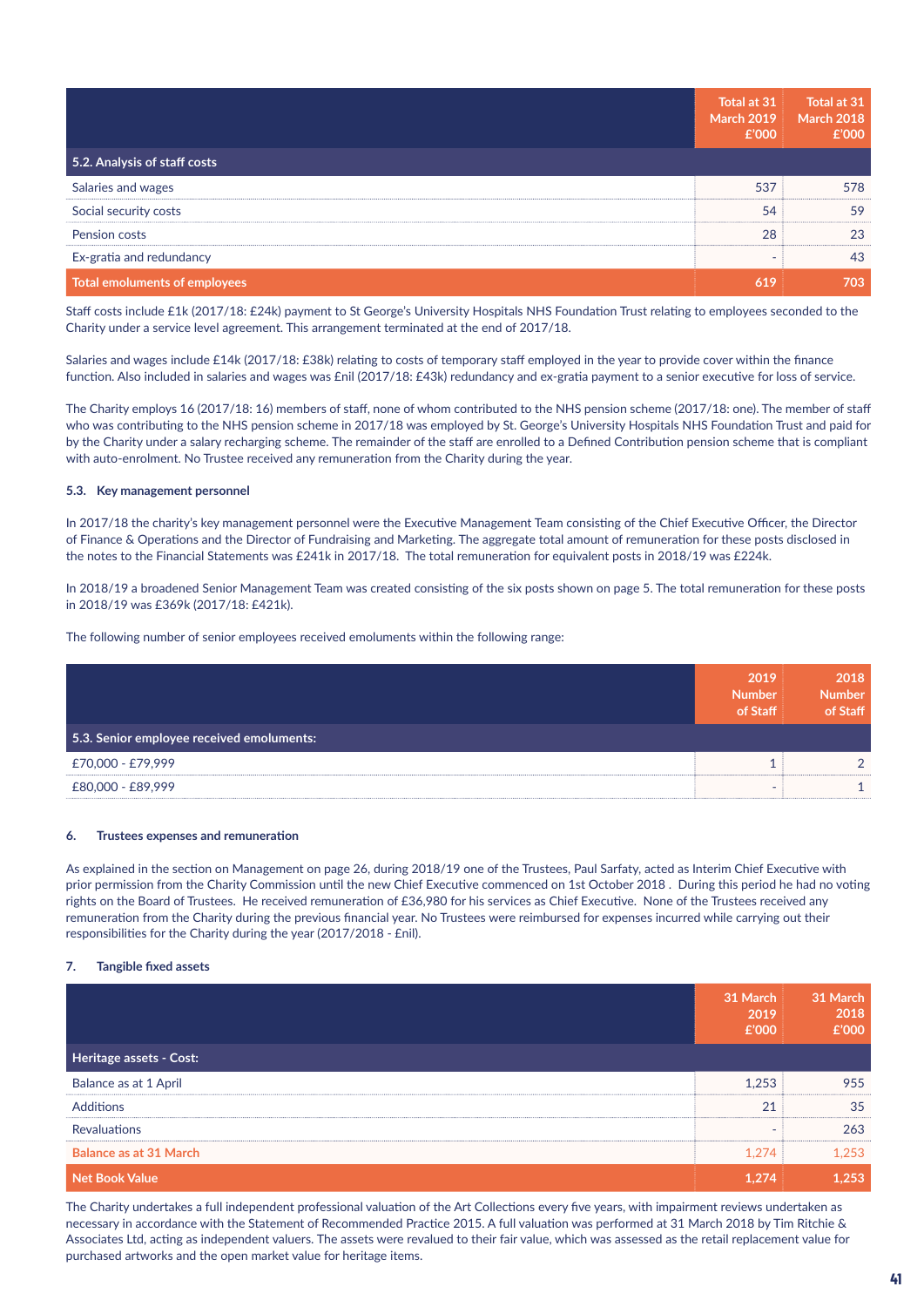## **7. Tangible Fixed Assets (continued)**

### **Five year financial summary of heritage assets**

|                        | 2018/19<br>£'000         | 2017/18<br>E'000 | 2016/17<br>£'000 | 2015/16<br>£'000 | 2014/15<br>£'000 |
|------------------------|--------------------------|------------------|------------------|------------------|------------------|
| <b>Additions:</b>      |                          |                  |                  |                  |                  |
| Purchases              | $\blacksquare$           | 35               |                  |                  |                  |
| <b>Donations</b>       | 21                       | -                | 28               | -                |                  |
| Revaluation            | $\overline{\phantom{a}}$ | 263              | -                | -                |                  |
| <b>Total Additions</b> | $\overline{21}$          | 298              | 28               |                  |                  |

| Disposals:     |  |    |  |
|----------------|--|----|--|
| Carry value    |  | w. |  |
| Sales proceeds |  |    |  |

The artworks are held entirely in pursuance of the charitable objects of the Charity – for the benefit of patients and staff in St George's University Hospitals NHS Foundation Trust. In accordance with our accounting policy depreciation has not been charged.

#### **8. Intangible fixed assets**

|                                  | 31 March<br>2019<br>£'000 | 31 March<br>2018<br>£'000 |
|----------------------------------|---------------------------|---------------------------|
| Intangible fixed assets - Cost:  |                           |                           |
| Balance as at 1 April            | 148                       | 148                       |
| <b>Additions</b>                 | $\overline{ }$            |                           |
| <b>Balance as at 31 March</b>    | 155                       | 148                       |
| <b>Accumulated amortisation:</b> |                           |                           |
| Balance as at 1 April            | (87)                      | (50)                      |
| Charge in the year               | (37)                      | (37)                      |
| <b>Balance as at 31 March</b>    | (124)                     | (87)                      |
| Net Book Value at 31 March       | 31                        | 61                        |

#### **9. Investments**

#### **9.1. Analysis of fixed asset investments**

|                                  | 31 March<br>2019<br>£'000 | 31 March<br>2018<br>£'000 |
|----------------------------------|---------------------------|---------------------------|
| <b>Fixed asset investments:</b>  |                           |                           |
| Market value at 1 April          | 14,341                    | 14,925                    |
| Less:                            |                           |                           |
| • Disposals at carrying value    | (2,304)                   | (3,781)                   |
| Add:                             |                           |                           |
| • Acquisitions at cost           | 2,367                     | 2,985                     |
| • Net Cash Re-invested           | (126)                     | 61                        |
| • Net (loss)/gain on revaluation | 639                       | 151                       |
| Market value at 31 March         | 14,917                    | 14,341                    |
|                                  |                           |                           |
| Historic cost at 31 March        | 11,484                    | 11,067                    |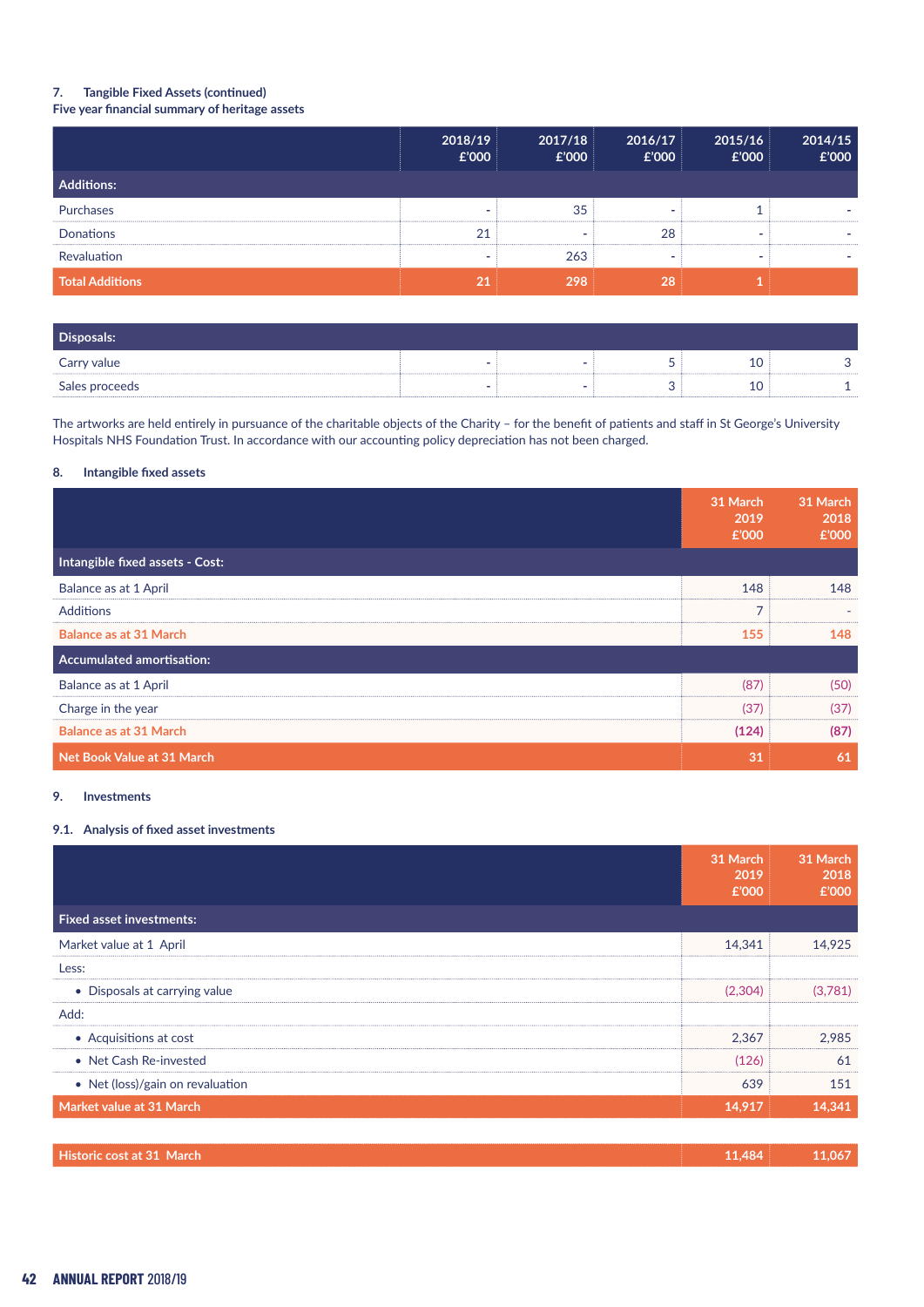### **9.2. Market value**

|                                      | 2019<br>£'000 | 2018<br>£'000 |
|--------------------------------------|---------------|---------------|
| Market value:                        |               |               |
| Investments assets in the UK         | 12.081        | 11.285        |
| Investments assets outside the UK    | 2,836         | 3.056         |
| <b>Total fixed asset investments</b> | 14,917        | 14,341        |

#### **9.3. Investment portfolio**

|                                          | 31 March 2019 |      | 31 March 2018 |      |
|------------------------------------------|---------------|------|---------------|------|
|                                          | £'000         | %    | £'000         | %    |
| Investment portfolio:                    |               |      |               |      |
| <b>Fixed Interest Bonds</b>              | 2.318         | 15.6 | 2.483         | 17.3 |
| UK Equities                              | 6,822         | 45.7 | 6.971         | 48.6 |
| <b>Overseas Equities</b>                 | 2.836         | 19.0 | 3.056         | 21.3 |
| <b>Property &amp; Alternative Assets</b> | 2,941         | 19.7 | 1.831         | 12.8 |
| <b>Total</b>                             | 14.917        | 100  | 14,341        | 100  |

The Charity holds one £1 ordinary share in St George's Trading Limited. The total issued share capital is £5 and three of the Charity's trustees hold the remaining share capital. The company is dormant and the value of the shares is equal to the nominal value.

#### **9.4. Investment powers**

The Charity Commission Scheme dated 18 August 1998 gives the Charity unrestricted investment powers to manage its own portfolio.

#### **10. Debtors**

|                                           | f'000 | Total at 31 March 2019 Total at 31 March 2018<br>f'000 |
|-------------------------------------------|-------|--------------------------------------------------------|
| Debtors:                                  |       |                                                        |
| <b>Trade Debtors</b>                      |       |                                                        |
| <b>Accrued Income</b>                     | 347   | 250.                                                   |
| <b>Other Debtors</b>                      |       |                                                        |
| Total debtors falling due within one year |       |                                                        |

#### **11. Creditors: amounts falling due within one year**

|                                                 | f'000 | Total at 31 March 2019 Total at 31 March 2018<br>f'000 |
|-------------------------------------------------|-------|--------------------------------------------------------|
| Creditors: amounts falling due within one year: |       |                                                        |
| <b>Trade Creditors</b>                          | 116   | 126                                                    |
| Creditors - grants (Note 12)                    | 1.742 | 1.502                                                  |
| <b>Other Creditors</b>                          | 300   | 223                                                    |
| Total Creditors falling due within one year     | 2.157 |                                                        |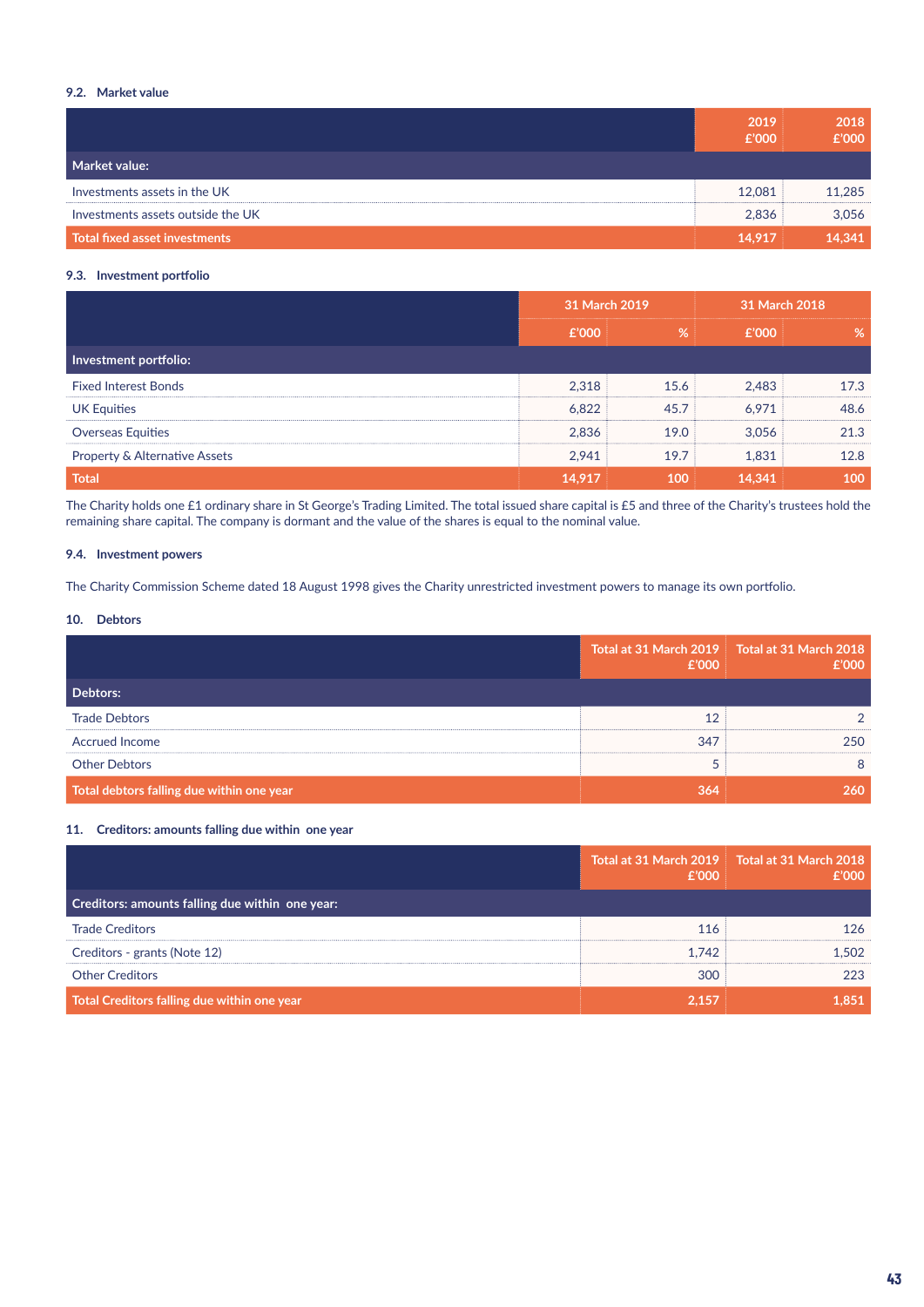### **12. Grants Awarded**

|                                                       | <b>Total 2019</b><br>£'000 | <b>Total 2018</b><br>£'000 |
|-------------------------------------------------------|----------------------------|----------------------------|
| <b>Outstanding liabilities at 1 April</b>             | 1,502                      | 1,810                      |
|                                                       |                            |                            |
| Awarded during the year:                              |                            |                            |
| St George's University Hospitals NHS Foundation Trust | 2,108                      | 1,431                      |
| St George's University of London                      | 157                        | 192                        |
| <b>Total</b>                                          | 2,264                      | 1,623                      |
|                                                       |                            |                            |
| Paid during the year:                                 |                            |                            |
| St George's University Hospitals NHS Foundation Trust | (1,586)                    | (1,442)                    |
| St George's University of London                      | (156)                      | (161)                      |
| <b>Total</b>                                          | (1,742)                    | (1,603)                    |
|                                                       |                            |                            |
| Adjustments in the year:                              |                            |                            |
| St George's University Hospitals NHS Foundation Trust | (282)                      | (328)                      |
|                                                       |                            |                            |
| <b>Outstanding liabilities at 31 March</b>            | 1,742                      | 1,502                      |
|                                                       |                            |                            |
| Grant amounts falling due within one year             | 1,742                      | 1,502                      |
| <b>Total</b>                                          | 1.742                      | 1,502                      |

Liabilities for grants awarded represent the unpaid balance on grants awarded by the Charity as at the balance sheet date. They relate to current activities funded by the Charity to which it is firmly committed.

#### **13. Analysis of net assets between funds**

|                                                    | <b>Unrestricted</b>      |                     | <b>Restricted</b> | Endowment | 2019<br><b>Total Funds</b> |
|----------------------------------------------------|--------------------------|---------------------|-------------------|-----------|----------------------------|
|                                                    | General<br>£'000         | Designated<br>£'000 | £'000             | £'000     | £'000                      |
| Fund balances at 31 March 2019 are represented by: |                          |                     |                   |           |                            |
| Tangible and intangible fixed assets               | $\overline{\phantom{a}}$ | 1.305               | -                 |           | 1.305                      |
| Investments                                        | 5.793                    | 2.033               | 6.873             | 218       | 14.917                     |
| <b>Current assets and liabilities</b>              | (1,435)                  | -                   | (113)             |           | (1,548)                    |
| <b>Total net assets</b>                            | 4.358                    | 3.338               | 6.760             | 218       | 14,674                     |

|                                                    | <b>Unrestricted</b>      |                            | <b>Restricted</b> | Endowment                | 2018<br><b>Total Funds</b> |
|----------------------------------------------------|--------------------------|----------------------------|-------------------|--------------------------|----------------------------|
|                                                    | General<br>£'000         | <b>Designated</b><br>£'000 | £'000             | £'000                    | £'000                      |
| Fund balances at 31 March 2018 are represented by: |                          |                            |                   |                          |                            |
| Tangible and intangible fixed assets               | $\overline{\phantom{a}}$ | 1.314                      |                   | $\blacksquare$           | 1,314                      |
| Investments                                        | 6.186                    | 2.047                      | 5.892             | 216                      | 14.341                     |
| Current assets and liabilities                     | (1, 382)                 |                            | (50)              | $\overline{\phantom{a}}$ | (1, 432)                   |
| <b>Total net assets</b>                            | 4.804                    | 3.361                      | 5.842             | 216                      | 14,223                     |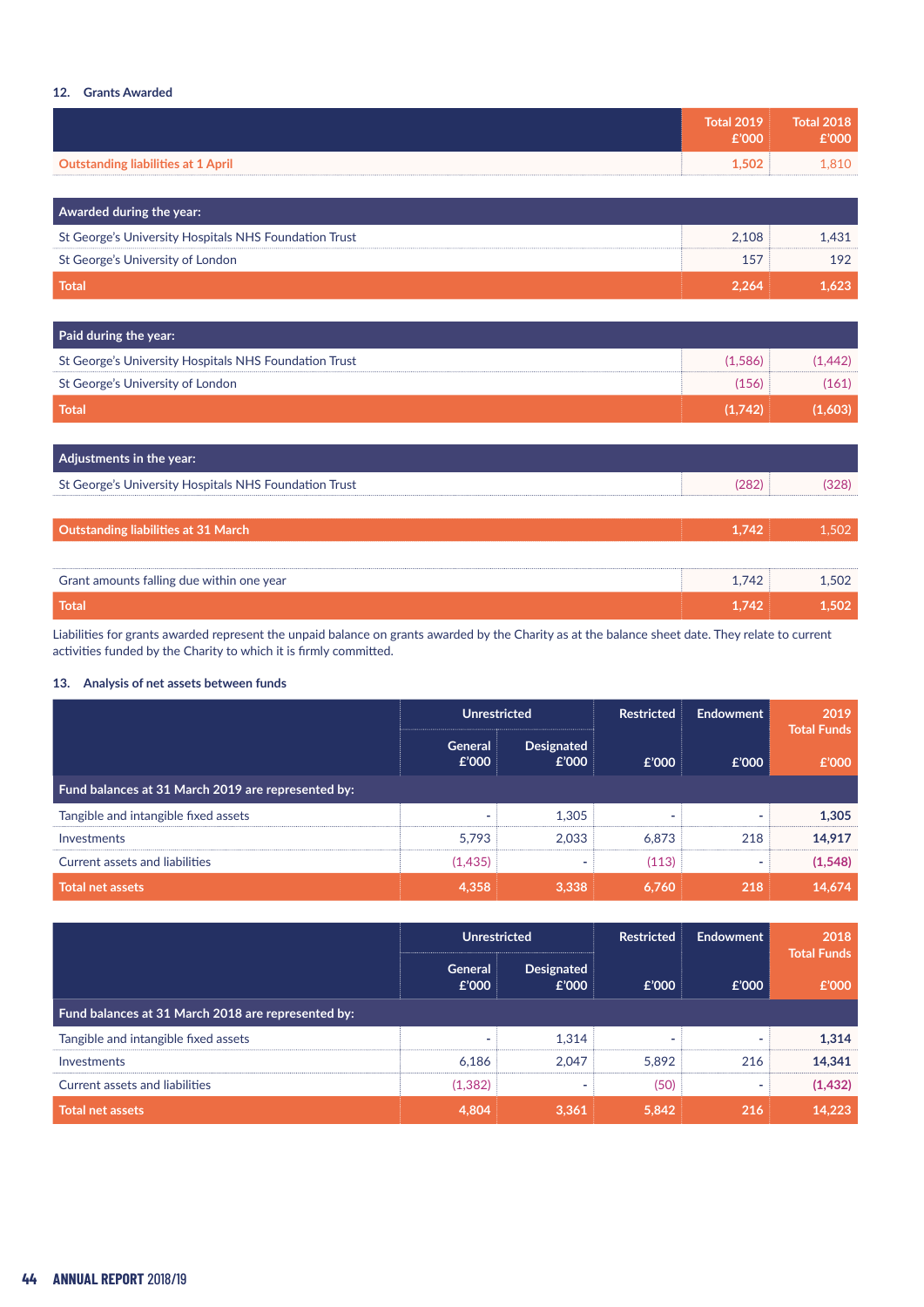## **14. Charity funds**

|                                 | <b>Balance 31</b><br><b>March 2018</b><br>£'000 | <b>Income</b><br>£'000 | <b>Expenditure</b><br>£'000 | <b>Transfers</b><br>between Funds<br>£'000 | <b>Gains and</b><br><b>losses</b><br>£'000 | <b>Balance 31</b><br><b>March 2019</b><br>£'000 |
|---------------------------------|-------------------------------------------------|------------------------|-----------------------------|--------------------------------------------|--------------------------------------------|-------------------------------------------------|
| 14.1. Endowment funds:          |                                                 |                        |                             |                                            |                                            |                                                 |
| <b>William A Amanet Bequest</b> | 216                                             | 12                     | (23)                        | $\overline{\phantom{a}}$                   | 13                                         | 218                                             |
| <b>Total endowment funds</b>    | 216                                             | 12                     | (23)                        |                                            | 13                                         | 218                                             |

## **14.2. Restricted funds**

| 427   | 42  | (87)  |      | 23  | 405   |
|-------|-----|-------|------|-----|-------|
| 338   | 103 | (78)  | (1)  | 21  | 383   |
| 440   | 82  | (60)  | (2)  | 27  | 487   |
| 39    | 16  | (14)  |      | 3   | 45    |
| 709   | 44  | (134) | ۰    | 38  | 657   |
| 133   | 11  | (58)  |      |     | 93    |
| 112   | 23  | (34)  |      |     | 107   |
| 521   | 49  | (133) | 13   | 28  | 477   |
| 1,395 | 201 | (260) | (42) | 76  | 1,372 |
| 4,114 | 571 | (858) | (31) | 230 | 4,026 |
|       |     |       |      |     |       |

| Other, including legacies | 728<br>. . <i>. .</i> | 1.560 | 58) |  |  |
|---------------------------|-----------------------|-------|-----|--|--|
| Total Restricted Funds    | и от лич              |       |     |  |  |

## **14.3. Unrestricted funds**

### **Designated funds:**

| <b>Special Purpose Funds:</b>      |       |     |                |                          |     |       |
|------------------------------------|-------|-----|----------------|--------------------------|-----|-------|
| <b>Cancer &amp; Oncology</b>       | 114   | 13  | (8)            |                          |     | 126   |
| Surgical & ICU                     | 190   | 28  | (46)           | (9)                      | 11  | 174   |
| Children's & Women's               | 113   | 34  | (35)           | ⌒                        | 8   | 122   |
| Therapies & Rehab                  |       | ۰   | $\blacksquare$ | $\overline{\phantom{0}}$ |     |       |
| Medical                            | 608   | 80  | (139)          | 13                       | 35  | 597   |
| <b>Neurosciences</b>               | 121   | 49  | (31)           |                          | 9   | 148   |
| Cardiology                         | 118   | 37  | (39)           | (4)                      |     | 119   |
| <b>Community &amp; Nursing</b>     | 291   | 23  | (64)           | 25                       | 14  | 289   |
| Research                           | 456   | 62  | (120)          |                          | 23  | 421   |
| <b>Total Special Purpose Funds</b> | 2.012 | 326 | (482)          | (27)                     | 114 | 1.997 |

| <b>Other Designated Funds:</b>      |        |                          |                          |                          |     |        |
|-------------------------------------|--------|--------------------------|--------------------------|--------------------------|-----|--------|
| <b>Fixed Asset Funds</b>            | 1.051  | 21                       | (37)                     |                          |     | 1.042  |
| <b>Strategic Fund</b>               | 36     | $\overline{\phantom{0}}$ | $\overline{\phantom{0}}$ | $\overline{\phantom{0}}$ |     | 36     |
| <b>Total Other Designated Funds</b> | 1,087  | 21                       | (37)                     |                          |     | 1,078  |
|                                     |        |                          |                          |                          |     |        |
| Revaluation Reserve                 | 263    |                          | ۰.                       |                          |     | 263    |
| <b>Total unrestricted funds</b>     | 8.165  | 662                      | (1.554)                  | 27                       | 396 | 7,696  |
| <b>Total Funds</b>                  | 14,223 | 2.805                    | (2,993)                  |                          | 639 | 14.674 |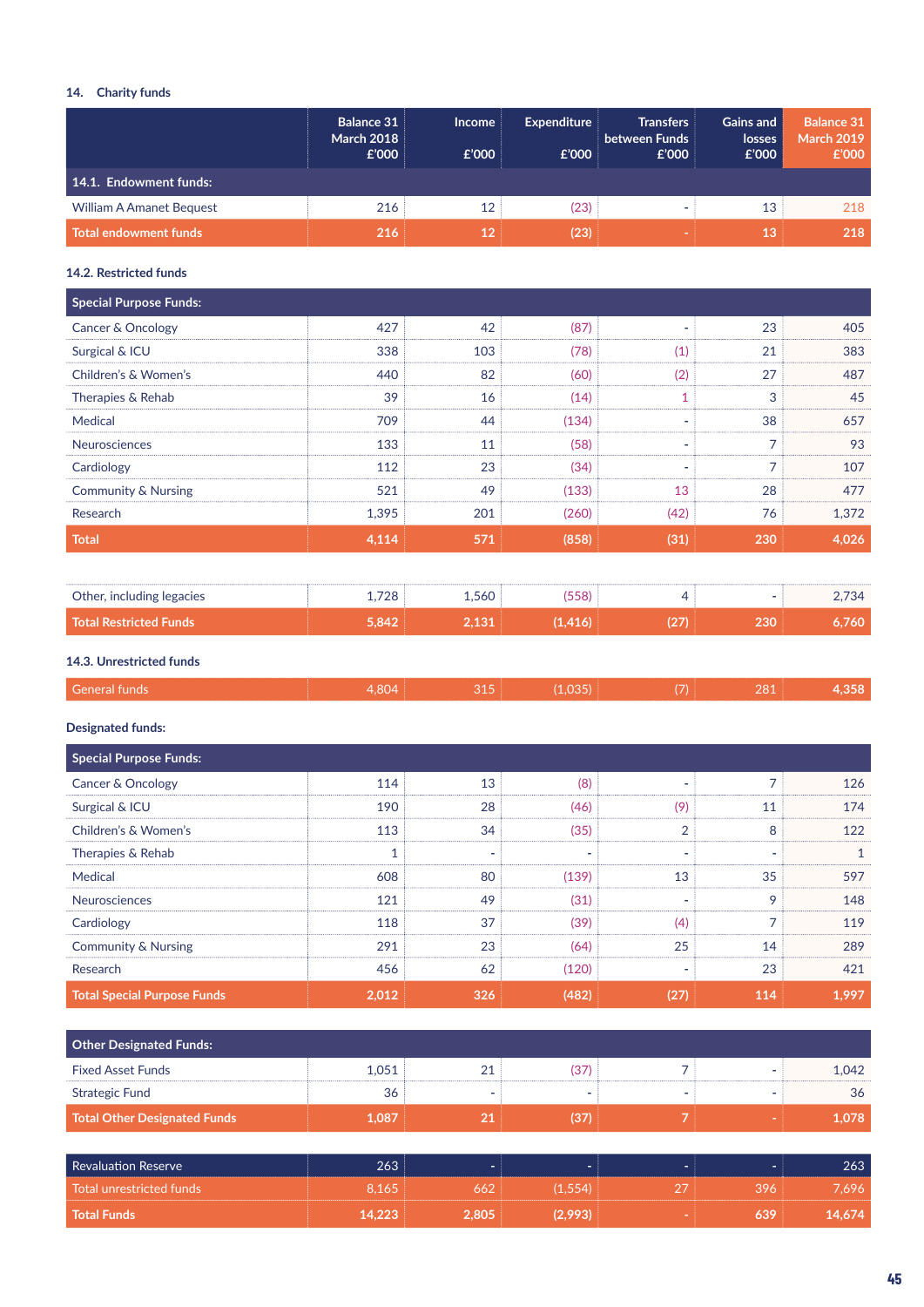## **14. Charity funds (continued)**

|                                 | <b>Balance 31</b><br><b>March 2017</b><br>£'000 | <b>Income</b><br>£'000 | <b>Expenditure</b><br>£'000 | <b>Transfers</b><br>between Funds<br>£'000 | <b>Gains and</b><br>losses<br>£'000 | <b>Balance 31</b><br><b>March 2018</b><br>£'000 |
|---------------------------------|-------------------------------------------------|------------------------|-----------------------------|--------------------------------------------|-------------------------------------|-------------------------------------------------|
| 14.1. Endowment funds:          |                                                 |                        |                             |                                            |                                     |                                                 |
| <b>William A Amanet Bequest</b> | 229                                             |                        | (21)                        |                                            |                                     | 216                                             |
| Total endowment funds           | 229                                             |                        | (21)                        |                                            |                                     | 216                                             |

## **14.2. Restricted funds**

| <b>Special Purpose Funds:</b>  |       |     |       |       |                          |       |
|--------------------------------|-------|-----|-------|-------|--------------------------|-------|
| Cancer & Oncology              | 437   | 57  | (73)  |       | 6                        | 427   |
| Surgical & ICU                 | 377   | 112 | (157) |       | 5                        | 338   |
| Children's & Women's           | 484   | 56  | (102) | (4)   | 6                        | 440   |
| Therapies & Rehab              | 39    |     | (7)   | (1)   |                          | 39    |
| Medical                        | 779   | 35  | (126) | 11    | 10                       | 709   |
| <b>Neurosciences</b>           | 107   | 45  | (6)   | (15)  | $\overline{2}$           | 133   |
| Cardiology                     | 112   | 14  | (15)  |       |                          | 112   |
| <b>Community &amp; Nursing</b> | 593   | 37  | (83)  | (33)  | $\overline{\phantom{0}}$ | 521   |
| Research                       | 1,543 | 190 | (237) | (119) | 19                       | 1.395 |
| <b>Total</b>                   | 4,471 | 553 | (806) | (161) | 57                       | 4,114 |

| Other, including legacies     | ,467 | <b>FAQ</b> | 304) | ົ | 700 |
|-------------------------------|------|------------|------|---|-----|
| <b>Total Restricted Funds</b> |      |            |      |   |     |

### **14.3. Unrestricted funds**

## **Designated funds:**

| <b>Special Purpose Funds:</b>  |       |     |       |      |               |       |
|--------------------------------|-------|-----|-------|------|---------------|-------|
| Cancer & Oncology              | 103   | 15  | (5)   |      |               | 114   |
| Surgical & ICU                 | 207   | 24  | (32)  | (12) | 3             | 190   |
| Children's & Women's           | 105   | 32  | (35)  | 9    | $\mathcal{P}$ | 113   |
| Therapies & Rehab              | ◠     |     | (1)   |      |               |       |
| Medical                        | 477   | 86  | (87)  | 124  | 8             | 608   |
| Neurosciences                  | 76    | 47  | (37)  | 34   | $\mathcal{P}$ | 121   |
| Cardiology                     | 107   | 53  | (43)  |      | $\mathcal{P}$ | 118   |
| <b>Community &amp; Nursing</b> | 301   | 17  | (23)  | (8)  |               | 291   |
| Research                       | 514   | 36  | (110) | 10   | 6             | 456   |
| <b>Total</b>                   | 1,892 | 310 | (373) | 157  | 28            | 2,012 |

| Other Designated Funds:      |       |     |      |  |  |       |  |
|------------------------------|-------|-----|------|--|--|-------|--|
| <b>Fixed Asset Funds</b>     | 1.052 | -35 | (37) |  |  | 1.051 |  |
| <b>Strategic Fund</b>        | 52    |     | (16) |  |  |       |  |
| Total Other Designated Funds | 1104. |     | (53) |  |  | 1.087 |  |

| Revaluation Reserve          |        |     |       |  |  |
|------------------------------|--------|-----|-------|--|--|
| l Total unrestricted funds ' |        |     | .285) |  |  |
| <b>Total Funds</b>           | 14.487 | 739 |       |  |  |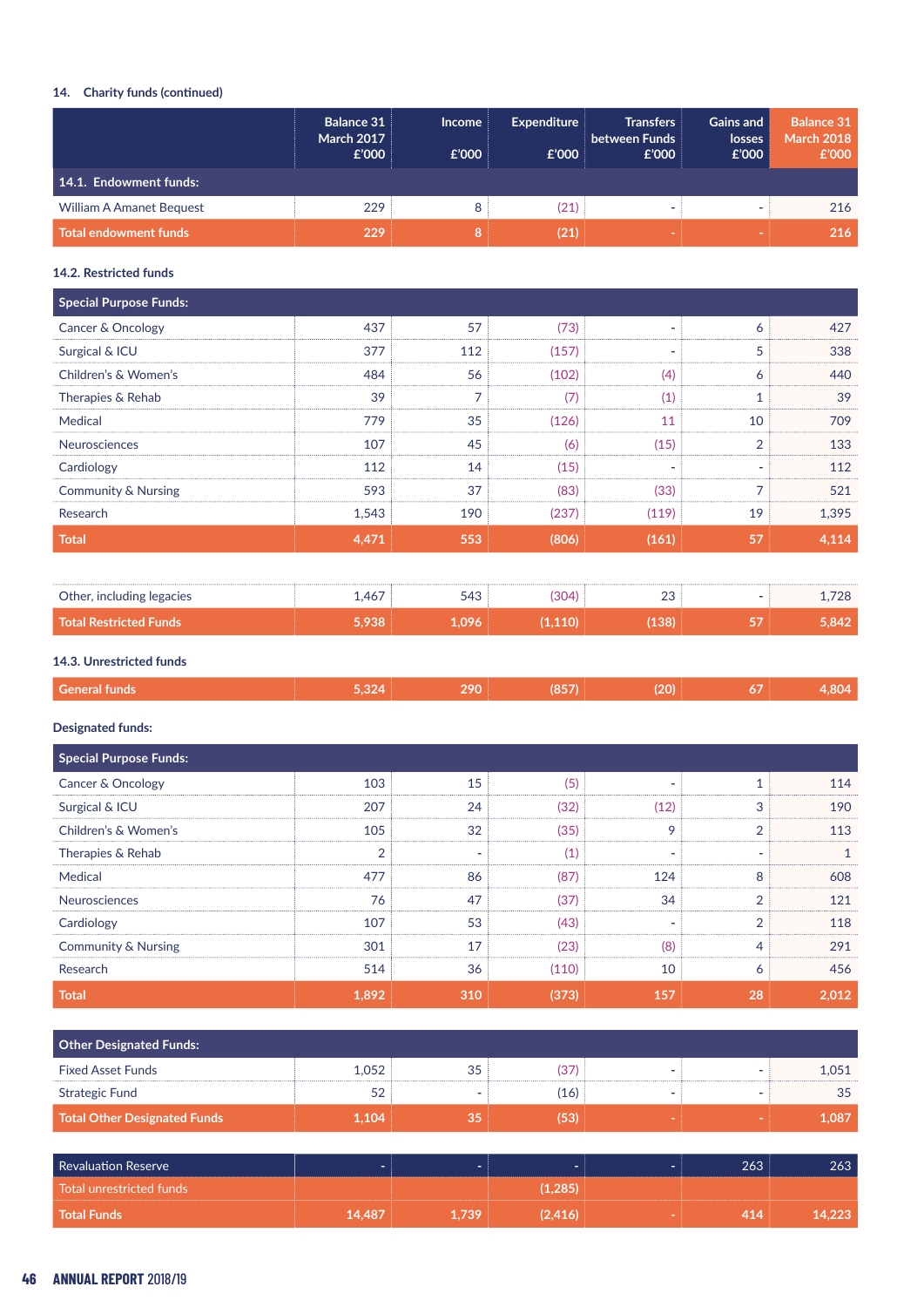#### **14. Charity Funds (continued)**

| <b>Endowment funds:</b>  |                                                                  |  |  |  |  |
|--------------------------|------------------------------------------------------------------|--|--|--|--|
| Name of fund             | $\frac{1}{2}$ Description of the nature and purpose of each fund |  |  |  |  |
| William A Amanet Bequest | Capital in perpetuity bequests for specific research purposes    |  |  |  |  |

| <b>Restricted funds:</b>       |                                                                           |
|--------------------------------|---------------------------------------------------------------------------|
| <b>Fund Directorate</b>        | Description of the nature and purpose of each fund                        |
| Cancer & Oncology              | To support development of Cancer and Oncology treatments.                 |
| Surgical & ICU                 | To support patients' experience and staff development for Surgical & ICU. |
| Children's & Women's           | To provide funds for family support and children's play services.         |
| Therapies & Rehab.             | To support the therapy treatments & rehabilitation of patients.           |
| Medical                        | To support all areas of medicine not under the other directorates.        |
| Neuroscience                   | To advance Neurosciences at St George's Hospital.                         |
| Cardiology                     | To support all areas of the Cardiology Department to benefit patients.    |
| <b>Community &amp; Nursing</b> | To support Community Services including Queen Mary's Hospital.            |
| Research                       | To fund medical research projects.                                        |

#### **Unrestricted and designated funds**

The Fixed Asset Fund includes the value of general funds invested in the art collection and other assets of the charity which are not, by nature of fixed assets, readily available for use for other purposes. The Revaluation Reserve represents the increase in the value of the art collection at the last formal valuation.The Strategic Fund represents amounts designated for the replacement or refurbishment of assets belonging to the Charity and for development of the Charity.

#### Transfers between funds represent:

- Where subsequent instructions are received from a donor restricting income that was originally received with no restrictions;
- • Where two restrictions have a common purpose, transfers may be made to support an individual project which matches their restriction.

#### **15. Commitments, liabilities and provisions**

The Trustees do not have any other commitments, liabilities or provisions requiring disclosure other than those included in the financial statements (2017/18: £ nil) under grants award.

#### **16. Related-party transactions**

During the year none of the Trustees or members of the key management staff or parties related to them has been involved in any material transactions with St. George's Hospital Charity. Board members (and other senior staff) take decisions on both policy and financial matters, but do not seek to benefit personally from such decisions. Declarations of personal interest have been made in both capacities and are available to be inspected by the public. There were no transactions with other entities in which either Trustees or senior employees of the Charity hold positions of authority other than as described below.

| <b>Related party</b>                                                             | <b>Connected</b><br>party | Relationship                                                                                                                                                                                                                                                                                                                                                                                                                                     | 2019<br>£'000 | £'000       | 2018 Details of transaction                                              |
|----------------------------------------------------------------------------------|---------------------------|--------------------------------------------------------------------------------------------------------------------------------------------------------------------------------------------------------------------------------------------------------------------------------------------------------------------------------------------------------------------------------------------------------------------------------------------------|---------------|-------------|--------------------------------------------------------------------------|
| <b>St George's University</b><br><b>Hospitals NHS</b><br><b>Foundation Trust</b> | Mr Timothy<br>Wright      | Mr Timothy Wright currently serves as a Non-Executive<br>Director for St George's University Hospitals NHS<br><b>Foundation Trust</b>                                                                                                                                                                                                                                                                                                            |               | 2,108 1,431 | Grants made to<br>St George's Hospital                                   |
|                                                                                  |                           |                                                                                                                                                                                                                                                                                                                                                                                                                                                  | 1.742         |             | 1.502 Creditors outstanding                                              |
|                                                                                  |                           |                                                                                                                                                                                                                                                                                                                                                                                                                                                  |               |             | Amounts paid for services<br>51 provided, i.e. rent and<br>other charges |
| St George's Trading<br>Limited                                                   |                           | St George's Hospital Charity owns one £1 ordinary share in St George's Trading Limited. A trustee, Anna Walker,<br>holds two £1 ordinary shares and two trustees, Michael Rappolt and Anthony Marshall, hold one £1 ordinary share<br>each. The issued ordinary share capital is £5. The company has been dormant throughout 2017/18 and 2018/19<br>and therefore there have been no transactions with the Charity or with the Charity Trustees. |               |             |                                                                          |

#### **17. Financial assets & liabilities**

|                                                   | 2019<br>f'000 | 2018<br><b>600,3</b> |
|---------------------------------------------------|---------------|----------------------|
| Financial assets measured at fair value           | 14.917        | 14.341               |
| Financial assets measured at amortised costs      | 262           | 291                  |
| Financial liabilities measured at amortised costs | 499           |                      |